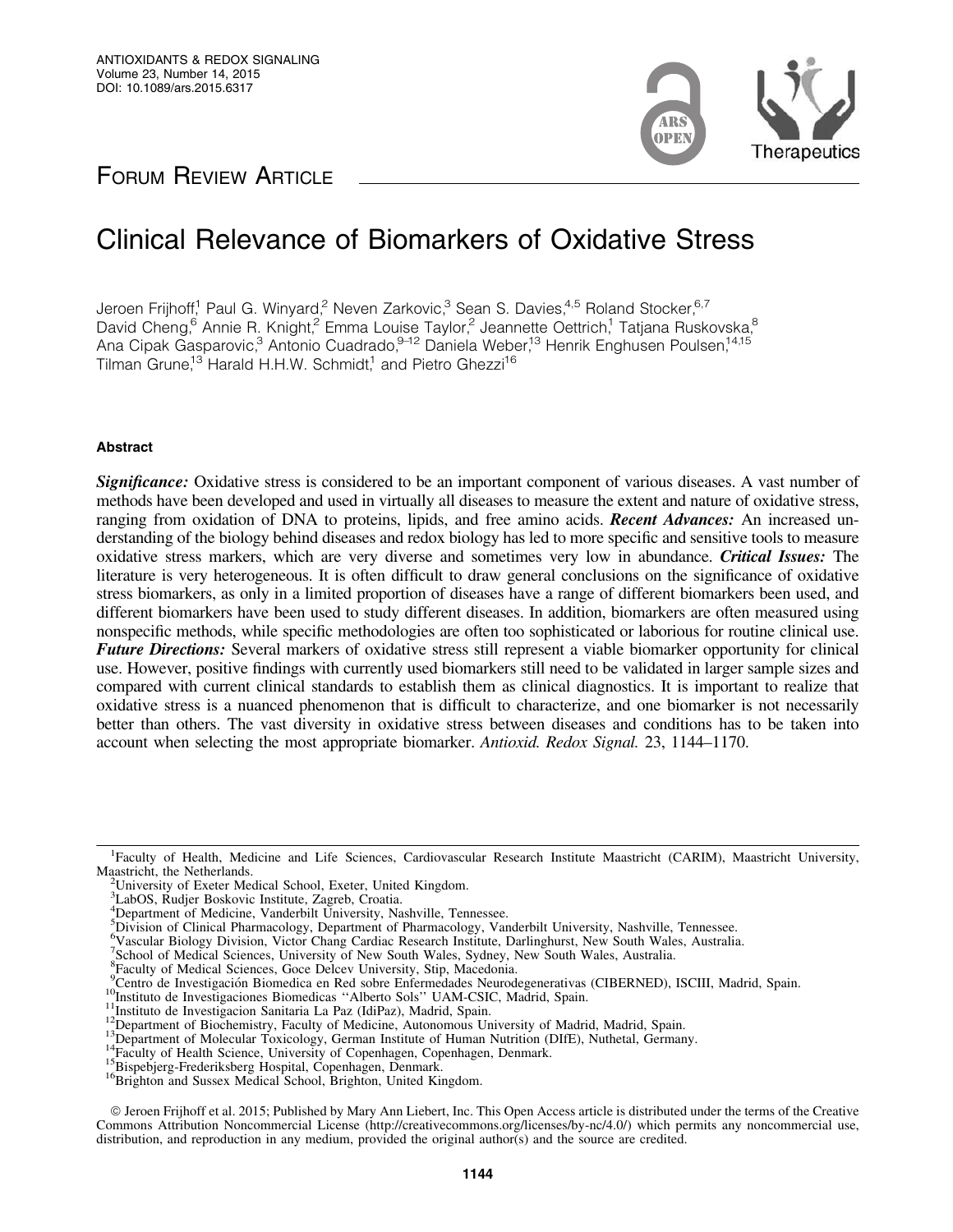#### Introduction

REDOX SIGNALING OPERATES through discrete, reversible,<br>and site-specific modifications of certain proteins (184). Reversible modifications of cysteine residues include S-nitrosylation/S-nitrosation, sulfenylation, disulfide bonds, and S-glutathionylation (83, 87). These redox signalinginduced changes, performed by reactive oxygen and nitrogen species (ROS and RNS), target protein activities within complex networks of kinases, phosphatases, ion channels, and apoptotic cascades and can cause changes in transcriptional activity (50, 53, 74, 83). Oxidative stress, characterized by an imbalance between oxidants and antioxidants in favor of oxidants, leads to disruption of redox signaling and physiological function (157, 158). Oxidative stress might also lead to irreversible chemical modifications (152, 164). One of the weaknesses of the underpinning science is the lack of validated oxidative stress biomarkers. Analytical issues surrounding the validation of oxidative stress biomarkers have received substantial attention recently (33, 100). However, there remains increasing interest in exploring their potential clinical applications. While the current review will touch upon analytical issues, its focus will be on synthesizing the status—and future potential—of oxidative stress biomarkers as clinical diagnostics from available literature.

The World Health Organization has defined a biomarker as any substance, structure, or process that can be measured in the body or its products and influence or predict the incidence of outcome or disease (192). Markers of oxidative stress often fulfill the first part of the criteria (*i.e.*, they can be measured) and many studies suggest oxidative stress can influence the disease, but to be a *clinically relevant* biomarker, some additional issues must also be addressed. In summary, a clinically useful biomarker must be able to meet one of the following criteria: (i) show specificity for a certain disease (diagnostic), (ii) have prognostic value, and (iii) correlate with disease activity. This then allows treatment efficacy to be assessed. To be clinically useful, a biomarker must also be reasonably stable, present in an easily accessible tissue, and cost-effective to measure reproducibly on a large scale.

An increasing number of studies are published on markers of oxidative stress in a whole range of human diseases (Fig. 1). While a plethora of markers and methods are used, many of these do not correlate well with each other, do not reflect a state of oxidative stress, or are not specific. In this study, we critically review the current state of oxidative stress biomarkers that are used to assess the redox state of the body or specific tissues and cells in health and disease, with a focus on those that can be realistically applied to the clinic (Fig. 2). This approach excludes by definition several commonly used preclinical and *in vitro* methods. Visualization of biomarkers measured in various diseases by cluster analysis (Fig. 3) shows that the majority of studies have used ROS-induced modifications as markers of oxidative stress, which will be discussed first. We then focus on biomarkers assessing two important components whose deregulation can result in oxidative stress, ROS generation, and antioxidant defense. We conclude with two functional markers that are downstream of oxidative stress. From a clinical perspective, what matters is which marker is predictive with respect to risk and therapeutic outcome.



FIG. 1. Publications on oxidative stress biomarkers in different diseases. Searches were performed using oxidative stress biomarkers patients and the specific disease MeSH term using Web of Science. (A) Indicates the number of hits of all diseases combined per 10,000, normalized to a search with patients and the diseases in question. (B) Shows the number of hits per disease, which is proportional to the *circle* size, for the years 2005–2015.

## ROS-Induced Modifications

This category includes biomarkers measuring evidence of direct chemical impact of ROS in biological systems. One of the ROS subsets is also described as RNS, for example, 'NO and ONOO<sup>-</sup>. Besides causing post-translational modifications of proteins, these species may also cause nitrative stress and RNS-induced modifications, such as tyrosine nitration.

## Protein carbonyls and advanced glycation end products

Protein carbonyls are formed through oxidative cleavage of protein backbones. Oxidative deamination of lysine and glutamic acid also results in protein carbonyls (34). Since carbonyls can arise from different mechanisms, their concentration is commonly higher than that of other biomarkers (40).

Carbonyl groups may also be introduced by binding of aldehydic lipid oxidation products to lysine, cysteine, and histidine residues—a reaction termed Michael addition resulting in advanced lipoxidation end products. Reactions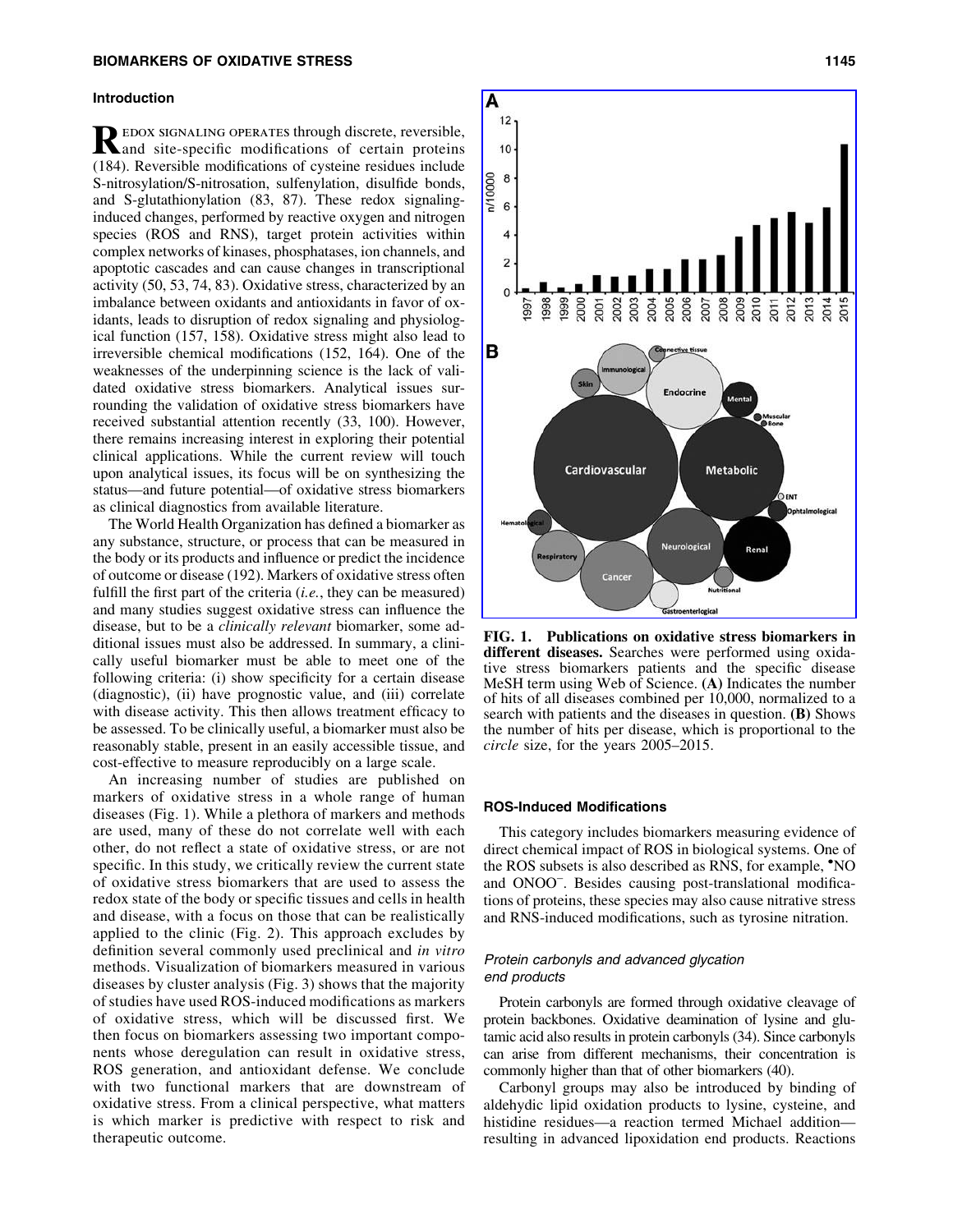

FIG. 2. Redox pathways associated with putative biomarkers of oxidative stress. The processes that lead to oxidative modifications of proteins, lipids, and nucleotides are highly complex. Enzymes, such as XO, NOX, and NOS, can produce ROS and RNS. These ROS can furthermore serve as substrates for other enzymes to generate additional types of ROS, such as the generation of HOCl from  $H_2O_2$  by MPO. Cellular systems and enzymes, including the GSH and thioredoxin system, together with peroxiredoxins (T/Prx), counterbalance the production of ROS. In addition, increased levels of ROS activate Nrf2 to transcribe genes that are involved in counteracting these ROS. Oxidative stress affects cGMP signaling through its effects on nitric oxide ('NO) production, scavenging, and on the **NO** receptor sGC. cGMP, cyclic guanosine monophosphate; GSH, glutathione;  $H_2O_2$ , hydrogen peroxide; HOCl, hypochlorous acid; MPO, myeloperoxidase; NOS, nitric oxide synthase; NOX, NADPH oxidase; RNS, reactive nitrogen species; ROS, reactive oxygen species; sGC, soluble guanylate cyclase; XO, xanthine oxidase.

between lysine and arginine residues and carbohydrates—a reaction called glycoxidation—result in advanced glycation end products (AGEs).

AGEs are a group of heterogeneous molecules that arise from the nonenzymatic reaction of reducing sugars with amino groups of lipids, DNA, and especially long-lived proteins. This process occurs during normal metabolism, but is even more pronounced under hyperglycemic, hyperlipidemic, and oxidative stress conditions.

The glycation reaction can be accompanied by an oxidation leading to glycoxidation products. Carboxymethyl valine and pentosidine are among the most prominent AGEs resulting from glycoxidation. Glyoxal, generated from metalcatalyzed oxidation of polyunsaturated fatty acids (PUFAs), forms adducts with lysine (resulting in carboxymethyl lysine [CML]), an advanced lipoxidation product (55). About 90% of CML and pentosidine in blood are bound to proteins (116). Due to their relationship to sugars, AGEs have been linked to diabetes mellitus and other diseases, such as obesity (20), atherosclerosis, renal failure (193), and Alzheimer's disease (172). Due to the different possible formation mechanisms and heterogeneity, numerous glycation products exist, of which only some have been characterized so far.

Protein carbonyls (*i.e.*, having aldehyde and ketone moieties) are usually detected after derivatization with 2,4-dinitrophenylhydrazine (DNP). The resulting carbonyl-2,4-dinitrophenylhydrazine adduct (101) can be detected spectrophotometrically or by specific anti-DNP antibodies with ELISA (24), Western blot (91), immunohisto- and cytochemistry, or by high-performance liquid chromatography (HPLC). The results of the ELISA correlate well with the colorimetric assay (24), whereby the ELISA is more convenient to analyze a larger number of samples within one run and requires significantly less sample volume. Concerning clinical settings, the only methods that seem to be applicable are ELISA (kits are available) and HPLC as they enable high throughput, involve internal/external standards, and comparison of samples under constant conditions.

A number of methods have been reported to measure AGEs based on the use of antibodies for immunohistochemistry, immunoblot, and commercial ELISA, as well as special AGE readers that utilize the autofluorescence properties of AGEs in human skin to assess AGE concentrations. Spectrofluorometry can be applied to diluted plasma or serum samples and a fructosamine assay to detect ketoamines (9). HPLC allows the identification and measurement of specific AGEs such as pentosidine (169) and CML (52). Creatinine glycation products can be measured with stable isotope dilution analysis and liquid chromatography (LC)-MS/MS (97). Due to the structural heterogeneity of AGEs, there is no method that can be especially recommended for measuring specific AGEs in a clinical setting. Noninvasive spectrographic autofluorescence readers can be applied in a clinical setting; however, this should be standardized in terms of using the average of three readings, the same body region, avoiding surrounding light and skin areas with tattoos. Elevated skin autofluorescence has been demonstrated in diabetes, kidney disease, and in patients with arterial stiffness.

In humans, elevated protein carbonyl levels have been reported in numerous conditions, including aging (61), neurodegenerative diseases (62), obesity, diabetes mellitus, age-related macular degeneration (174), human immunodeficiency virus (HIV), anemia, sickle cell disease, newborn bronchopulmonary dysplasia, and hepatocellular carcinoma (Table 1).

Protein carbonyls increase with age in healthy women and men (61, 122). With age, AGEs accumulate in the skin and correlate with the glucose exposure dose in patients on peritoneal dialysis (25). In diabetes, ROS are generated through several pathways, and elevated AGE concentrations have been reported. Ischemia/reperfusion is clearly associated with oxidative stress. Following coronary surgery in the reperfused human heart, a 2–3-fold increase in protein carbonyls, as measured by ELISA, was observed in plasma isolated from the venous coronary sinus (130). Protein carbonyls remained increased in blood for up to 18h and therefore meet one important criterion for being a marker of oxidative stress, which is their stability.

Most methods detect protein carbonyls after derivatization and therefore do not provide a direct measure of these oxidative modifications. While commercial ELISA kits for AGE measurement provide ease of use, many of these do not specify the antibody used, which is just described as polyclonal anti-AGE antibody. This may lead to differences between commercial kits. Nevertheless, protein carbonyls and AGEs have been among the most successful markers of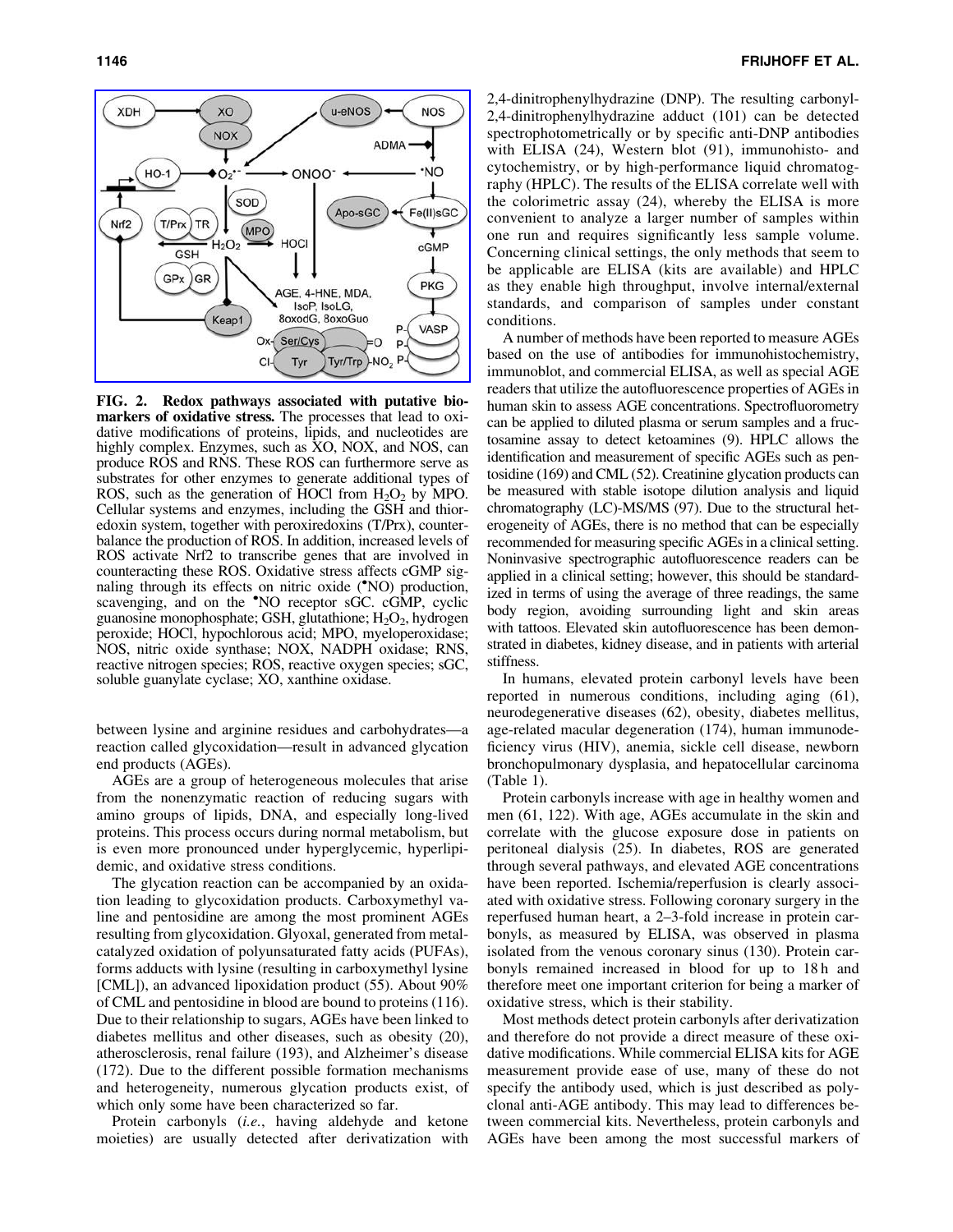FIG. 3. Cluster analysis of ROS biomarkers in disease. Different diseases were clustered according to described ROS biomarkers in Refs. (33, 100, 181) and studies described in this review. Some disease conditions cluster as might be expected, such as ischemia/reperfusion and heart failure, and amyotrophic lateral sclerosis and multiple sclerosis. A comprehensive analysis of ROS markers and pattern analysis in diseases might uncover common disease mechanisms or new measures of disease progression or treatment outcome. Cluster analysis was performed using Genesis software (https:// genome.tugraz.at/genesisclient/ genesisclient\_description.shtml) as described in Mengozzi *et al.* (111).



oxidative stress and are associated with disease state and treatment in multiple diseases (Tables 1 and 2).

#### Oxidized low-density lipoprotein

The measurement of oxidized low-density lipoprotein (oxLDL) as a biomarker of oxidative stress has its origin in the oxidative modification hypothesis of atherosclerosis (165). However, oxLDL does not chemically define a specific form of modified LDL, molecule, or family of molecules (166). As the potential of oxLDL as a biomarker for cardiovascular disease (CVD) has been the subject of previous reviews (175, 177), we will critically assess the clinical utility of oxLDL as a biomarker.

Table 1. Selected Clinical Studies of Protein Carbonyl Levels in Different Diseases

| Disease/Condition                                                               | Sample                 | Method                    | <i><b>Observation</b></i>                                                                                                                                                    | Reference <sup>a</sup> |
|---------------------------------------------------------------------------------|------------------------|---------------------------|------------------------------------------------------------------------------------------------------------------------------------------------------------------------------|------------------------|
| HIV-associated cognitive<br>impairment                                          | Cerebrospinal<br>fluid | Commercial<br>Oxyblot kit | No significant differences in PC<br>between treatment and placebo<br>after selegiline transdermal<br>system <i>versus</i> placebo.                                           | (85)                   |
| Chronic heart failure,<br>secondary to ischemic or<br>idiopathic cardiomyopathy | Plasma                 | Spectrophotometry         | Significantly decreased PC after<br>treatment with darbepoetin alfa<br>(placebo: no effect).                                                                                 | (75)                   |
| Sickle cell disease                                                             | Plasma                 | Spectrophotometry         | $\alpha$ -Lipoic acid treatment in healthy<br>subjects reduced PC $(P<0.05)$ ,<br>no effect in sickle cell disease.                                                          | (64)                   |
| Newborns (low birth weight),<br>without bronchopulmonary<br>dysplasia           | Plasma                 | <b>ELISA</b>              | No significant difference in PC<br>between newborns and controls<br>treated with inhaled nitric oxide.<br>Positive correlation between PC<br>and respiratory severity score. | (8)                    |
| Hepatocellular carcinoma                                                        | Plasma                 | <b>ELISA</b>              | Significantly higher PC in subjects<br>with hepatocellular carcinoma<br>compared with subjects with or<br>without Hepatitis B virus.                                         | (61)                   |

<sup>a</sup>References are provided as supplementary material (Supplementary Data are available online at www.liebertpub.com/ars). HIV, human immunodeficiency virus; PC, protein carbonyl.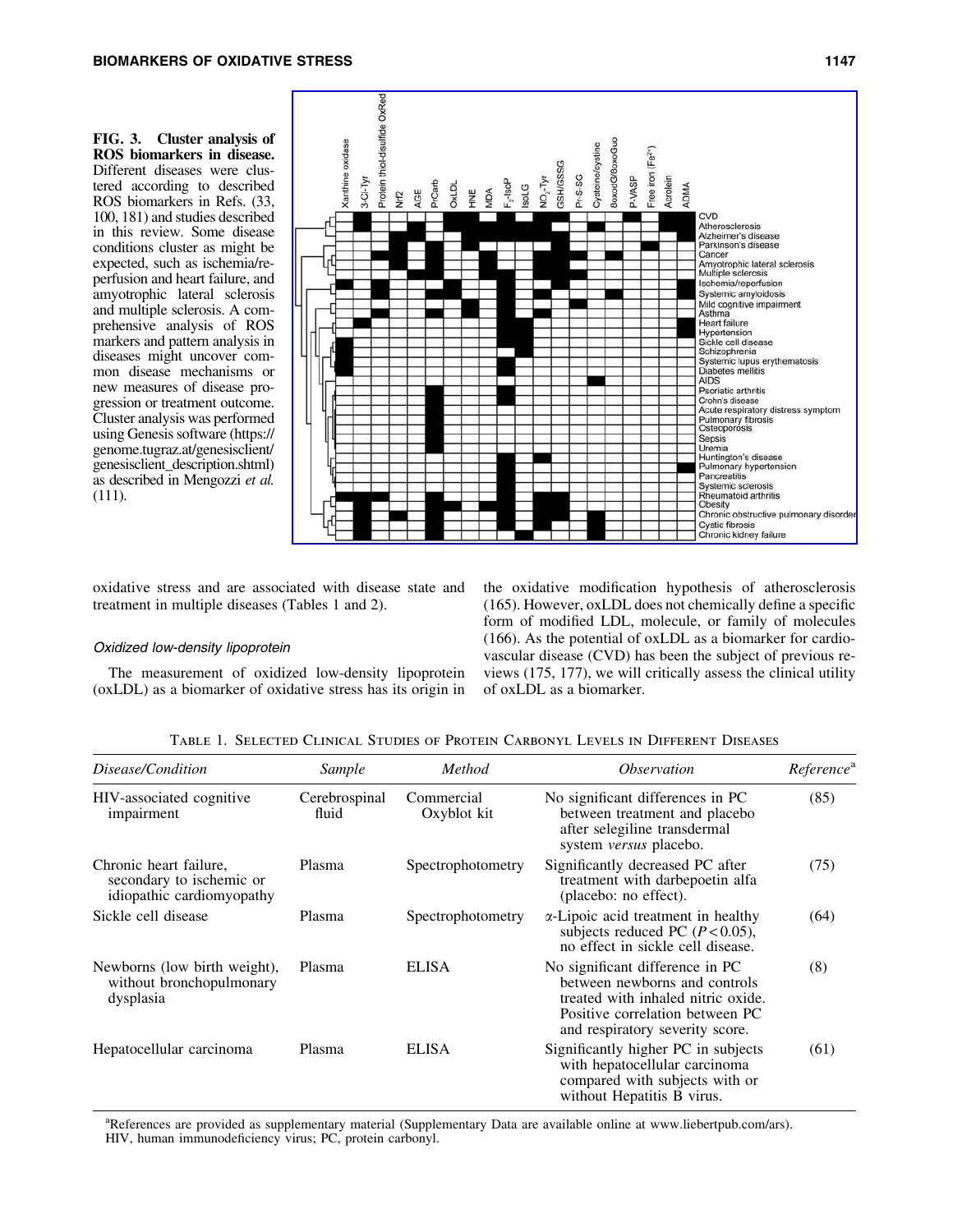| Disease/<br>Condition             | Sample                                   | Method                                           | <i><b>Observation</b></i>                                                                                                                                                                         | Reference <sup>a</sup> |
|-----------------------------------|------------------------------------------|--------------------------------------------------|---------------------------------------------------------------------------------------------------------------------------------------------------------------------------------------------------|------------------------|
| T <sub>2</sub> D                  | Urine, plasma                            | Stable isotope dilution<br>analysis and LC-MS/MS | Higher basal level in<br>diabetics.                                                                                                                                                               | (57)                   |
| T <sub>2</sub> D                  | Skin                                     | <b>SAF</b>                                       | Short-term therapy with<br>benfotiamine did not<br>significantly influence<br>SAF.                                                                                                                | (97)                   |
| <b>T1D, T2D</b>                   | Skin                                     | <b>SAF</b>                                       | Comparable SAF between<br>children with type I<br>diabetes and nondiabetic<br>adults, indicating<br>chronological aging of the<br>skin.                                                           | (88a)                  |
| Diabetes                          | EDTA plasma,<br>carotid plaque<br>tissue | ELISA.<br>immunohistochemistry                   | Plasma sRAGE<br>concentrations higher in<br>symptomatic patients.                                                                                                                                 | (10)                   |
| Acute coronary<br>syndrome        | Serum                                    | Competitive ELISA                                | AGE decreased significantly<br>with statin treatment, AGE<br>levels correlated with<br>plaque progression<br>independently of diabetes.                                                           | (43)                   |
| Chronic kidney<br>disease         | Skin                                     | SAF (AGE Reader)                                 | Significantly higher SAF in<br>children with kidney<br>disease in comparison with<br>controls; positive linear<br>correlation between SAF<br>and dialysis treatment<br>duration.                  | (62)                   |
| Dialysis                          | Skin                                     | SAF (AGE Reader)                                 | Accumulation of tissue AGEs<br>is correlated with glucose<br>exposure dose and<br>independently associated<br>with cardiovascular<br>morbidity in patients on<br>peritoneal dialysis.             | (50)                   |
| Pancreatic cancer<br>(EPIC study) | Serum                                    | <b>ELISA</b>                                     | Elevated CML was associated<br>with reduced pancreatic<br>cancer risk (the association<br>disappeared after<br>adjustment for HbA1c,<br>BMI, smoking status, and<br>endogenous secreted<br>RAGE). | (45)                   |
| Pancreatic cancer<br>(ATBC study) | Serum                                    | <b>AGE CML-ELISA</b>                             | Higher levels of CML-AGE<br>were not associated with a<br>higher risk of pancreatic<br>cancer.                                                                                                    | (51)                   |
| <b>PCOS</b>                       | Serum                                    | Competitive AGE-ELISA                            | AGEs are elevated in women<br>with PCOS and strongly<br>positively correlated with<br>androgen levels in women<br>with PCOS.                                                                      | (37)                   |

Table 2. Selected Clinical Studies of AGE Levels in Different Diseases

<sup>a</sup>References are provided as supplementary material.

AGE, advanced glycation end product; BMI, body–mass index; CML, carboxymethyl lysine; LC, liquid chromatography; MS, mass spectrometry; PCOS, polycystic ovary syndrome; SAF, skin autofluorescence; sRAGE, secreted receptor for AGE; T1D, type 1 diabetes; T2D, type 2 diabetes.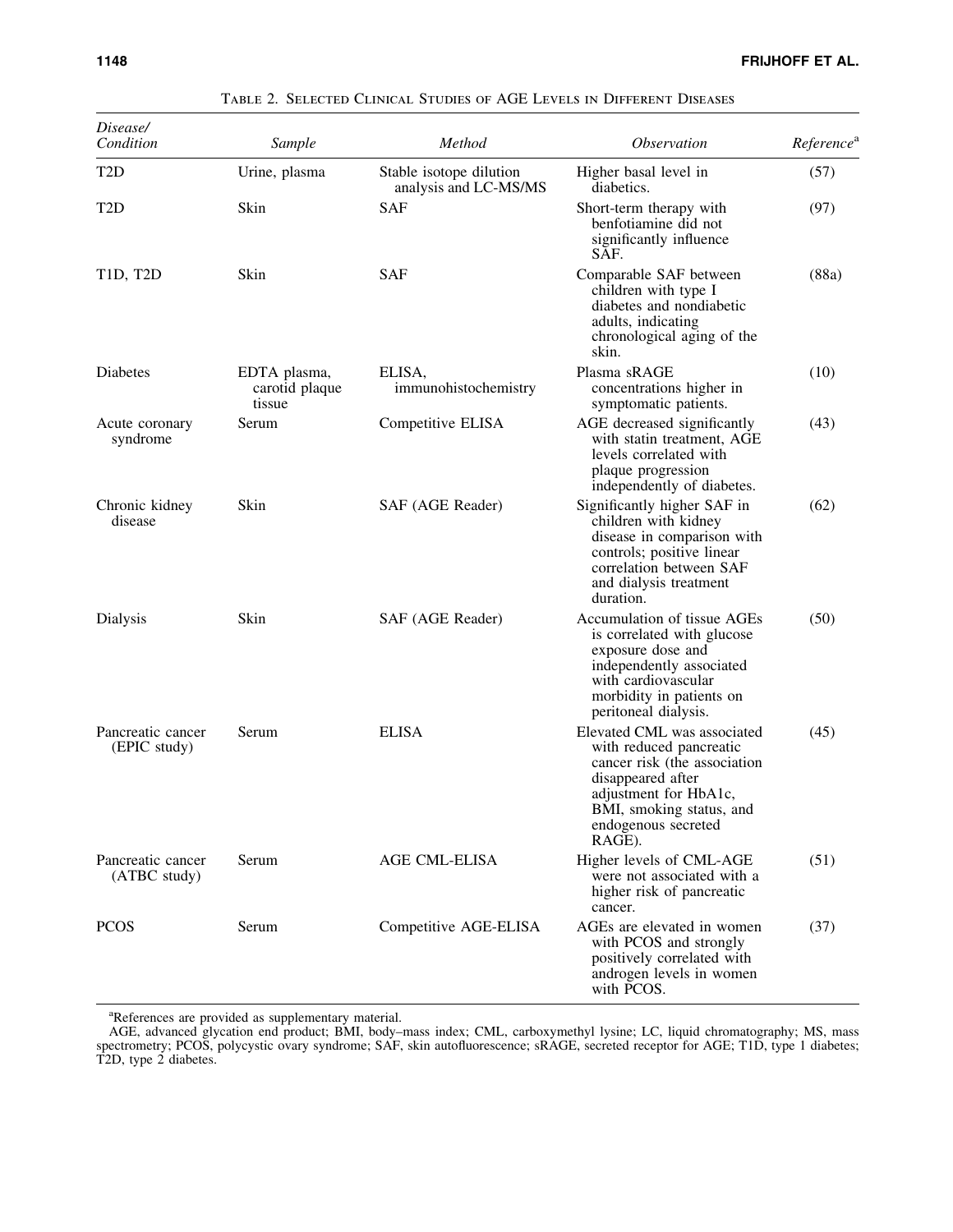#### BIOMARKERS OF OXIDATIVE STRESS 1149

OxLDL is most commonly measured in plasma or isolated LDL by immunological methods using one of three different antibodies that appear most frequently in the literature: 4E6, DLH3, and E06. The monoclonal antibody, 4E6, binds to aldehyde-modified lysine residues on LDL (73) and is the basis of a commercial method. The monoclonal antibodies, DLH3 and E06, recognize oxidized phosphatidylcholine (82) and phosphorylcholine containing short oxidized or nonoxidized side chains, respectively. Plasma oxLDL has been consistently found elevated in patients with CVD, independent of the assay used. However, conflicting results have been reported in studies on the association of oxLDL with atherosclerosis severity and the usefulness of oxLDL for CVD prediction. Contrasting results, depending on the assay, have been reported for plasma oxLDL following pharmacological intervention with statins (175, 177). In addition to CVD, plasma oxLDLs are increased in patients with insulin resistance, diabetes, and obesity (175).

A general limitation of the single most commonly used 4E6-based assay is that native LDL is also detected. As a result, the concentrations of oxLDLs determined closely reflect the concentrations of LDL cholesterol, and the predictive value of the assays is dependent on the levels of apoB (194). This casts serious doubt over the usefulness of oxLDL as a measure of oxidative stress and its clinical utility to predict cardiovascular and associated diseases above that of LDL cholesterol. Another general problem is that results obtained with different antibodies/methods cannot be compared and often do not correlate with each other, which is inconsistent with oxLDL being a quantitative measure of oxidative stress or representing a meaningful tool to predict CVD. The DLH13-based method was developed for isolated LDL, which limits its clinical utility because LDL isolation is time-consuming and isolated LDL is prone to *ex vivo* oxidation when stored at 4°C or after coating on plates. An extension of this assay to plasma has been developed commercially, but its utility is questionable because plasma and isolated LDL data do not match (81). A major problem with E06-based methods to determine oxLDL is that contrary to the common notion (175, 177), the monoclonal antibody is not specific for oxidized (phospho)lipids (51) and most of the recognized antigens in plasma reside in lipoproteins other than LDLs (178).

Given the limitations summarized above, oxLDL is unlikely a specific measure of oxidative stress. This is consistent with the majority of human plasma  $F_2$ -isoprostanes (135a) and cholesterylester hydroperoxides (16) being associated with high-density lipoproteins (HDLs) rather than LDLs.

#### Lipid oxidation products

PUFAs, in particular linoleic and arachidonic acid (AA), are important targets of lipid peroxidation. Reaction of ROS, in particular hydroxyl and peroxyl radicals, with bisallylic hydrogen of PUFAs initiates the autocatalytic chain reaction of lipid peroxidation (Reactions 1–3) during which lipid peroxyl radicals act as chain-carrying radicals and lipid hydroperoxides are formed as the primary end products.

$$
Initialization \quad LH + R^{\bullet} \to L^{\bullet} + RH \tag{1}
$$

$$
Propagation L^{\bullet} + O_2 \rightarrow LOO^{\bullet}
$$
 (2)

$$
LOO^{\bullet} + LH \rightarrow LOOH + L^{\bullet}
$$
 (3)

Termination  $LOO^{\bullet} + \alpha$  - TOH  $\rightarrow$  LOOH +  $\alpha$ -TO<sup>\*</sup> (4a)

$$
LOO^{\bullet} + \alpha \text{-} TO^{\bullet} \to \text{NRP}
$$
 (4b)

The chain reaction of lipid peroxidation can be terminated by tocopherols, such as a-tocopherol (a-TOH), *via* reaction with the chain-propagating lipid peroxyl radical  $(LOO<sup>o</sup>)$  (Reaction 4a). The resulting  $\alpha$ -tocopherol radical  $(\alpha$ -TO<sup>o</sup>) can be reduced back to  $\alpha$ -TOH by certain reducing agents (*e.g.*, ascorbate) (not shown) or react with a second molecule of LOO<sup>•</sup> to form a nonradical product (NRP) (Reaction 4b).

$$
LOOH + Fe3+ \rightarrow LOO• + Fe2+ + H+
$$
 (5)

$$
LOOH + Fe2+ \rightarrow LO• + Fe3+ + •OH
$$
 (6)

Degradation 
$$
LOO^{\bullet} \rightarrow \rightarrow \rightarrow
$$
 reactive aldehyde  
\n(*e.g.*, MDA, HNE, acrolein)

\n(7)

In the presence of transition metals, lipid hydroperoxides  $(LOOHs)$  give rise to  $LOO<sup>•</sup>$  (Reaction 5) or lipid alkoxyl radicals (LO<sup>\*</sup>) (Reaction 6) that are further cyclized and/or degraded into several different reactive aldehydes (Reaction 7) that participate in various biological processes and signal transduction pathways (200). Depending on the type of PUFAs undergoing lipid oxidation, these include *trans*-4-hydroxy-2 nonenal (4-HNE), malondialdehyde (MDA), and others. Aldehydes derived from lipids are very reactive and therefore readily react with proteins to form Michael adducts, often denoted as advanced lipoxidation end products (49).

Isoprostanes (IsoPs) are formed during free radicalcatalyzed oxidation of AA (119). Radical-mediated oxidation of AA occurs independently of whether it is esterified (as in phospholipids, triacylglycerols, or cholesterylesters). The types of IsoPs that will be formed and in what ratio depend on oxygen tension and glutathione concentration (120).

#### 4-HNE and MDA

Different methods are available for the detection of both MDA and 4-HNE. Antibodies against MDA and 4-HNE bound to different amino acids have been developed (179, 186) and used in qualitative and semiquantitative immunocyto- and immunohistochemistry, where their presence and relative abundance are detected in cells and tissues in parallel with evaluation of morphological changes (126). Since Spiteller (163) reviewed the involvement of lipid peroxidation in a variety of chronic diseases, lipid oxidation end products emerged as oxidative stress markers, with 4-HNE and MDA being among the most investigated (126, 200) (Table 3).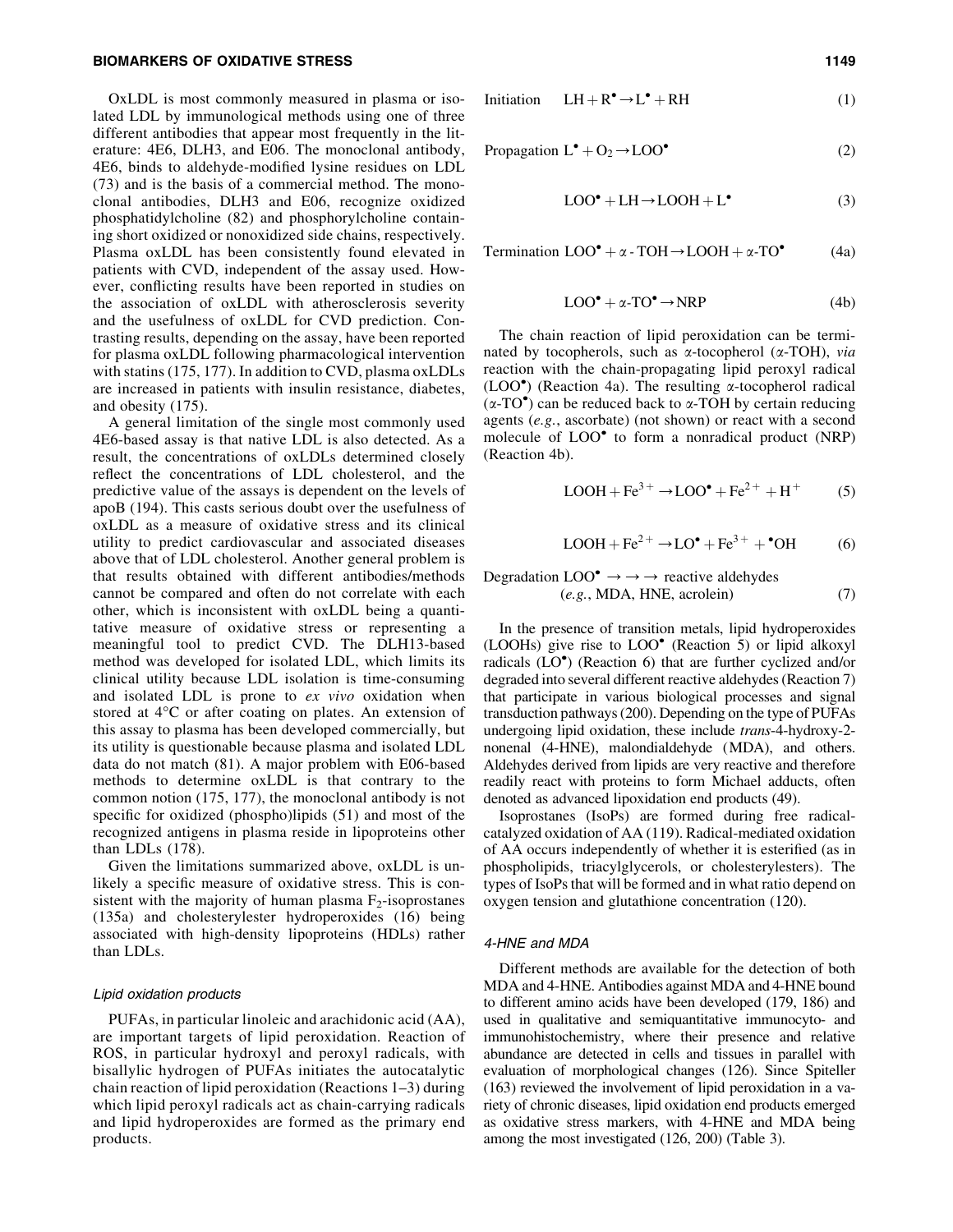|                                                           | TABLE 3. SELECTED CLINICAL                              |                        |                       | STUDIES ON 4-HNE, MDA, AND F <sub>2</sub> -ISOPROSTANE LEVELS IN DIFFERENT DISEASES                                                                     |                                        |
|-----------------------------------------------------------|---------------------------------------------------------|------------------------|-----------------------|---------------------------------------------------------------------------------------------------------------------------------------------------------|----------------------------------------|
| Disease                                                   | Marker                                                  | Sample                 | Method                | Conclusions                                                                                                                                             | Reference <sup>a</sup>                 |
| Ischemic stroke (IS).<br>Cardiovascular                   | HNE                                                     | Plasma                 | <b>ELISA</b>          | HNE increased in IS and higher in patients                                                                                                              | (112)                                  |
| post-stroke epilepsy (PSE)<br>Acute myocardial infarction | HNE, MDA, lipid                                         | Plasma                 | <b>HPLC</b>           | with rs671 A allele (ALDH2).<br>Slight increase in infarction.                                                                                          | (54)                                   |
| Hypertension                                              | hydroperoxides<br>MDA, IsoP                             | Plasma, RBC            | <b>HPLC</b>           | Hypertension correlates with RBC MDA                                                                                                                    | (80)                                   |
| Cardiopulmonary bypass                                    | $\rm F_2\mbox{-}IsoP$                                   | Plasma                 | GC-MS                 | Correlation with decreased dynamic lung<br>and plasma IsoP levels.                                                                                      | $\widehat{\odot}$                      |
| Coronary heart disease<br>Hypercholesterolemia            | $\frac{\text{F}_2\text{-Isop}}{\text{F}_2\text{-Isop}}$ | Plasma, urine<br>Urine | GC-MS, ELISA<br>GC-MS | Higher compared with controls. Lowered<br>Independent risk marker for CHD<br>compliance.                                                                | $(59, 87, 102, 105)$<br>$(33, 36, 58)$ |
| Hypertension                                              | $F_2$ -IsoP                                             | Plasma, urine          | GC-MS, ELISA          | Higher in pulmonary and essential hypertension.<br>Lowered by AT1R antagonists.<br>by statins.                                                          | (107)                                  |
| Duodenal peptic ulcer<br>Gastrointestinal system          | HNE                                                     | Tissue                 | <b>IHC</b>            | HNE associated with chronic mucosae                                                                                                                     | (27, 113)                              |
| Crohn's disease                                           | $\rm F_2\mbox{-}IsoP$                                   | Urine                  | GC-MS                 | alterations due to H. Pylori.<br>Higher in patients.                                                                                                    | (30)                                   |
| Colon<br>Cancer                                           | MDA, HNE                                                | Tissue                 | HPLC, IHC             | HNE and MDA higher in tumor tissue. IHC                                                                                                                 | (11, 94)                               |
|                                                           | Acrolein                                                | Tissue                 | <b>HPLC</b>           | can distinguish healthy and tumor tissue.<br>Indicative of transformation benign to                                                                     | (115)                                  |
|                                                           | $F_2$ -IsoP                                             | Urine                  | LC-MS/MS              | No correlation with occurrence of colorectal<br>malignant phenotype.                                                                                    | (92)                                   |
| <b>Breast</b>                                             | <b>MIDA</b>                                             | Plasma                 | <b>HPLC</b>           | Presurgery MDA prognostic for tumor<br>adenomatous polyps.                                                                                              | (39, 49)                               |
|                                                           | HNE                                                     | Plasma                 | <b>ELISA</b>          | HNE-modified PDGF was altered in plasma<br>samples HNE modification of specific<br>recurrence.                                                          | (52)                                   |
|                                                           | $F_2$ -IsoP                                             | Urine                  | GC-MS                 | controls. In women with BMI >29, high $F_2$ -<br>IsoPs are associated with a higher risk for<br>F2-IsoP not different between patients and<br>proteins. | (32)                                   |
|                                                           |                                                         |                        |                       | breast cancer. For women with BMI $\langle 23, F_2 \rangle$<br>IsoP levels inversely correlated with risk of<br>breast cancer.                          |                                        |

(*continued*)

 $\label{eq:constrained} (continued)$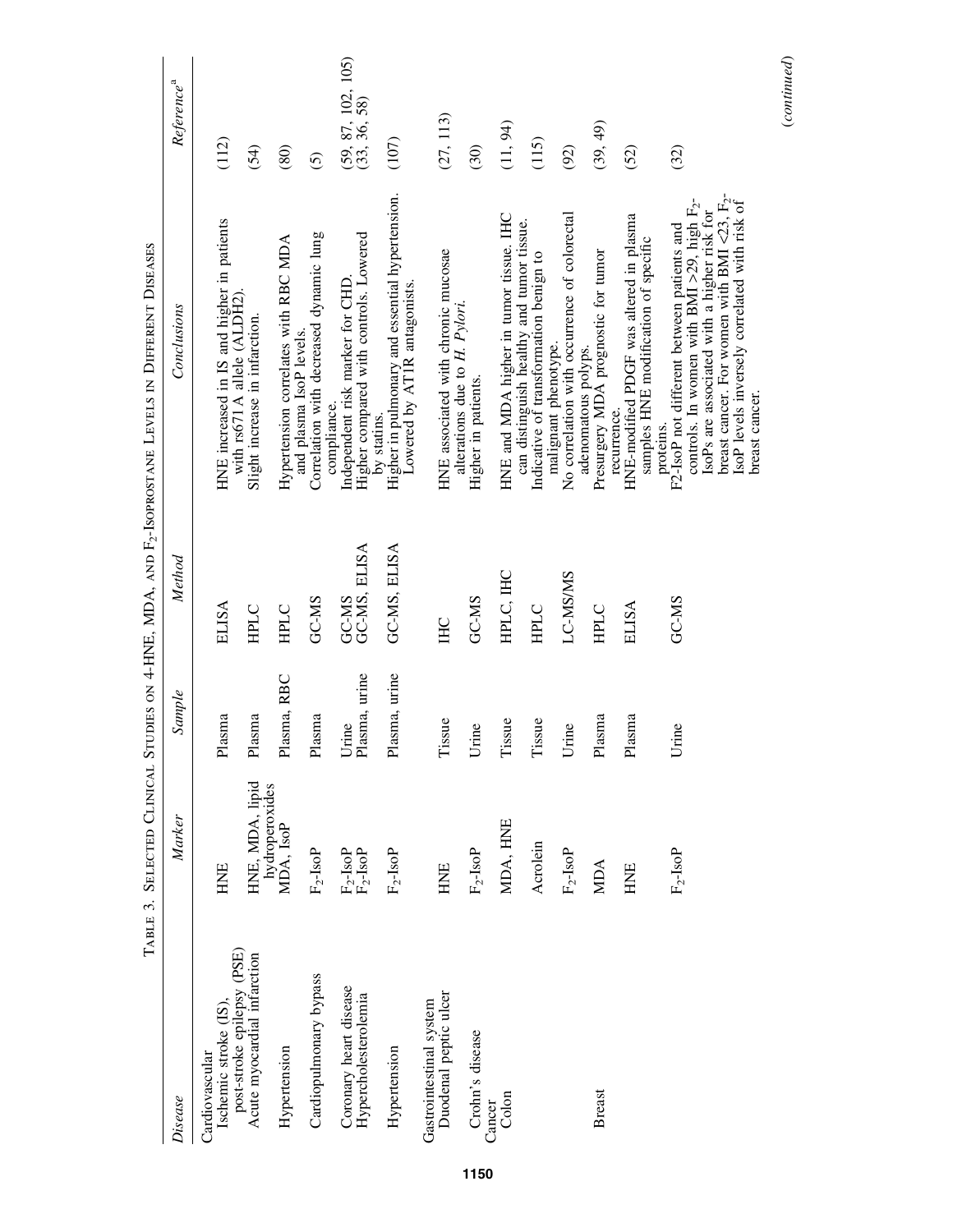|                                                                          |                                                                               |                                 | TABLE 3. (CONTINUED)                                        |                                                                                                                                                                                                                                 |                                                     |
|--------------------------------------------------------------------------|-------------------------------------------------------------------------------|---------------------------------|-------------------------------------------------------------|---------------------------------------------------------------------------------------------------------------------------------------------------------------------------------------------------------------------------------|-----------------------------------------------------|
| Disease                                                                  | Marker                                                                        | Sample                          | Method                                                      | Conclusions                                                                                                                                                                                                                     | Reference <sup>a</sup>                              |
| Prostate                                                                 | Acrolein                                                                      | Tissue                          | <b>IHC</b>                                                  | Predictive of tumor relapse in combination with<br>clinical parameters.                                                                                                                                                         | (31)                                                |
|                                                                          | $F_2$ -IsoP                                                                   | Urine                           | Radioimmunoassay;<br>GC-MS                                  | Conflicting results (either no correlation or<br>positive correlation with risk of prostate                                                                                                                                     | (9, 18, 44)                                         |
| Brain                                                                    | HNE                                                                           | Tissue                          | <b>IHC</b>                                                  | In astrocytic and ependymal glial tumors, HNE<br>is associated with the level of tumor<br>cancer.                                                                                                                               | (53, 114)                                           |
| Liver<br>Lung                                                            | $\begin{array}{l} \rm F_{2}\text{-}IsoP\\ \rm F_{2}\text{-}IsoP \end{array}$  | Urine<br>Urine                  | <b>ELISA</b><br><b>ELISA</b>                                | Association with lung cancer risk in men.<br>Association with risk of HCC.<br>malignancy.                                                                                                                                       | $\widehat{\Xi}^{\ominus}_{\Xi}$                     |
| Neurodegenerative diseases<br>Alzheimer's disease<br>Parkinson's disease | HNE, MDA<br><b>MDA</b><br>HNE                                                 | Plasma, CSF<br>Plasma<br>Plasma | Fluorometric assay<br>Colorimetric assay<br>Capillary GC/MS | HNE, but not MDA, is increased compared with<br>Increased compared with healthy controls.<br>Increased compared with healthy controls.                                                                                          | $\widehat{5}$<br>(65)<br>$\left(88\right)$          |
|                                                                          | Acrolein, HNE                                                                 | Tissue                          | <b>IHC</b>                                                  | HNE and acrolein increased compared with<br>healthy controls.<br>healthy controls.                                                                                                                                              | $\widehat{c}$                                       |
| Amyotrophic lateral sclerosis                                            | <b>MIDA</b><br>HNE                                                            | Plasma<br>Serum                 | Fluorometric assay<br>HPLC                                  | HNE increased compared with healthy controls.<br>MDA increased compared with healthy<br>controls.                                                                                                                               | 35<br>35                                            |
| Age-related cognitive impairment<br>Depression<br>Mental                 | $\begin{array}{l} \rm F_{2}\mbox{-}IsoP \\ \rm F_{2}\mbox{-}IsoP \end{array}$ | Plasma, urine<br><b>CSF</b>     | GC-MS, ELISA<br>GC-MS                                       | decreases symptoms, but increases F <sub>2</sub> -IsoPs.<br>Associated with poorer executive function.<br>Treatment with bupropion or sertraline                                                                                | (29, 40)<br>$\widehat{60}$                          |
| Down syndrome<br>Multiple                                                | $F_2$ -IsoP                                                                   | Amniotic fluid                  | <b>ELISA</b>                                                | Increased in pregnancies with Down syndrome<br>fetuses.                                                                                                                                                                         | (76)                                                |
| Metabolic diseases<br>Diabetes type 2<br>Otosclerosis<br>Obesity         | <b>MDA</b><br>HNE<br>HNE                                                      | Plasma<br>Serum<br>Tissue       | Colorimetric assay<br>HNE-His ELISA<br>E <sub>C</sub>       | HNE associated with the onset of otosclerosis.<br>HNE-His increased in obese men.<br>High variability due to age.                                                                                                               | $\begin{matrix} 73 \\ 08 \\ 0 \end{matrix}$<br>(81) |
| <sup>a</sup> References are provided as supplementary material.          |                                                                               |                                 |                                                             | 4-HNE, <i>trans</i> -4-hydroxy-2-nonenal; ATIR, angiotensin receptor 1; CHD, coronary heart disease: CSF, cerebrospinal fluid; GC, gas chromatography; F <sub>7</sub> -IsoPs, F <sub>2</sub> -isoprostanes; HCC, hepatocellular |                                                     |

кенениеs аге риvисе аз мирининану шакна.<br>4-HNE, trans-4-hydroxy-2-nonenal; AT1R, angiotensin receptor 1; CHD, coronary heart disease; CSF, cerebrospinal fluid; GC, gas chromatography; F2-IsoPs, F<sub>2</sub>-isoprostanes; HCC, hep 4-HNE, *trans*-4-hydroxy-2-nonenal; AT1R, angiotensin receptor 1; CHD, coronary heart disease; CSF, cerebrospinal fluid; GC, gas chromatography; F2-IsoPs, F2-isoprostanes; HCC, hepatocellular carcinoma; HPLC, high-performance liquid chromatography; IHC, immunohistochemistry; IS, ischemic stroke; MDA, malondialdehyde; PDGF, platelet-derived growth factor; PSE, post-stroke epilepsy; RBC, red blood cell.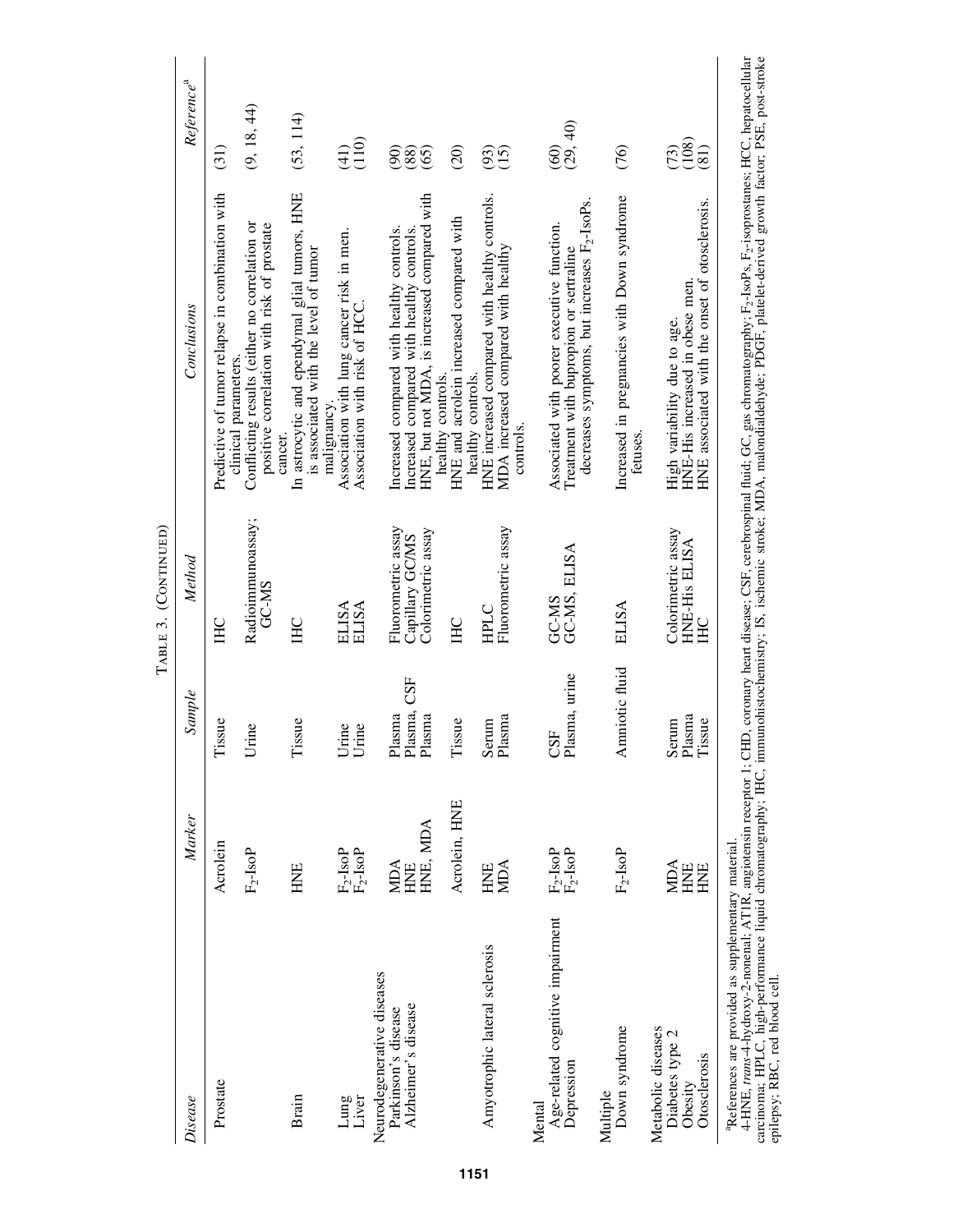Despite their widespread use, all methods that detect both MDA and 4-HNE have their pitfalls (162). In the thiobarbituric acid reactive substances (TBARS) assay, up to 98% of the measured MDA can be formed by the hightemperature conditions during the procedure itself (117). When combined with HPLC, MDA-TBA adducts in *in vitro* oxidized human plasma can be determined reproducibly and reliably, although this method requires individual sample processing and its validity as a marker of *in vivo* oxidative stress remains uncertain, making it less applicable for routine clinical use (19). The numerous commercial easy-touse kits lack specificity and their significance for clinical research is questionable.

In general, direct MDA and 4-HNE measurement is insensitive as the vast majority of these reactive products are bound to proteins and other biomolecules and remain undetected unless released before the assay (49). To measure the presence of 4-HNE in biological samples, including proteinbound aldehydes, protein immunodetection is preferred, either applied as immunohistochemistry or as HNE-His ELISA (187). The specificity of the monoclonal antibodies against HNE-His adducts allows their use in human and animal tissues, tissue homogenates, and in plasma and serum samples (63, 126, 162).

## $F<sub>2</sub>$ -isoprostanes

Several thorough reviews of the biochemistry and utility of  $F_2$ -isoprostanes ( $F_2$ -IsoPs) as biomarkers have been recently published (39, 113, 114), so only the most seminal points will be summarized here. Oxidation of AA forms a family of 64 bicyclic endoperoxide regio- and stereoisomers collectively termed  $H_2$ -isoprostanes (140). Nonenzymatic rearrangement of these  $H_2$ -isoprostanes forms both stable  $F_2$ -IsoPs and highly reactive  $\gamma$ -ketoaldehydes termed isolevuglandins (IsoLGs, also known as isoketals) (115). Because of their chemical stability and sensitivity to changes in oxidative stress,  $F_2$ -IsoPs are often considered the most reliable markers for monitoring oxidative stress *in vivo* (89). Elevated concentrations of  $F_2$ -IsoPs are found in CVD, correlate with extent of disease, and predict the outcome (39). Elevated  $F_2$ -IsoPs are also found in a wide range of human clinical conditions (113).

Despite strong evidence for their utility as biomarkers (Table 3), one challenge to widespread adaptation of  $F_2$ -IsoPs in clinical trials is that the most reliable methods for their quantitation, gas chromatography–mass spectrometry (GC-MS) and LC-MS/MS, are labor-intensive and require specialized and expensive instrumentation (7, 114). While commercial immunoassays have been developed as a cheaper and easier alternative to mass spectrometry (MS), the results obtained with these immunoassays often do not correlate well with those obtained with GC-MS (78, 136). Thus, the results from immunoassays, particularly for individual patients, must be used with extreme caution, only with appropriate sample cleanup, and validated by MS whenever possible.

### Isolevuglandins

Similar to F2-IsoPs, IsoLGs are products derived from the oxidation of AA and are sensitive to changes in oxidative stress. While  $F_2$ -IsoPs are stable products of lipid oxidation,

IsoLGs (Fig. 4) react rapidly and irreversibly with primary amines (*e.g.*, protein lysyl residues and phosphatidylethanolamine) in the cell to form pyrrole (lactam) and oxidized pyrrole (hydroxylactam) adducts (18, 115, 146). Thus, only IsoLG adducts, and not unreacted IsoLGs, are detected in cells and tissues.

IsoLG adducts may eventually prove to have greater utility as disease biomarkers than more generalized measures of oxidative stress status because they appear to directly participate in pathological processes. The biological effects of exogenous IsoLGs on cultured cells include induction of inflammatory pathways, immune responses, and cell death, as well as inhibiting ion channel function (17, 36, 56, 65, 95). These results, along with the therapeutic effects of administering small-molecule IsoLG scavengers in animal models, suggest that IsoLGs could contribute to disease processes, including inflammation, hypertension, arrhythmia, atherosclerosis, and neurodegeneration (38, 41, 95, 146).

Quantitative immunoassays using polyclonal antibodies against IsoLG-protein adducts detected increased IsoLGprotein adduct formation in plasma from patients with atherosclerosis, in plasma from patients with end-stage renal disease, and in the glaucomatous trabecular meshwork (146). Immunohistochemical staining with the single-chain antibody D11ScFv that selectively recognized IsoLG-protein adducts showed increased adducts in the epicardial border zone of myocardial infarcts (56), in the hippocampus of Alzheimer's disease patients (38), and in heart, aorta, and dendritic cells during hypertension (64).

Mass spectrometric methods have demonstrated increased IsoLG-protein adducts compared with controls in the epicardial border zone of myocardial infarcts (56), in the hippocampus of Alzheimer's patients (38), and dendritic cells during hypertension (64). Using MS, IsoLG-phosphatidylethanolamine adducts have been found to be increased in plasma from patients with macular degeneration  $(102)$ .

Currently, there are no published studies demonstrating that increased levels of IsoLG adducts predict onset or severity of subsequent disease. Therefore, the utility of measuring IsoLG adducts in urine or plasma as clinical biomarkers remains to be established. Nevertheless, current findings provide strong rationale for further investigation of the potential use of IsoLG adducts as clinical biomarkers, both to identify persons at risk and to determine the efficacy of treatments targeting IsoLGs such as dicarbonyl scavengers.

#### 3-Nitrotyrosine

Nitrotyrosine  $(Tyr-NO<sub>2</sub>)$  is often described as a stable marker of oxidative/nitrative stress in inflammatory diseases (71). Tyrosine nitration involves the replacement of  $C_3$  hydrogen atom of the tyrosine aromatic ring with a nitro group  $(R-NO<sub>2</sub>)$  (11) (Fig. 5). This modification can occur within a polypeptide sequence (protein-associated  $Tyr-NO_2$ ) or to free tyrosine amino acids (free Tyr- $NO<sub>2</sub>$ ). Nitration can occur by several pathways *in vivo*, but always involves RNS and is usually a two-step process (161), in which (i) tyrosine is oxidized resulting in a tyrosine radical and (ii) a radical–radical reaction occurs between the tyrosine radical and nitrogen dioxide ( $NO<sub>2</sub>$ ). It is possible for the tyrosine radical to react with nitric oxide ('NO), followed by further oxidation to yield Tyr-NO<sub>2</sub>, but this pathway has not been well studied  $(11)$ .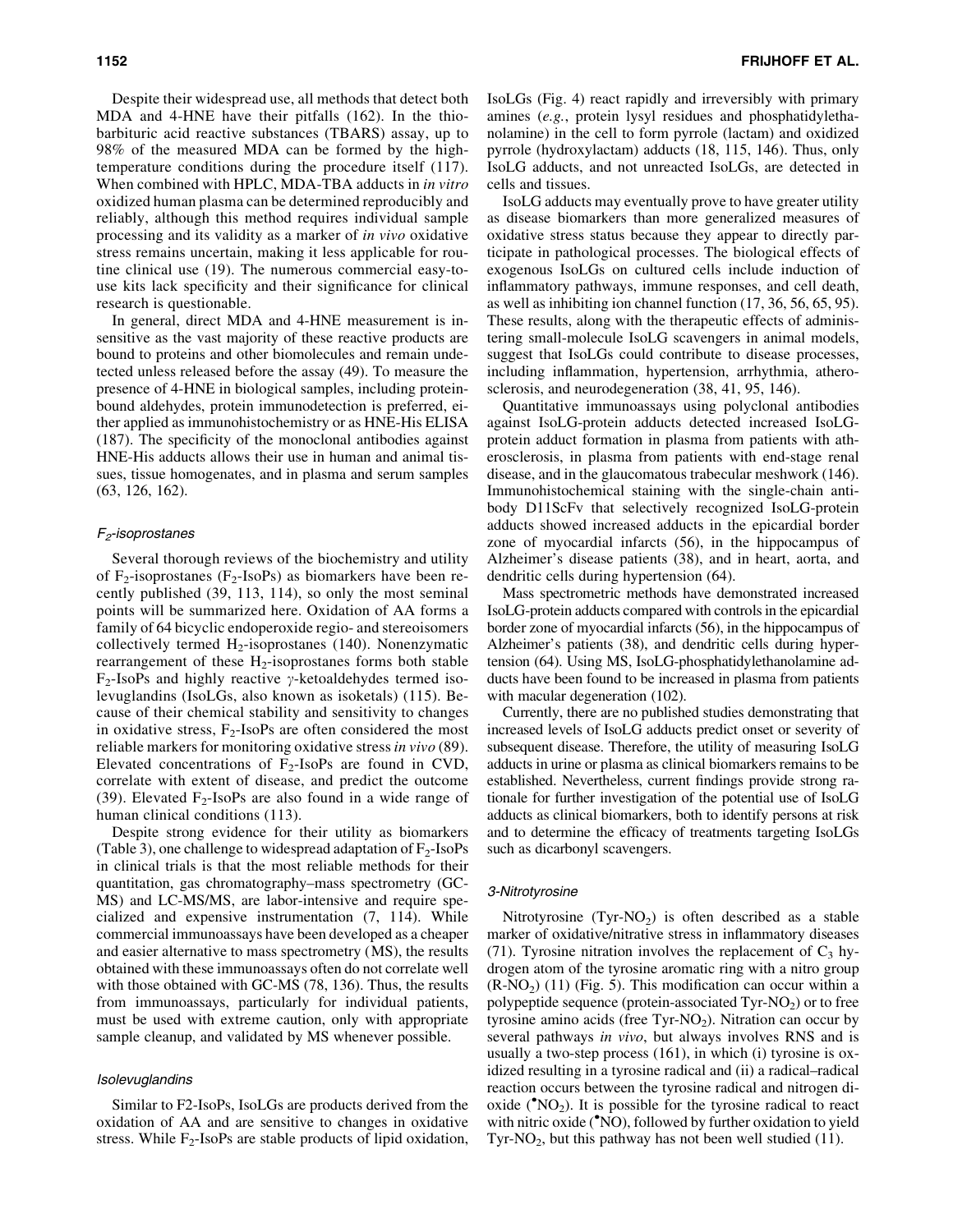

FIG. 4. Regioisomers of isolevuglandins. Specific IsoLG regioisomers differ by the relative orientation of their keto- and aldehyde moieties  $(D_2$ -IsoLG *vs.*  $E_2$ -IsoLG) and the position of the double bonds and hydroxyl group on the side chains (5-, 8-, 12-, or 15-IsoLG) (37, 141, 147, 148). Theoretical considerations from peroxidation chemistry suggest that the 5- and 15-IsoLG series should predominate over the 8- and 12-IsoLG series (198). It is important to recognize that one of the eight stereoisomers of both  $1\bar{5}$ -D<sub>2</sub>-IsoLG and 15-E<sub>2</sub>-IsoLG is chemically identical to levuglandin D<sub>2</sub> and E<sub>2</sub>, respectively, which are generated nonenzymatically from prostaglandin  $H<sub>2</sub>$  (149, 150). IsoLG, isolevuglandins.

One widely studied pathway for nitration is the production of the RNS peroxynitrite (ONOO<sup>-</sup>) (Fig. 6, pathway 1) (132). Initially, Tyr-NO<sub>2</sub> was believed to be a specific marker of peroxynitrite-mediated damage, but this has since been disproved, with the most-cited alternate pathway involving myeloperoxidase (MPO), as proposed in 1997 (183) (Fig. 6, pathway 2). When solely measuring  $Tyr-NO_2$  in complex biological samples, it is not possible to tell which of the mechanisms is responsible for any nitration detected *in vivo*. The effect of nitration on protein activity varies with the protein being studied and can be a gain of function (180) or loss of function (195).

The issue of which method to employ for the determination of Tyr-NO<sub>2</sub> in the high-throughput analysis of clinical samples needs be addressed as MS, while considered the gold standard (176), is not yet feasible for high-throughput analysis and other methods suffer from methodological flaws or cannot be properly assessed due to a lack of detailed methodological information (45, 197). In addition, some authors

fail to clearly state whether free  $\text{Tyr-NO}_2$ , protein-associated  $Tyr-NO<sub>2</sub>$ , or total Tyr-NO<sub>2</sub> is measured, the concentrations of which may be different. While evidence does suggest that nitration of certain proteins enhances proteolytic degradation  $(160)$ , a fall in protein-associated Tyr-NO<sub>2</sub> concentration will only be measurable if the nitrated protein is degraded in parallel with a decrease in disease activity.

There is still much work to do in assessing the utility of Tyr- $NO<sub>2</sub>$  as a clinical biomarker, but findings so far are encouraging, with some studies showing that plasma  $\text{Tyr-NO}_2$  levels correlate with disease activity and decrease following successful therapeutic interventions. Yet, it is still unclear whether  $Tyr-NO<sub>2</sub>$  is any more informative, in clinical terms, than other already available markers, for example, C-reactive protein (CRP). CRP is an acute phase protein synthesized by the liver in response to signaling by upregulated inflammatory cytokines (*e.g.*, IL-6). Serum CRP is widely used clinically as a marker of acute inflammation, but of course an increase in serum CRP concentration is delayed until some hours after the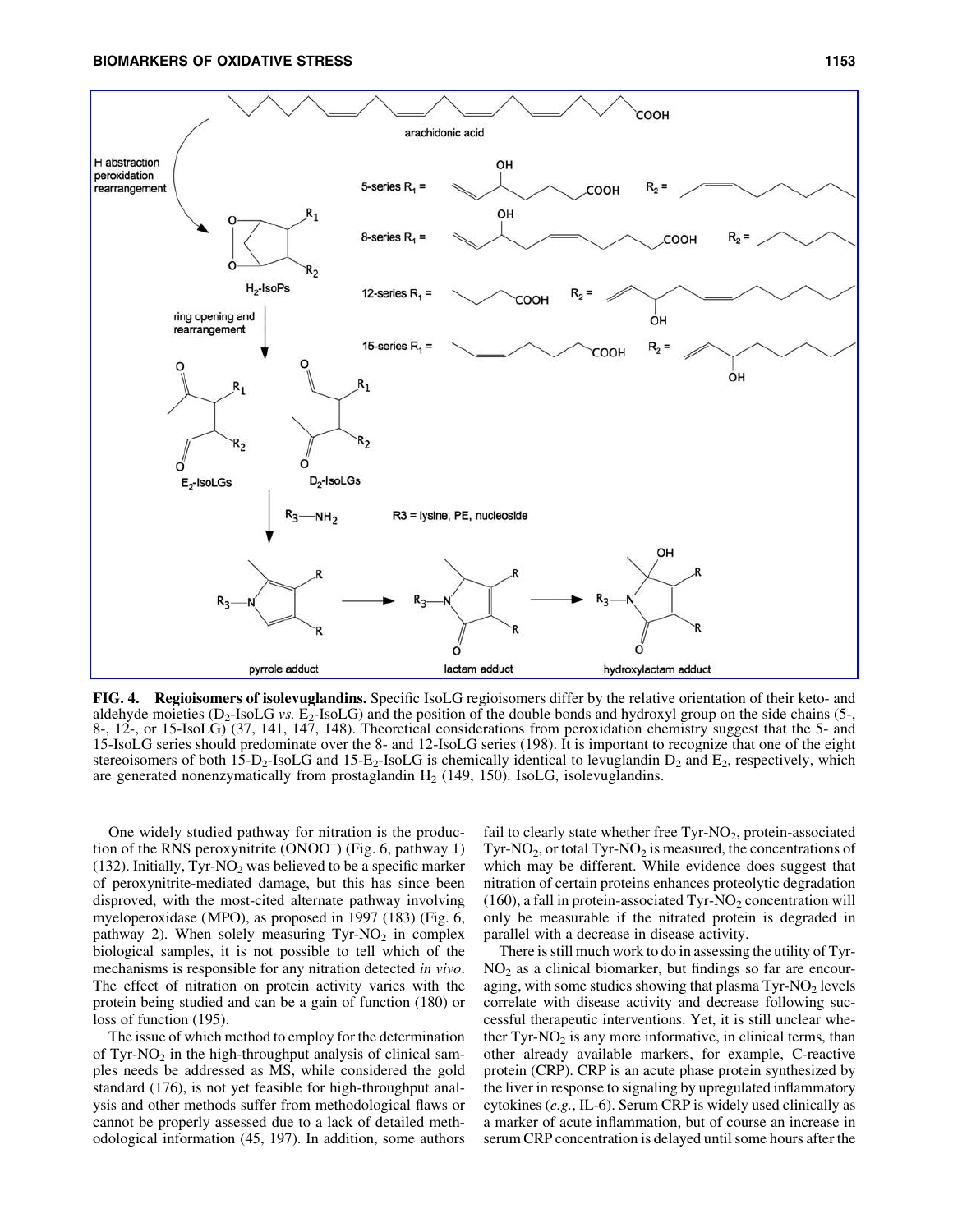

FIG. 5. Structure of 3-nitrotyrosine. Tyrosine nitration involves the replacement of the  $C_3$  hydrogen atom of the tyrosine aromatic ring with a nitro group  $(R-NO<sub>2</sub>)$ . The 3nitrotyrosine is depicted as part of a polypeptide/protein.

initial inflammatory insult because liver synthesis of CRP protein is required. In contrast, chemical modifications to preexisting cellular or extracellular proteins may occur more swiftly within an inflammatory environment. One application where the measurement of  $\text{Tyr-NO}_2$  might provide a significant enhancement is in the monitoring of clinical responses to therapy in the assessment of the current pipeline of novel drugs targeted at enzymes involved in ROS generation, for example, NADPH oxidase and MPO inhibitors.

 $\text{Tyr-NO}_2$  can be detected in tissues by various methods. Among the quantitative approaches, both ELISAs and LC/ GC have been described; however, it is important to note that quantification by ELISAs is limited by several factors: (i) antibodies employed in ELISAs will have different affinities for different nitrated proteins (94), although this is addressed by methods that measure a single nitrated protein (188); (ii) some  $Tyr-NO<sub>2</sub> ELISAs$  may be prone to interference; and (iii) the sensitivity of some  $\text{Tyr-NO}_2$  ELISAs may be too low to detect  $\text{Tyr-NO}_2$  in healthy human plasma. LC/GC has been coupled to various detection systems, for example, UV detection, thermal energy analysis, electrochemical detection, and MS. One explanation for the lack of agreement between reported plasma ELISA- and MS-based Tyr-NO<sub>2</sub> plasma concentrations is that the reported ELISA results are based on a nitrated bovine serum albumin standard, in which the actual concentration of nitrated tyrosine residues is unknown.

The National Institute of Environmental Health Biomarkers of Oxidative Stress Study concluded that oxidized



FIG. 6. Formation of nitrotyrosine. In pathway 1, peroxynitrite is formed by the reaction of **NO** with the super- $\overline{\text{o}}$  oxide anion radical  $(O_2^{\bullet -})$ . The enzymatic generation of both these radicals is increased during inflammation. Radical–radical combination of the two species occurs exceedingly fast (rate constant  $1 \times 10^{10}$  M<sup>-1</sup>s<sup>-1</sup>), meaning that **\***NO can outcompete the dismutation of  $O_2$ <sup>+-</sup> by SODs (138). Under physiological conditions in which CO<sub>2</sub> is present, nitration *via* peroxynitrite is increased (3) due to the formation of the adduct ONOOCO2 - . This adduct undergoes homolysis to the secondary free radicals, nitrogen dioxide  $(\sqrt[4]{102})$  and carbonate anion radical  $(CO_3^{\bullet-})$  (132).  $CO_3^{\bullet-}$  is able to perform *step 1* of the nitration process by oxidizing tyrosine to tyrosine radical, which then reacts with the  $\degree NO_2$ . In pathway 2, MPO catalyzes, in the presence of  $H_2O_2$  and nitrite  $(NO_2^-)$ , the production of both the tyrosine radical and  $NQ_2$  (11, 132). CO<sub>2</sub>, carbon dioxide; ONOOCO<sub>2</sub>, nitrosoperoxocarbonate; SODs, superoxide dismutases.

proteins (of which  $Tyr-NO<sub>2</sub>$  was one of the measured biomarkers) are not suitable biomarkers of free radical damage caused by carbon tetrachloride treatment in rats (89). Nevertheless, many studies have investigated  $\text{Tyr-NO}_2$  under inflammatory conditions as a marker of oxidative stress and have found plasma  $Tyr-NO<sub>2</sub>$  concentrations to be higher in patients in a variety of diseases (summarized in Table 4). Some of the clinically relevant findings include the association of higher  $\text{Tyr-NO}_2$  levels with higher mortality in sepsis and a fall in plasma  $Tyr-NO<sub>2</sub>$  concentration, as well as a correlation with other markers following treatment with various anti-inflammatory drugs. In addition, two studies using different methodologies reported a lowering of plasma protein-associated  $\text{Tyr-NO}_2$  concentrations upon drug treatment (statins in coronary artery disease and rosuvastatin in hypercholesterolemia). Tyr-NO<sub>2</sub> may not only be a potential biomarker of oxidative stress in diabetes patients (28, 29) but may also be a biomarker of disease progression/risk for CVD (111a). In asthmatic patients,  $Tyr-NO<sub>2</sub>$  staining in bronchial biopsies and measurement of  $\text{Tyr-NO}_2$  by ELISA in exhaled breath condensates both showed a decrease of  $\text{Tyr-NO}_2$  upon corticosteroid treatment. Conflicting results were obtained in neurodegenerative disorders; although  $Tyr-NO<sub>2</sub>$  has been reported at increased levels within brain tissue from Parkinson's (60) and Alzheimer's disease patients (167), free Tyr- $NO<sub>2</sub>$  is not increased in the cerebrospinal fluid of Alzheimer's disease patients (143). Likewise, protein-bound Tyr-NO<sub>2</sub> is not increased in plasma of patients with dementia (44). In contrast, nitrated a-synuclein was detected in peripheral blood mononuclear cells from Parkinson's disease patients, the concentrations of which were inversely correlated with the daily dosage of levodopa (Table 4).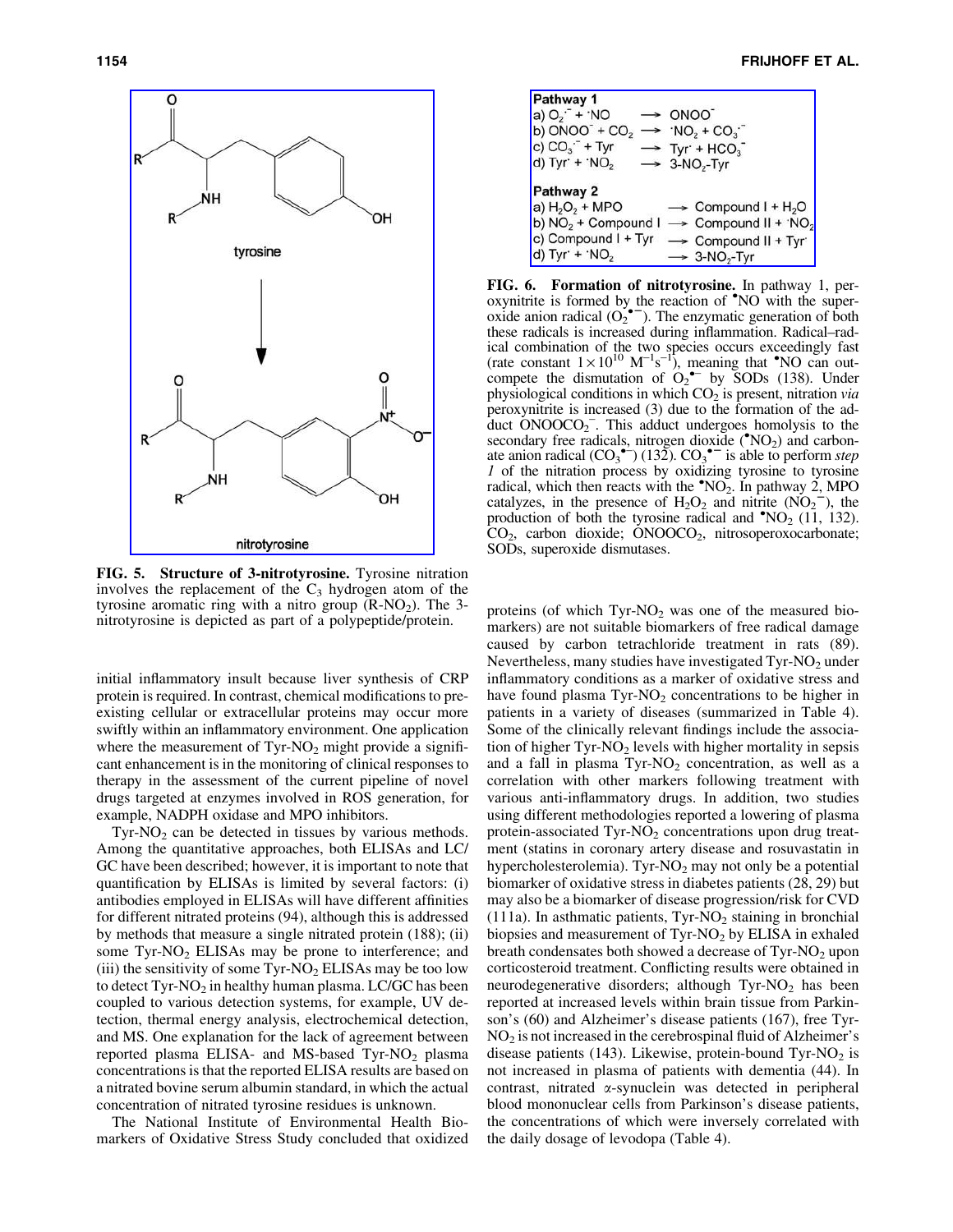|                                                                | TABLE 4.                              |                                                  | SELECTED CLINICAL STUDIES ON NITROTYROSINE LEVELS IN DIFFERENT DISEASES                                                                                                                                                                                                                                                                                        |                        |
|----------------------------------------------------------------|---------------------------------------|--------------------------------------------------|----------------------------------------------------------------------------------------------------------------------------------------------------------------------------------------------------------------------------------------------------------------------------------------------------------------------------------------------------------------|------------------------|
| Disease/Condition                                              | Sample                                | Method                                           | Observation                                                                                                                                                                                                                                                                                                                                                    | Reference <sup>a</sup> |
| CAD                                                            | Plasma                                | LC-MS/MS                                         | Reduction in protein-associated Tyr-NO <sub>2</sub> following rosuvastatin                                                                                                                                                                                                                                                                                     | (91)                   |
| CAD                                                            | Plasma                                | <b>ELISA</b>                                     | Protein-associated Tyr-NO <sub>2</sub> is a robust predictor of CAD in<br>treatment.                                                                                                                                                                                                                                                                           | (28)                   |
| Hypercholesterolemia                                           | Plasma                                | ELISA                                            | treatment; this lowering effect was independent of the fall in<br>lipid parameters and CRP.<br>Reduction in protein-associated Tyr-NO <sub>2</sub> following statin<br>patients with abnormal glucose tolerance.                                                                                                                                               | (77)                   |
| Asthma                                                         | <b>Bronchial</b> biopsies             | Immunohistochemical                              | Reduction of Tyr-NO <sub>2</sub> staining after treatment with inhaled                                                                                                                                                                                                                                                                                         | (82)                   |
| Asthma                                                         | Exhaled breath condensates            | staining<br><b>ELISA</b>                         | Protein-associated Tyr-NO <sub>2</sub> levels decrease following steroid<br>glucocorticoid compared with before treatment.                                                                                                                                                                                                                                     | (13)                   |
| Asthma                                                         | Exhaled breath condensates            | <b>ELISA</b>                                     | who were not receiving steroid treatment than in patients with<br>Protein-associated Tyr-NO <sub>2</sub> levels are higher in mild asthmatics<br>treatment and increase again following a washout period                                                                                                                                                       | (46)                   |
| Atherosclerosis                                                | Coronary artery; plasma               | Immunohistochemical<br>staining; Western<br>blot | and is increased in atherosclerotic coronary arteries compared<br>Apo-AI nitration at tyrosine-166 leads to functional impairment<br>moderate/severe asthma who were receiving treatment.                                                                                                                                                                      | (38)                   |
| Pulmonary hypertension                                         | Lung tissue                           | Immunohistochemical<br>staining                  | Nitration of protein kinase G at tyrosine-247 inhibits its activity<br>and is increased in the lung in patients with pulmonary<br>with normal coronary arteries.                                                                                                                                                                                               | $\widehat{f}$          |
| Septic shock                                                   | Plasma                                | Amino acid analyzer                              | patients with septic shock, with higher levels observed in those<br>Concentrations of free Tyr-NO <sub>2</sub> are associated with prognosis in<br>hypertension compared with healthy controls.<br>who did not survive than those who did.                                                                                                                     | (72)                   |
| OA, RA                                                         | Serum, synovial fluid                 | HPLC                                             | RA patients have detectable free Tyr-NO <sub>2</sub> in plasma and synovial<br>fluid, but not healthy subjects or OA patients. Patients with                                                                                                                                                                                                                   | (55)                   |
| OA, RA                                                         | Plasma, synovial fluid                | LC-MS/MS                                         | anti-TNF treatment, which was associated with a change in the<br>Lowering of total Tyr-NO <sub>2</sub> concentrations after 6 months of<br>serum total Tyr-NO <sub>2</sub> in OA compared with healthy controls.<br>Increased levels of total Tyr-NO <sub>2</sub> and higher ratio of synovial/<br>lower RA disease stage had lower free Tyr-NO <sub>2</sub> . | (66)                   |
| $\delta$                                                       | Serum                                 | <b>ELISA</b>                                     | Nitrated collagen concentrations are higher in patients with OA<br>compared with healthy control participants. Concentration of<br>collagen-associated Tyr-NO <sub>2</sub> correlated with the serum<br>RA disease activity score.                                                                                                                             | (34, 79)               |
| Celiac disease                                                 | Plasma                                | <b>ELISA</b>                                     | Reduction in protein-associated Tyr-NO <sub>2</sub> concentrations<br>concentration of CRP.                                                                                                                                                                                                                                                                    | (96)                   |
| <b>SLE</b>                                                     | Serum                                 | ELISA                                            | patients with a disease activity score greater than six (SLE<br>Significantly higher levels of protein-associated Tyr-NO <sub>2</sub> in<br>following a gluten-free diet.                                                                                                                                                                                      | (106)                  |
| Parkinson's disease                                            | Peripheral blood mononuclear<br>cells | ELISA                                            | Observation of nitrated <i>x</i> -synuclein, the concentration of which<br>was inversely correlated with daily dosage of levodopa.<br>Disease Activity Index).                                                                                                                                                                                                 | (78)                   |
| ap <sub>afarances</sub> are recuided as supplementary material |                                       |                                                  |                                                                                                                                                                                                                                                                                                                                                                |                        |

"References are provided as supplementary material.<br>CAD, coronary artery disease; CRP, C-reactive protein; OA, osteoarthritis; RA, rheumatoid arthritis; SLE, systemic lupus erythematosus; TNF, tumor necrosis factor. CAD, coronary artery disease; CRP, C-reactive protein; OA, osteoarthritis; RA, rheumatoid arthritis; SLE, systemic lupus erythematosus; TNF, tumor necrosis factor. aReferences are provided as supplementary material.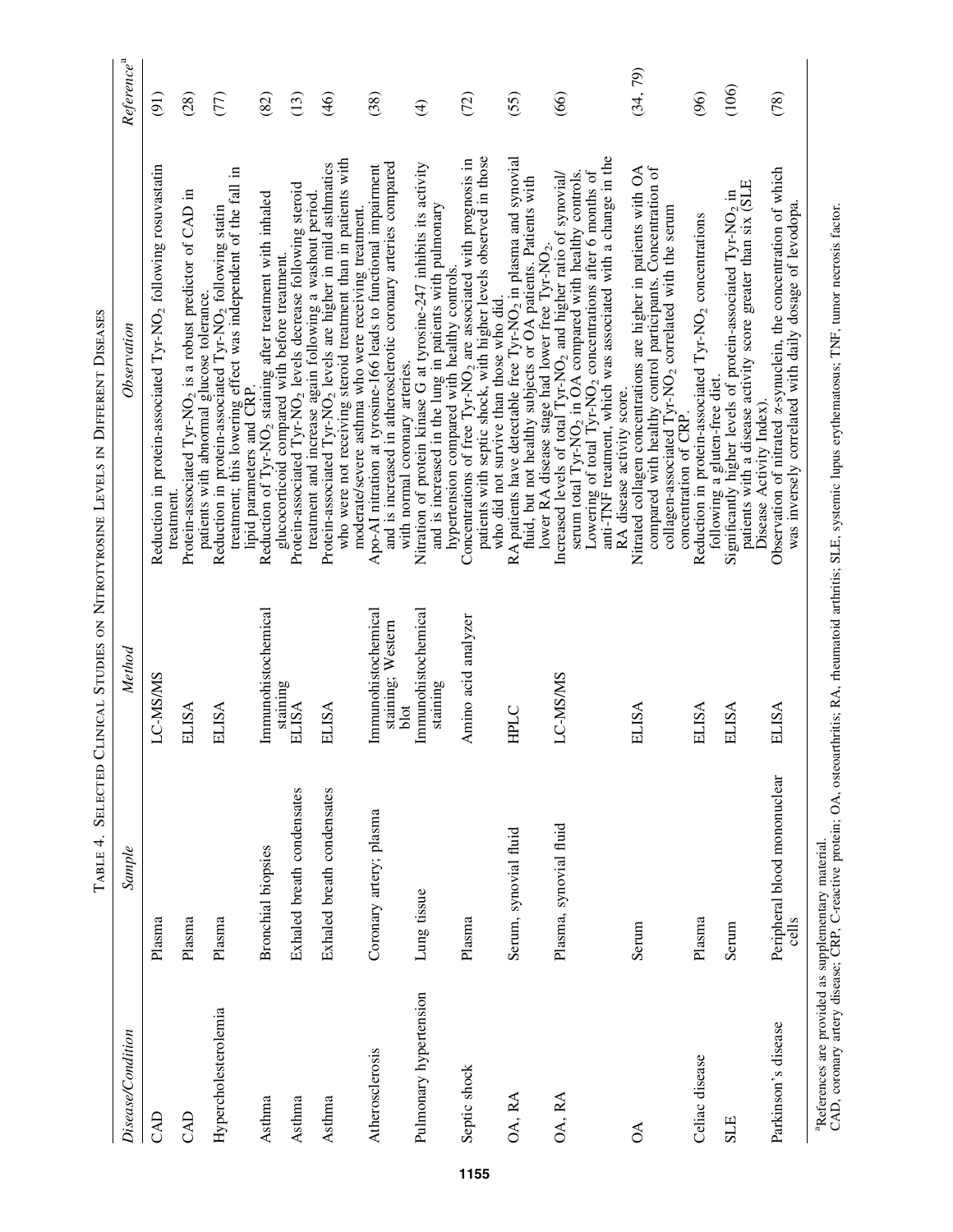#### Thiols

The main thiol compound in the body is the amino acid cysteine, which is susceptible to oxidation. Oxidation of a cysteine residue can change a protein's function. Thus, measuring the thiol status may represent a mechanism-based biomarker. Biologically occurring thiols include low-molecularweight thiols (cysteine, GSH) and protein thiols.

The use of thiols as biomarkers is affected by a number of factors. In addition to specific limitations for those thiols that are only present intracellularly, a general problem is that oxidation products of protein cysteine residues are unstable. They can be easily reduced by other thiols and thus require immediate treatment with an alkylating agent to prevent further redox changes. A change in GSH levels might not be due to oxidative stress, but might reflect a nutritional/metabolic imbalance. Plasma GSH levels may also be affected by GSH transporters, while cellular mechanisms, such as nuclear factor (erythroid-derived 2) like 2 (NRF2), counteract oxidative stress by increasing GSH synthesis. Finally, oxidized glutathione (GSSG) concentrations are very low and difficult to measure unless sensitive HPLC methods are used.

#### **Glutathione**

The main nonprotein thiol is the tripeptide GSH. Since intracellular concentrations of GSH are high, in the millimolar range, it is an important component of antioxidant defense systems to scavenge ROS, which leads to GSSG. Oxidation of GSH is reversible as GSSG reductase and NADPH reduce GSSG back to two molecules of GSH.

In general, any condition associated with excessive ROS will decrease GSH levels or decrease the GSH/GSSG ratio. Within cells, GSH is present at millimolar concentrations, resulting in high GSH/GSSG ratios (>30) (76). The GSH/ GSSG ratio in serum is substantially lower ( $\sim$ 3). Whether this meaningfully reflects a cellular redox state is questionable (90) and it may not be a good indicator of oxidative stress (86). Thus, most studies measure erythrocyte GSH where GSH concentrations are high, but not necessarily a good indicator of oxidative stress across tissues. Furthermore, lower GSH levels may not necessarily be due to oxidation, but rather due to a consequence of lower cysteine levels (cysteine is the rate-limiting GSH precursor) due to nutritional deficiency. Nevertheless, many studies have measured plasma GSH/GSSG. Three meta-analyses confirmed a decrease in plasma GSH and an increase in plasma GSSG in patients with autism spectrum disorders (54) and lower plasma GSH levels in polycystic ovary syndrome (121), two conditions in which oxidative stress has been implicated (127, 144). It should be noted that these meta-analyses are based on studies where GSH/GSSG are measured by a variety of techniques, including enzymatic methods, HPLC with fluorometric, UV, or electrochemical detectors, and LC-MS/MS.

Several pathological conditions are associated with decreased GSH levels (6). In particular, studies on GSH in acquired immunodeficiency syndrome (AIDS) and other conditions have shown very clearly that rather than in plasma, GSH should be measured within cells by fluorescence activated cell sorting (72). GSH measurement is important to identify patients who may benefit from GSH repletion by GSH derivatives or precursors, for example, in clinical trials (6).

## **Cysteine**

Free cysteine is the main nonprotein thiol in plasma (86, 118). Studies have measured plasma cysteine ( $\sim$  10  $\mu$ *M*) and its disulfide, cystine ( $\sim$  40–50  $\mu$ *M*), in CVDs with varying results (43, 112). Cysteine is a semiessential amino acid and its requirement may increase following oxidative stress due to the consumption of GSH (6). Historically, one important condition associated with lower plasma cysteine is AIDS, originally reported by the group of Droge (46).

#### Protein thiols and mixed disulfides

Protein cysteine residues can exist in many oxidation states (Fig. 7). Protein glutathionylation (mixed disulfides with GSH) received particular attention. Significant amounts of glutathionylated proteins are detected under normal conditions or following exposure to oxidants (58, 156). Most of the glutathionylated proteins are intracellular because GSH is predominantly present in the cytoplasm and intracellular proteins have cysteine residues predominantly in the chemically reduced state and thus are available to form mixed disulfides, in contrast to extracellular proteins where most cysteine residues are engaged in disulfide bridges.

The only plasma protein identified as glutathionylated is transthyretin (58). Many studies propose glutathionylated hemoglobin, measured in red blood cells by MS, as a biomarker of oxidative stress in diabetes, hyperlipidemia, hemodialysis, and chronic renal failure (31, 58). An increase in plasma cysteinylated albumin, measured by MS, has also been reported in chronic liver and kidney diseases and diabetes (124).

#### Surface thiols

The plasma membrane is the interface between the reducing intracellular and the oxidizing extracellular environments. While one might expect the extracellular (exofacial) membrane thiols to be oxidized, they are in fact not, and

| $-2$ | $-SH$        | Free thiol<br>(sulfhydryl)      |                                                                                                                    |
|------|--------------|---------------------------------|--------------------------------------------------------------------------------------------------------------------|
| $-1$ | $-SS-$       | <b>Disulfide</b>                | Protein-Protein (P-SS-P)<br>Protein-Glutathione (P-SSG)<br>Protein-Cysteine (P-SSC)<br><b>Reversible oxidation</b> |
| 0    | -SNO<br>-SOH | S-nitrosothiol<br>Sulfenic acid | <b>Reversible oxidation</b>                                                                                        |
| $+2$ | $-SO2H$      | Sulfinic acid                   | Reversible oxidation*                                                                                              |
| $+4$ | $-SO3H$      | Sulfonic acid                   | <b>Irreversible oxidation</b>                                                                                      |

FIG. 7. Protein cysteine oxidation states. Cysteine residues in proteins can exist in different oxidation states, ranging from reduced free thiols to reversible oxidized forms (disulfides, S-nitrosothiols, sulfenic acids, and sulfinic acids) to irreversible sulfonic acids. \*Reversibility of protein cysteine sulfinic acids has so far been demonstrated only for some sulfinylated peroxiredoxins and requires the enzymatic activity of sulfiredoxin.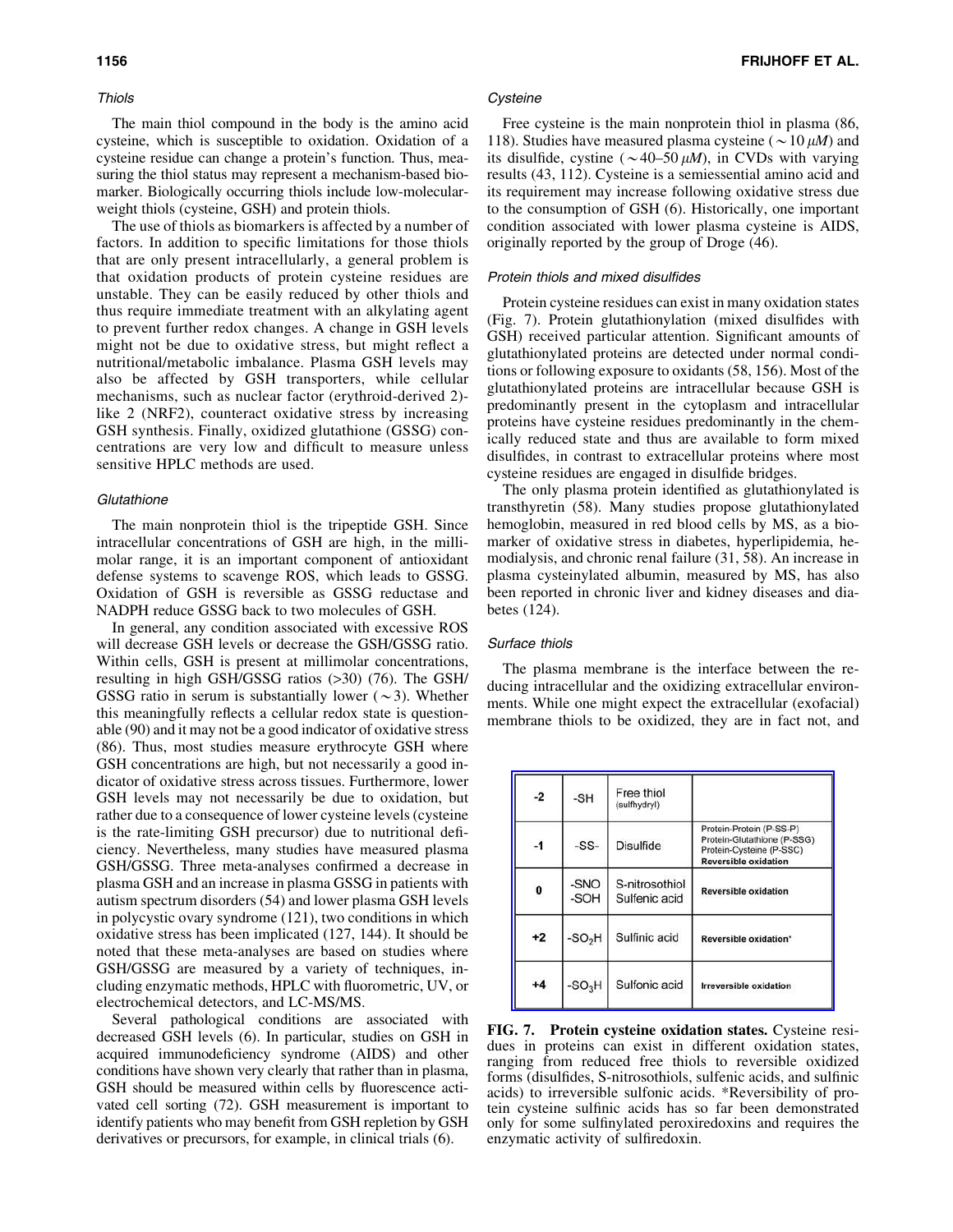

FIG. 8. Structure of methionine sulfoxide. Methionine contains a sulfur atom that is also susceptible to oxidation and can give rise to methionine sulfoxide. The methionine sulfoxide is depicted as part of a polypeptide/protein.

active mechanisms maintain specific surface thiols (98), with surface thiols lower in rheumatoid arthritis (RA) (131). Their measurement may provide additional information on the redox state of a patient (145).

## Methionine sulfoxide

Methionine is the other sulfur-containing amino acid beside cysteine (Fig. 8). Sulfur in methionine can be reversibly oxidized by ROS to a sulfoxide. Oxidation of an essential methionine in the abundant serum protein  $\alpha$ -1-proteinase inhibitor leads to its inactivation (85). Elevated levels of this sulfoxidized form have been detected in the bronchoalveolar lavage of smokers, contributing to the pathogenesis of emphysema (27). The presence of methionine sulfoxide in plasma proteins and in HDL is increased in sepsis and diabetes (5, 21). Although not as widely studied as a form of thiol oxidation, methionine sulfoxide has potential advantages as a biomarker: it is easily measured with a conventional amino acid analyzer and is more stable than thiol oxidation products.

#### DNA/RNA oxidation

Oxidative stress induces oxidation of DNA and RNA (Fig. 9), particularly in the guanine moiety. The oxidized nucleosides are excreted into the urine and their measurement can be interpreted as the cumulative total body oxidative stress, that is, number of hits to the nucleic acids in a defined time period, meaning the global rate of DNA and RNA oxidation. Therefore, as urinary biomarkers, they are most relevant to conditions where oxidative stress occurs in all tissues in the body and less to high oxidative stress in minor organs without assumed systemic oxidative stress. Several commercial assays are available to measure 7,8-dihydro-8-oxo-2¢-



FIG. 9. Structure of 8-oxo-2'-deoxyguanosine and 8oxo-guanosine. Oxidation of DNA and RNA commonly occurs in the guanosine moiety, leading to  $8-\alpha x^2$ deoxyguanosine and 8-oxo-guanosine, respectively.

deoxyguanosine (8oxodG) with ELISA. However, the clinical significance of these methods has been questioned (10). While chromatography coupled to MS may not be readily available clinically, biomarkers for oxidative stress measured by oxidation of nucleic acids are among—if not the best biomarkers that have been examined. Nucleic acid oxidation products have also been demonstrated to be predictive of the development of disease (22, 23).

The oxidative modification in DNA can cause mispair and thereby lead to mutations, particularly GC-TA transversion mutations, and therefore relates to cancer (104, 134). Oxidative lesions in DNA are recognized by repair enzymes; the nucleotide pool can be oxidized, but is sanitized by other enzyme systems (133). There is some debate as to whether the lesions in DNA relate to incorporation from the nucleotide pool or direct oxidation in DNA (70). Chronically high oxidation of DNA, measured as urinary excretion of the nucleoside 8oxodG, is associated with risk of lung and breast cancer (103, 105).

Recently, RNA oxidation, measured as 7,8-dihydro-8-oxoguanosine (8oxoGuo), has been introduced as a marker in relation to diseases, particularly neurodegenerative diseases and diabetes (22, 23, 88). Because of the single strand nature of RNA, repair is not possible. Remarkably, relatively little is known about how RNA integrity is maintained, but it is assumed to rely on quality control and degradation (133). The cellular effects of RNA oxidation also remain largely obscure, although formation of truncated or mutated proteins has been suggested (133, 135). There are indications of formation of mutated proteins (170) and of microsomal stalling induced by oxidized RNAs (159). Very recently, advanced methodology has demonstrated that the effects of RNA lesions fall into two categories, one that includes ribosomal stalling and one that leads to a mixture of full length and truncated translational products (26). It thus appears that nucleic acid oxidation/modification has much more diverse and multifaceted biological effects, exemplified both with different effects on translation stalling and also in the target molecule, for example, in diabetes where RNA oxidation is not only more pronounced than DNA oxidation but also has a very different prognostic value.

Extensive DNA oxidation is predictive for the risk of breast and lung cancer (103, 105). Elevated RNA oxidation is predictive for development of complications and death in type 2 diabetes, and there are indications that high RNA oxidation is associated with breast cancer development in type 2 diabetic females (22). Thus, screening for urinary DNA/RNA oxidation could help to identify such people and patients at risk and help to implement a treatment plan to minimize it.

For measurement of 8oxodG and 8oxoGuo in urine, the most reliable methodology is chromatography coupled with MS (189–191). 8oxodG can also be measured by HPLCelectrochemical detection, which is rarely used presently.

## Markers of ROS Generation

Some ROS-forming enzymes that are normally present intracellularly can also be found in the circulation, independently of the mechanism responsible for their release. For this reason, we will only describe xanthine oxidase (XO) and MPO. Higher circulating levels of XO and MPO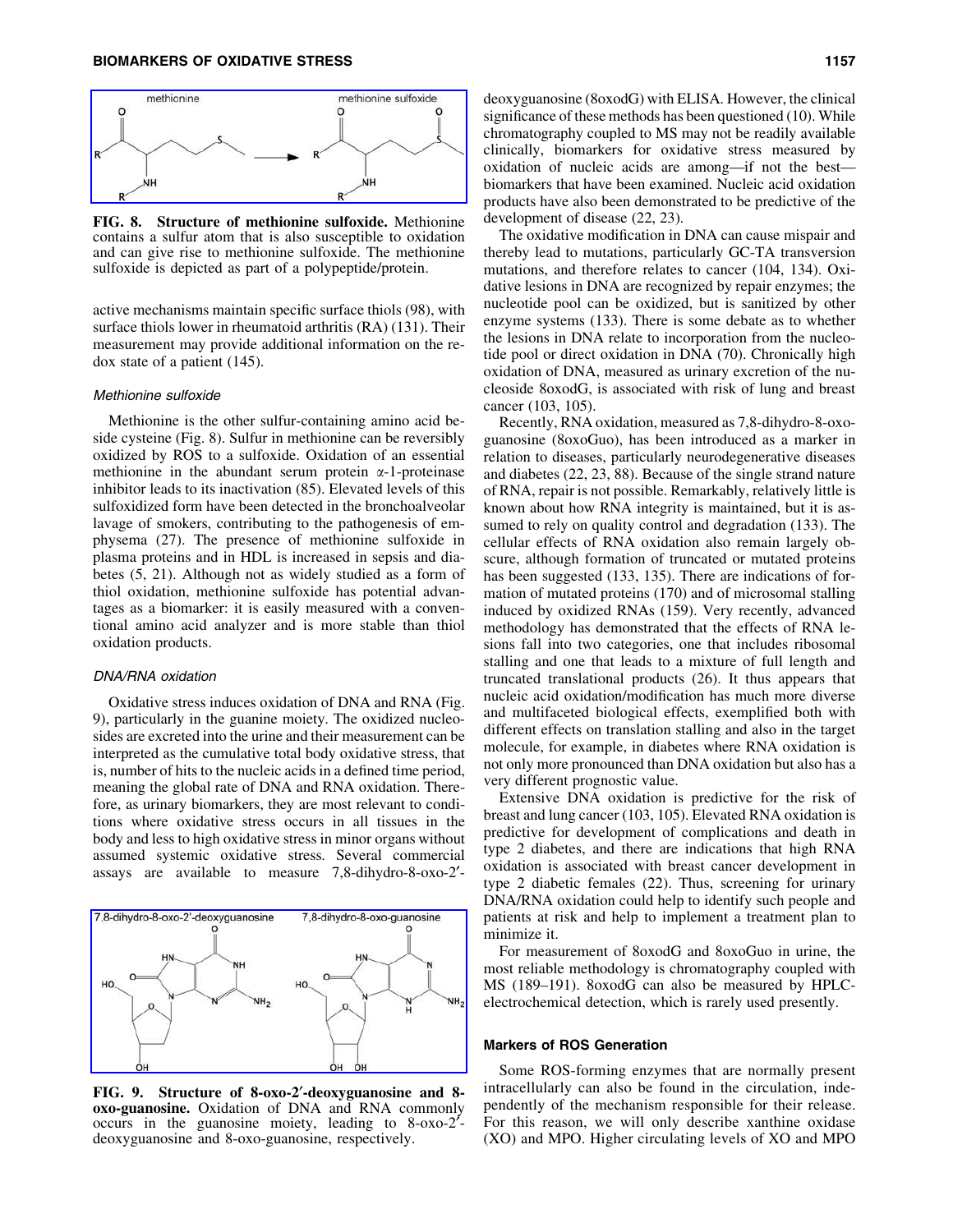could potentially result in increased ROS production, although this depends on other factors such as availability of the substrate (xanthine for XO and  $H_2O_2$  for MPO) and whether ROS produced by these enzymes overcome the antioxidant defense. In some cases, a better indicator of the enzyme activity *in vivo* is the formation of the metabolite or reaction product.

#### Xanthine oxidase

XO catalyzes the oxidation of xanthine to uric acid. While the product is a known antioxidant (4), the enzyme is also a well-known source of  $O_2$ <sup>--</sup> (109). Inflammatory agents and interferon increase XO activity and its plasma levels (59). However, the most important translational breakthrough was the hypothesis of the role of XO in ischemia–reperfusion injury (108). This led to several, ongoing clinical trials with XO inhibitors in CVD and prompted many studies to measure circulating XO (12). It should be mentioned that XO inhibition has other effects than inhibiting ROS production. In particular, by decreasing uric acid, it may improve CVD by lowering hyperuricemia (14), and uric acid is not only an antioxidant (4) but also proinflammatory through activation of the NALP3 inflammasome (107).

While we list XO among the ROS-generating enzymes, it could also be an indicator of oxidative stress. In fact, the protein exists in two forms, an oxidase (that oxidizes xanthine to uric acid using oxygen as the electron acceptor and produces  $H_2O_2$ ) and a dehydrogenase (that carries out the same reaction, but uses  $NAD^+$  and generates NADH). The dehydrogenase form can be converted into XO by, among other things, thiol oxidation (48). Thus, oxidative stress will increase XO activity by increasing dehydrogenase-to-oxidase conversion.

#### Myeloperoxidase

MPO is a heme peroxidase that catalyzes the reaction between  $H_2O_2$  and chloride ions to produce HOCl as the primary oxidant. These are not only important in the innate immune system's antimicrobial activities but also contribute to inflammatory diseases, such as atherosclerosis and related vascular diseases (35) and Parkinson's and Alzheimer's disease (32, 123, 139), *via* multiple mechanisms (166).

The suitability of MPO as a potential independent prognostic biomarker of inflammation is summarized in Table 5. A limitation of MPO as a biomarker is that current methods are not standardized between laboratories and do not provide direct information on MPO activity. The methods used to directly measure MPO activity as well as biomarkers specific for MPO have been reviewed recently (92). MPO-derived oxidants generate a footprint of specific and nonspecific oxidation products. 3-Chlorotyrosine (3-Cl-Tyr) and chlorinated lipids, as well as glutathione sulfonamide, are specific products for MPO/HOCl (92). Nonspecific oxidation products include protein carbonyls and 3-nitrotyrosine modifications. Of the specific biomarkers, 3-Cl-Tyr has received the most attention and has been detected in a wide variety of diseases (Table 6).

Chlorinated lipids have been detected in human atherosclerotic plaque (173). 2-Chloradipic acid (185) is excreted in urine and hence offers the potential as a biomarker. Glutathione sulfonamide is present in the airways of preterm infants with respiratory disease as well as in children suffering from cystic fibrosis (93).

A general limitation of the specific biomarkers of MPO activity is the requirement for expensive equipment and timeconsuming sample workup and analysis. Often, concentration of these biomarkers in biological samples is low, which complicates accurate measurement. As a result, investigators have fractionated plasma and observed that HDL can be the major carrier of 3-Cl-Tyr in CVD (15). However, the extensive preparation procedures for HDL analysis limit its clinical use. Glutathione sulfonamide is a relatively minor oxidation product derived from the reaction of reduced glutathione (GSH) with HOCl. This limits its application to biological samples that contain significant amounts of GSH. Plasma, which has very little GSH, is therefore not a suitable source to analyze glutathione sulfonamide.

Within these limitations, the determination of MPO protein is a reasonable approach to at least initially assess a potential contribution of MPO-mediated oxidative damage to a disease, and in most studies, MPO and specific MPO activity biomarkers with different specificities provide similar results (Tables 5 and 6).

#### Markers of Antioxidant Defense

In principle, oxidative stress can also derive from an impaired antioxidant defense. We focus here not only on protein thiol-disulfide oxidoreductases that can be measured in serum or plasma but also the transcription factor NRF2 that drives the transcription of several antioxidant genes. NRF2 is activated in response to oxidative stress and its activation could therefore be used as an indicator of ROS generation that exceeded the existing antioxidant defense systems.

#### Protein thiol-disulfide oxidoreductases

These enzymes include, among others, thioredoxin (Trx) and peroxiredoxins (Prxs; Fig. 10). Trx main function is to keep protein thiols in the reduced state. For this reason, Trx is often regarded as an antioxidant enzyme. Secretion of Trx was originally discovered in leukemia cells by virologist Junji Yodoi, who initially thought he had identified interleukin-1- $\gamma$ (199). While it cannot be excluded that Trx secretion may be induced by other factors, it is thought that its secretion is induced by oxidative stress. Its secretion is inhibited by antioxidants *in vitro* (96) and its plasma levels are elevated in cancer patients (8) and AIDS patients, where it negatively correlates with survival (125). Various reports have suggested that plasma/serum Trx concentrations are diagnostically relevant in a range of diseases. For instance, Qi *et al.* found that serum Trx concentrations reflected disease severity in acute ischemic stroke (137), and the addition of Trx to an established disease severity score provided a significant improvement in diagnostic capacity.

The Prx family has a key role in the elimination of  $H_2O_2$ because it is highly abundant and reacts with  $H_2O_2$  at high rates. Prxs are often identified in proteomics studies and several studies identified Prxs in the secretome under various disease conditions (80). In particular, oxidized Prx6 in the cerebrospinal fluid has been proposed as a biomarker of oxidative stress in brain injury, where it is a good predictor of the outcome (106). The importance of the redox state of Prxs as biomarkers is also demonstrated by studies showing that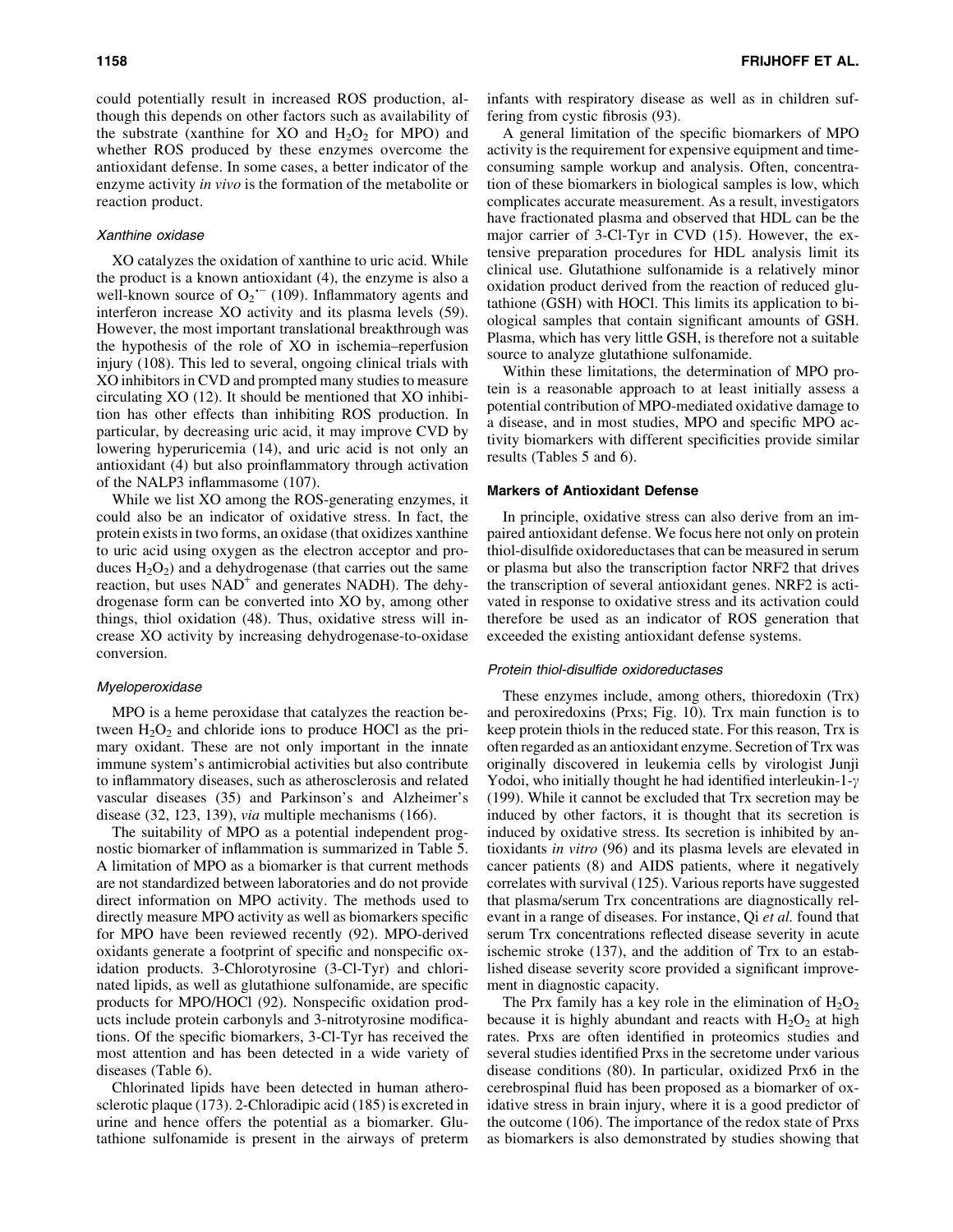| Disease/Condition                        | Sample | Method                                            | <i><b>Observation</b></i>                                                                                                                                                                                         | Reference <sup>a</sup> |
|------------------------------------------|--------|---------------------------------------------------|-------------------------------------------------------------------------------------------------------------------------------------------------------------------------------------------------------------------|------------------------|
| Cardiovascular disease                   | Serum  | High-sensitivity<br>sandwich ELISA                | MPO independently predicted endothelial<br>dysfunction better than CRP.                                                                                                                                           | (103)                  |
| Acute coronary<br>syndrome               | Serum  | <b>ELISA</b>                                      | Increased risk for future cardiac events in<br>patients with elevated serum MPO.MPO,<br>soluble CD40 ligand, and TnT are<br>independent predictors of adverse<br>outcome.                                         | (7)                    |
| Acute chest pain,<br>incident MACE       | Plasma | Commercial<br>immuno-based<br>assay               | MPO higher in MACE patients at<br>hospitalization. MPO predictive for<br>MACE in patients with normal cardiac<br>TnT.                                                                                             | (71)                   |
| Cardiovascular disease<br>(LURIC study)  | Plasma | ELISA (MPO) and<br>PCR (MPO<br>polymorphisms)     | High MPO predicted mortality independent<br>of established cardiovascular risk<br>factors. Five of eight MPO<br>polymorphisms associated with<br>increased MPO. No association of MPO<br>genotype with mortality. | (84)                   |
| Major adverse cardiac<br>events          | Plasma | Commercial<br>immuno-based<br>assay               | MPO included in CBS used to predict<br>future MACEs. High CBS predicted<br>increased risk of MACEs at 3 years.                                                                                                    | (98)                   |
| Major adverse cardiac<br>events          | Plasma | Commercial<br>immuno-based<br>assay               | Patient with MPO >322 pmol/L had<br>increased risk of developing future<br>MACE.                                                                                                                                  | (100)                  |
| Chest pain                               | Plasma | <b>ELISA</b>                                      | MPO elevated at baseline and 2h after<br>onset of symptoms, correlated with TnT<br>concentration, and is an independent<br>predictor of MI and CVD risk.                                                          | (16)                   |
| Myocardial infarction                    | Plasma | <b>ELISA</b>                                      | MPO increased and independently<br>predicted development of myocardial<br>infarction in the ensuing 24 months.                                                                                                    | (21)                   |
| Myocardial infarction                    | Plasma | <b>ELISA</b>                                      | MPO higher in patients than controls and a<br>predictor of death or nonfatal MI.                                                                                                                                  | (56)                   |
| Heart failure                            | Plasma | Cardio MPO test                                   | High plasma MPO independently predicted<br>the development of heart failure in<br>apparently healthy elderly subjects.                                                                                            | (99)                   |
| Peripheral artery<br>disease             | Serum  | Solid-phase<br>sandwich ELISA                     | High MPO associated with low ankle-<br>brachial index and PAD independent of<br>CRP.                                                                                                                              | (6)                    |
| Obesity, cardiovascular<br>disease       | Plasma | Particle-enhanced<br>turbidimetric<br>immunoassay | MPO, IL-6, and TNF- $\alpha$ were higher in<br>obese than control children and<br>associated with higher cardiovascular<br>risk compared with control.                                                            | (74)                   |
| Chronic obstructive<br>pulmonary disease | Serum  | <b>ELISA</b>                                      | MPO increased in patients during acute<br>exacerbations and persisted for months<br>following acute illness.                                                                                                      | (67)                   |
| Alzheimer's disease                      | Plasma | Sandwich ELISA                                    | MPO positively associated with the<br>presence of Alzheimer's disease,<br>correlated with $A\beta_{1-42/1-40}$ ratio, and may<br>potentially be an ideal biomarker for<br>Alzheimer's disease.                    | (101)                  |
| Cognitive decline                        | Plasma | Sandwich ELISA                                    | Biomarkers of low-grade inflammation,<br>including MPO, and endothelial<br>dysfunction correlated with increased<br>vascular risk and reduced cognitive<br>ability in an older population.                        | (48)                   |

Table 5. Selected Clinical Studies on MPO Levels in Different Diseases

<sup>a</sup>References are provided as supplementary information.

CBS, cardiac biomarker score; CVD, cardiovascular disease; IL-6, interleukin-6; MACE, major adverse cardiac event; MI, myocardial infarct; MPO, myeloperoxidase; PAD, peripheral artery disease; PCR, polymerase chain reaction; TnT, troponin T.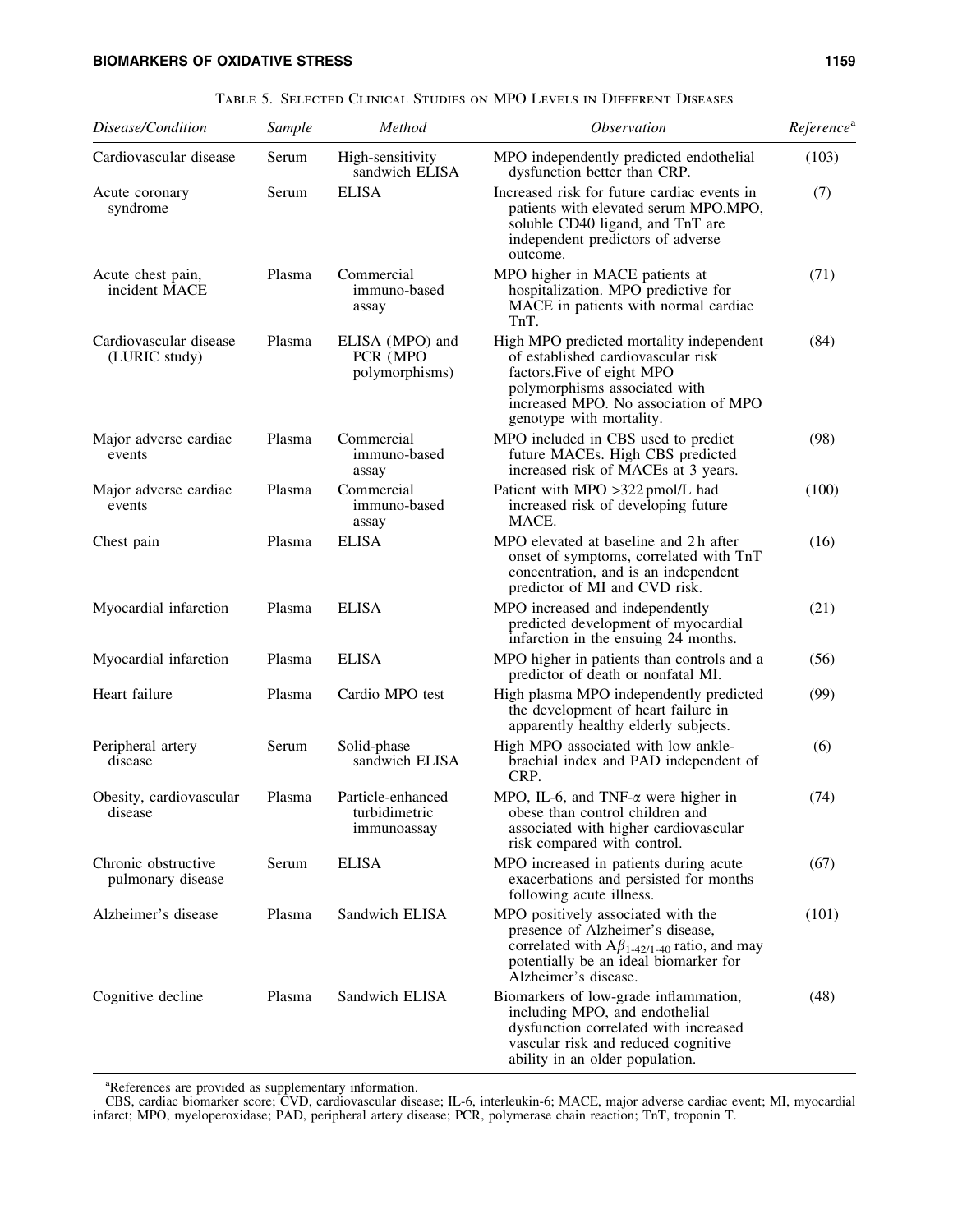| Disease/<br>Condition                                     | Sample            | Method                                                                 | <i><b>Observation</b></i>                                                                                                                                                                             | Reference <sup>a</sup> |
|-----------------------------------------------------------|-------------------|------------------------------------------------------------------------|-------------------------------------------------------------------------------------------------------------------------------------------------------------------------------------------------------|------------------------|
| Acute myocardial<br>infarction                            | Plasma            | ELISA (MPO), HPLC<br>$(3-Cl-Tvr)$                                      | Plasma MPO and 3 Cl-Tyr increased in<br>AMI, and AMI incidence increased<br>with higher MPO and 3-Cl-Tyr.                                                                                             | (26)                   |
| Coronary artery<br>disease, Acute<br>coronary<br>syndrome | Plasma, HDL       | Turbidimetric<br>immunoassay (MPO)<br>LC-MS/MS<br>$(3 \text{ Cl-Tyr})$ | No difference in plasma MPO, but<br>increased 3-Cl-Tyr in HDL of subjects<br>with CAD/ACS. HDL-associated<br>3-Cl-Tyr may be a better biomarker of<br>CAD/ACS than plasma MPO.                        | (89)                   |
| <b>CVD</b>                                                | $apoB-100$        | LC-MS/MS                                                               | Different apoB-100-derived peptides with<br>modifications characteristic of active<br>MPO are present in humans with<br>increased risk for CVD.                                                       | (35)                   |
| Rheumatoid<br>arthritis                                   | Synovial fluid    | ELISA (MPO),<br>LC-MS/MS<br>$(3 \text{ Cl-Tyr})$                       | MPO higher in patients than controls.<br>MPO protein 20-fold higher in synovial<br>fluid compared with plasma in RA.<br>3-Cl-Tyr detected in synovial fluid of<br>patients with rheumatoid arthritis. | (95)                   |
| Rheumatoid<br>arthritis                                   | <b>HDL</b>        | MS/MS                                                                  | Subjects with RA have increased 3-Cl-Tyr<br>and Tyr-NO <sub>2</sub> in HDL. MPO-mediated<br>HDL oxidation is regiospecific in RA<br>and further exacerbated with<br>cardiovascular disease.           | (104)                  |
| Rheumatoid<br>arthritis,<br>Osteoarthritis                | Synovial fluid    | Spectrophotometer<br>$(\alpha_2 M)$ and GC-MS<br>$(3 \text{ Cl-Tvr})$  | $\alpha_2$ M more oxidized and inactivated in RA,<br>and 3-Cl-Tyr elevated in RA compared<br>with OA.                                                                                                 | (111)                  |
| Preterm infants                                           | Tracheal aspirate | LC-MS/MS                                                               | 3-Cl-Tyr concentration was elevated in<br>infants who developed chronic lung<br>disease or had lung infection.                                                                                        | (19)                   |

Table 6. Selected Clinical Studies on Specific Markers of MPO Activity in Different Diseases

<sup>a</sup>References are provided as supplementary material.

AMI, acute myocardial infarction; ACS, acute coronary syndrome; HDL, high-density lipoprotein.

Prx2 is secreted *via* a nonclassical pathway by inflammatory cells (151) independently of cell death (30) and is present in the serum and synovial fluid of RA patients (168). Bayer *et al.* (13) have shown *in vivo* that erythrocyte Prx2 undergoes a transient overoxidation following lipopolysaccharide exposure, and released Prx1/2 is present in the oxidized form (30, 151), suggesting that its redox state, not just its levels, can be an early marker of oxidative stress.

Human serum Prx4 has also been proposed as a diagnostic marker of oxidative stress in diabetes (1).

## Nuclear factor (erythroid-derived 2)-like 2

The transcription factor NRF2 is considered a prognostic biomarker in cancer. It is found constitutively and at very high levels in biopsies of malignant tumors with high proliferation rates and poor response to anticancer drugs. NRF2 is a master regulator of the antioxidant response that controls the expression of about 250 genes. Some of these genes encode antioxidant enzymes, including those involved in synthesis and use of GSH and Trx, or participate in metabolic reactions that generate reductive power in the form of NADPH. Others participate in phase II biotransformation reactions and phase III external transport of toxins. Thus, high and constitutive activity of NRF2 provides transformed cells with a defense against the ROS that are generated during active proliferation, while at the same time reducing the effective dose of certain anticancer drugs. To date, a prognostic



FIG. 10. Protein thiol-disulfide oxidoreductases regulate the redox state of protein thiols. Different thiol compounds can be present under different redox states, depending on the overall redox state of the cell, from the more reduced (*left*) to more oxidized (*right*), and the significance of a specific biomarker will depend on its intracellular localization, tissue expression, and redox potential.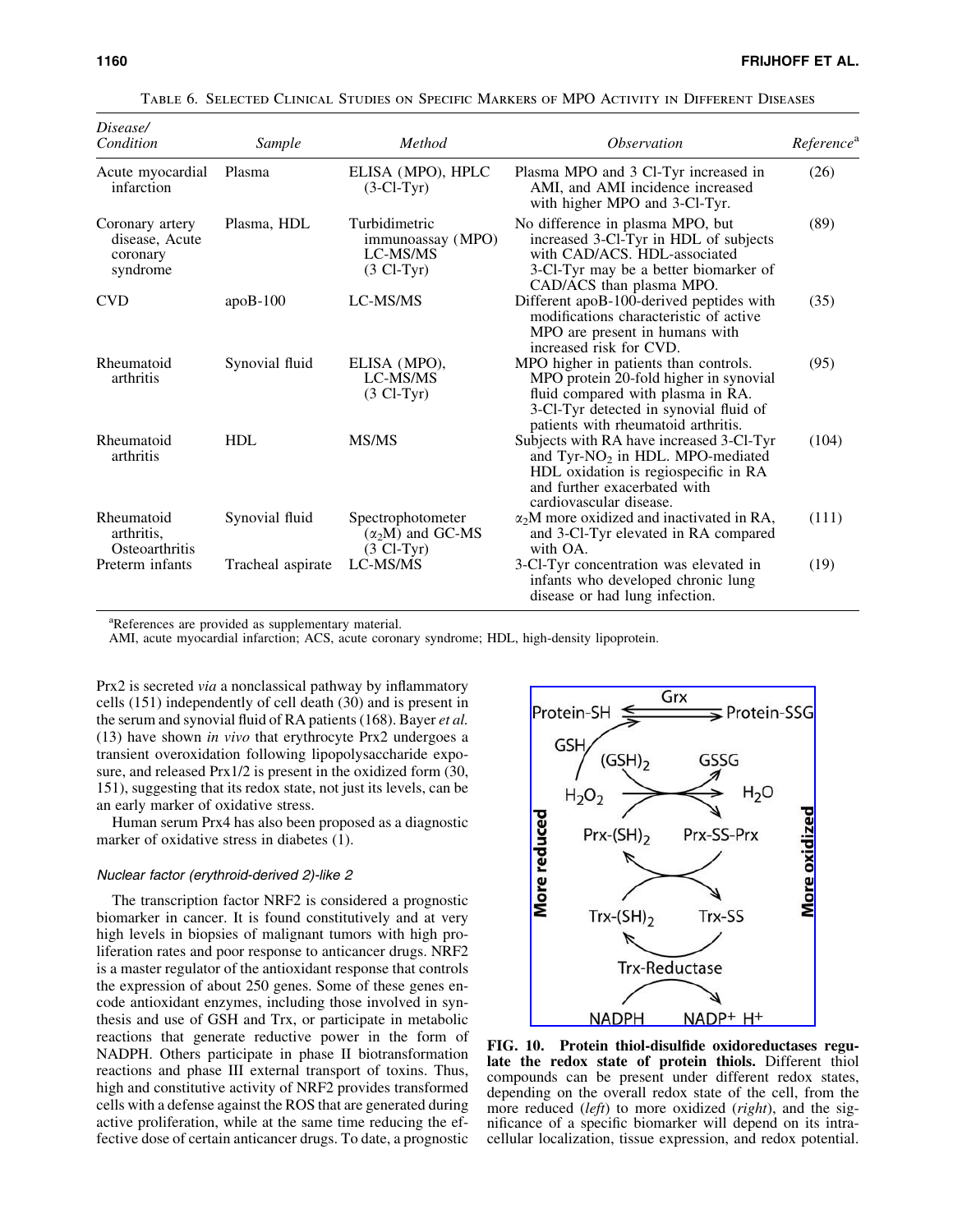| Evidence                             |                                                                   |                        |                       |                                                                                           | Basis for evidence level                                                                                                                                                                            |                                        |
|--------------------------------------|-------------------------------------------------------------------|------------------------|-----------------------|-------------------------------------------------------------------------------------------|-----------------------------------------------------------------------------------------------------------------------------------------------------------------------------------------------------|----------------------------------------|
| level category<br>$(\overline{A-D})$ | Biomarker                                                         | Gold standard          | Sample                | Stability                                                                                 | Disease                                                                                                                                                                                             | Reference <sup>a</sup>                 |
|                                      | Protein carbonyls                                                 | ELISA/HPLC             | Plasma                | Months to years (-80C)                                                                    | MCI                                                                                                                                                                                                 | (86)                                   |
|                                      | AGE                                                               | None                   | Plasma, skin          | Not known                                                                                 | PCOS, T2D, CKD                                                                                                                                                                                      |                                        |
|                                      | $Dx-LDL$                                                          | ELISA                  | Plasma                | Not known                                                                                 |                                                                                                                                                                                                     | $(37, 57, 62)$<br>$(86)$               |
|                                      | 4-HNE                                                             | HC/HIS-ELISA           | Tissue, plasma        | Years, months (-80C)                                                                      | Cancer (brain, breast), obesity                                                                                                                                                                     | $(53, 108, 114)$<br>$(31)$             |
|                                      | Acrolein                                                          | $\Xi$                  | Formalin-fixed tissue | Years                                                                                     | Prostate carcinoma                                                                                                                                                                                  |                                        |
|                                      | <b>MDA</b>                                                        | <b>CTGH</b>            | EDTA plasma           | Months (-80C)                                                                             | PCOS, AD, MCI                                                                                                                                                                                       | (68, 86)                               |
|                                      |                                                                   | GC-MS, LC-MS/MS        | Plasma, urine, tissue |                                                                                           | Depression                                                                                                                                                                                          | $\widetilde{\Xi}$                      |
|                                      | $F_2$ -IsoP<br>IsoLGs                                             | C-MS/MS                | Tissue, plasma        | Months (-80C)<br>Months (-80C)                                                            | Several preclinical                                                                                                                                                                                 | Multiple, see main text                |
|                                      | Protein-Tyr-NO <sub>2</sub>                                       | -C-MS/MS, GC-MS/MS     | Tissue, plasma        | Weeks to months (-80C)                                                                    | Diabetes                                                                                                                                                                                            | $(22 - 25)$                            |
|                                      | <b>GSH</b>                                                        | C-MS/MS, HPLC          | Tissue, plasma?       | Short                                                                                     | ASD; PCOS                                                                                                                                                                                           |                                        |
|                                      | <b>P-SSG</b> (hemoglobin)                                         | LC-MSMS                | Tissue, plasma?       | Short                                                                                     | T2D, CRF                                                                                                                                                                                            | $(42, 68)$<br>$(63, 83)$<br>$(69, 70)$ |
|                                      | hioredoxin                                                        | ELISA                  | Plasma                |                                                                                           |                                                                                                                                                                                                     |                                        |
|                                      | Peroxiredoxin                                                     | ELISA                  | Plasma                | $\begin{array}{c} \text{Years}~(-80 \text{C}) \\ \text{Years}~(-80 \text{C}) \end{array}$ | $\begin{array}{c}\text{CB, AIDS} \\ \text{CHD, T2D}\end{array}$                                                                                                                                     | (1, 2)                                 |
|                                      | <b>SoxodG</b>                                                     | JPLC-MS/MS             | Urine                 | Years                                                                                     | Depression                                                                                                                                                                                          | $\widetilde{\Xi}$                      |
|                                      | 80x0Gu0                                                           | JPLC-MS/MS             | Urine                 | Years                                                                                     | T2D, AD, MCI<br>AMI                                                                                                                                                                                 | $(17, 86)$<br>$(26)$                   |
|                                      | <b>MPO</b>                                                        | <b>ELISA</b>           | Plasma                | Months                                                                                    |                                                                                                                                                                                                     |                                        |
|                                      | $3$ -Cl-Tyr                                                       | C-MSMS                 | Many                  | Months                                                                                    | Atherosclerosis, RA                                                                                                                                                                                 | (47, 89, 95, 104)                      |
|                                      | NRF <sub>2</sub>                                                  | <b>HC/qRT-PCR</b>      | Tissue                | Years (IHC), months (PCR)                                                                 | Various cancers                                                                                                                                                                                     | Multiple, see main text                |
|                                      | P-VASP                                                            | Immunolabeling with FC | Platelets             | $24 - 48h$                                                                                | PCI/clopidogrel resistance                                                                                                                                                                          | $\left(14\right)$                      |
|                                      | ADMA                                                              | <b>C-MSMS</b>          | Plasma                | Months (-20C)                                                                             | PCOS, CVD                                                                                                                                                                                           | (68, 109)                              |
|                                      | <sup>a</sup> References are provided as supplementary information |                        |                       |                                                                                           | Categories are based on the following evidence levels: (A) Meta-analysis or large mospective studies. (B) Prospective studies (C) Retrospective studies and (D) Case reports or preclinical studies |                                        |

TABLE 7. OVERVIEW OF HIGHEST EVIDENCE LEVELS FOR ALL DISCUSSED MARKERS Table 7. Overview of Highest Evidence Levels for All Discussed Markers

Categores are oased on the Dulwing evidence levels: (A) Meta-analysis or large prospective studes, (d) Prospective studies, (C) Retrospectives studies, and (D) Case reports of precultical studies.<br>AD, Alzheimer's disease: Categories are based on the following evidence levels: (A) Meta-analysis or large prospective studies, (B) Prospective studies, (C) Retrospective studies, and (D) Case reports or preclinical studies. AD, Alzheimer's disease; ADMA, asymmetric dimethyl L-arginine; AIDS, acquired immunodeficiency syndrome; ASD, autism spectrum disorders; CKD, chronic kidney disease; CPB, cardiopulmonary bypass; CRF, chronic renal failure; FC, flow cytometry; IsoLG, isolevuglandins; MCI, myocardial infarction; ox-LDL, oxidized LDL; PCI, percutaneous coronary intervention; qRT-PCR, quantitative real time polymerase chain reaction; UPLC, ultra performance LC.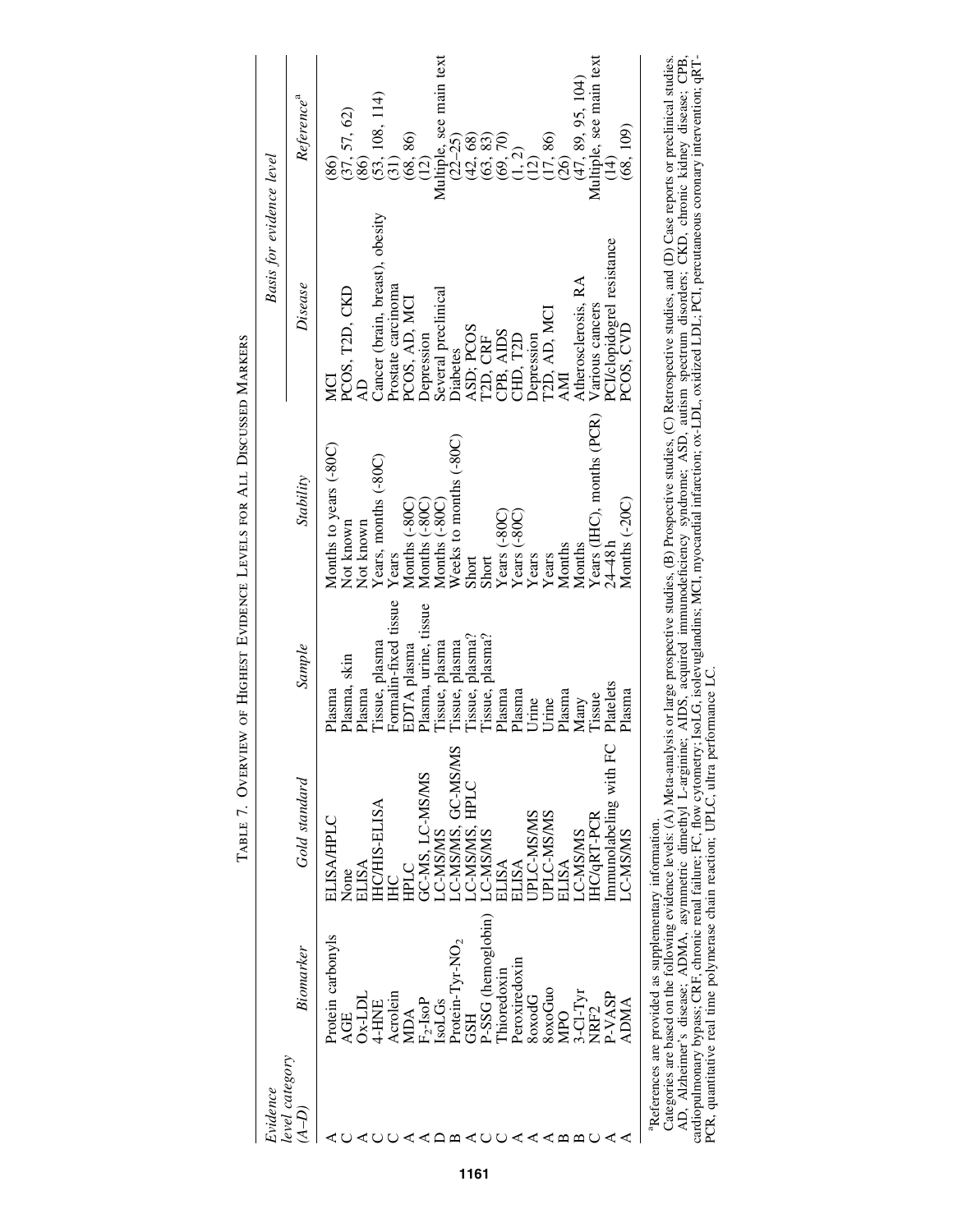value of NRF2 has been reported for adenocarcinoma (79), squamous cell carcinoma (75), colon (84), lung (196), and breast cancer (129), among many others. NRF2 does not initiate carcinogenesis, but potentiates tumor promotion or metastasis. Somatic mutations in the NRF2 gene and in its repressor, KEAP1, have been found in a large percentage of human tumors, leading to constitutively increased NRF2 levels (68). Moreover, malignant transformation elicited by some oncogenes such as KRAS (42) or loss of tumor suppressor PTEN (142) leads to abnormally high levels of NRF2 protein and activity. Thus, analysis of NRF2 levels by either immunoblot or qRT-PCR in tumor biopsies is becoming a tool to clinically assess tumor malignancy.

NRF2 activity declines with age as well as in degenerative disorders. Considering that NRF2 is being validated as an antioxidant and immunomodulator target for diseases with an autoimmune component or with low-grade chronic inflammation, it will be necessary to develop reliable predictive markers that help to monitor effective targeting. The most significant advancement in development of these prospective biomarkers has been in patients with chronic obstructive pulmonary disorder. In a small cohort of these patients, it was reported that dietary administration of sulforaphane-rich broccoli sprout extract for two weeks enhanced the mRNA levels of several NRF2-regulated genes in peripheral blood mononuclear cells (67).

## Downstream Functional Markers of ROS-Induced Damage

The biomarkers described above are indicative of increased ROS levels, either by increased formation or decreased removal. An alternative would be markers that reflect oxidative stress downstream of the ROS-induced damage. Ideally, this marker would be a direct risk factor so that its modulation by therapeutic interventions would predict a positive outcome. Two markers appear to qualify for this, asymmetric dimethyl L-arginine (ADMA) and phosphorylated vasodilator-stimulated phosphoprotein (P-VASP).

## Asymmetric dimethyl L-arginine

ADMA is a ubiquitous metabolite derived from protein modification and degradation. Upon accumulation, it can interfere with arginine metabolism and 'NO formation by endothelial 'NO synthase (NOS) eNOS/NOS3 (182), and plasma ADMA concentrations correlate with endothelial, kidney, and erectile dysfunction (100), as well as heart failure (66). Plasma ADMA concentrations are significantly associated with every disease of the cardiovascular system, showing an independent, strong prognostic value for mortality and future cardiovascular events. However, non-CVDs with a possible deregulation of NOS have not been studied in great detail. ADMA is either excreted by cationic amino acid transporters that supply intracellular NOS with its substrate, L-arginine, and then eliminated by the kidney or metabolized to L-citrulline by  $N^G \cdot N^G$ dimethylarginine dimethylaminohydrolase (DDAH) (171). DDAH has an active site cysteine residue that can be a direct target of oxidative or nitrosative modification (99), resulting in the inhibition of ADMA degradation. Increased intracellular ADMA levels may be the reason for the observed therapeutic effects of L-arginine (153, 154) (see the accompanying ARS FORUM review on Therapeutics).

#### Phosphorylated vasodilator-stimulated phosphoprotein

The best-established marker for physiological cyclic guanosine monophosphate (cGMP) signaling is probably P-VASP. It is phosphorylated mainly by cGMP-dependent protein kinases (25), and lowered P-VASP levels are indicative of pathological signaling (77, 110). This pathological signaling can be brought about by oxidative stress, for example, through scavenging of 'NO by superoxide or direct oxidation of soluble guanylate cyclase (sGC), both of which limit the level of sGC activation and cGMP production (Fig. 2). However, in human blood samples, for example, in platelets, P-VASP levels can be utilized to establish the efficacy of (or detect nonresponders to) antiplatelet drugs (57), to detect physiological responses to NO donors and hence the presence of sGC (155), or to identify pathological responses to sGC activators as an indirect assay of increased oxidized/apo-sGC levels (2) (see the accompanying ARS Forum review on Targets).

## Conclusion

The markers discussed here have been studied in different disease settings and with different rigor, ranging from metaanalyses of several clinical studies to promising evidence in preclinical studies (Table 7). However, even when the highest evidence level is available, their specificity as a biomarker of oxidative stress could be questionable, as in the case of oxLDL. Oxidative stress likely plays a role in several diseases, yet very few oxidative stress markers have made it into routine clinical use, which may have several reasons. The properties of the oxidative modifications, such as the labile nature of cysteine modifications, or their low abundance poses significant challenges to translate them into a high-throughput, cost-effective clinical diagnostic. Stable oxidative modifications, such as protein carbonyls, certain lipid oxidation products, DNA/RNA oxidation, and 3-nitrotyrosine, certainly circumvent the first issue, which likely contributes to some of their positive clinical findings. Another limitation is methodology. While MS provides sensitivity and specificity and has become more accessible, antibody-based methods remain, for now, the clinical standard. However, as we have seen, some of these methods fall short on specificity, such as antibodies specific for oxLDL, and any new antibody-based marker requires rigorous testing for specificity and sensitivity. Other antibody-based methods, such as immunohistochemistry, require tissues that are not commonly accessible. Circulating cell harvesting methods may provide a future solution to this. For a new biomarker to be established for clinical use, it would also require additional benefit over established clinical markers. Paradoxically, this additional value of oxidative stress biomarkers may come from being indicators of a disease mechanism common to several pathologies rather than diagnostic for a specific disease. Oxidative stress biomarkers may help in identifying patient populations that benefit from certain treatments, allowing patient stratification based on pathogenic mechanisms rather than just disease severity, thus responding to a specific request from regulatory agencies (47). On the other hand, protein-specific modifications such as nitrotyrosine could be disease-specific biomarkers of oxidative stress (Table 4).

## **Outlook**

One way forward may be the analysis of oxidative stress markers for specific proteins. Such markers might better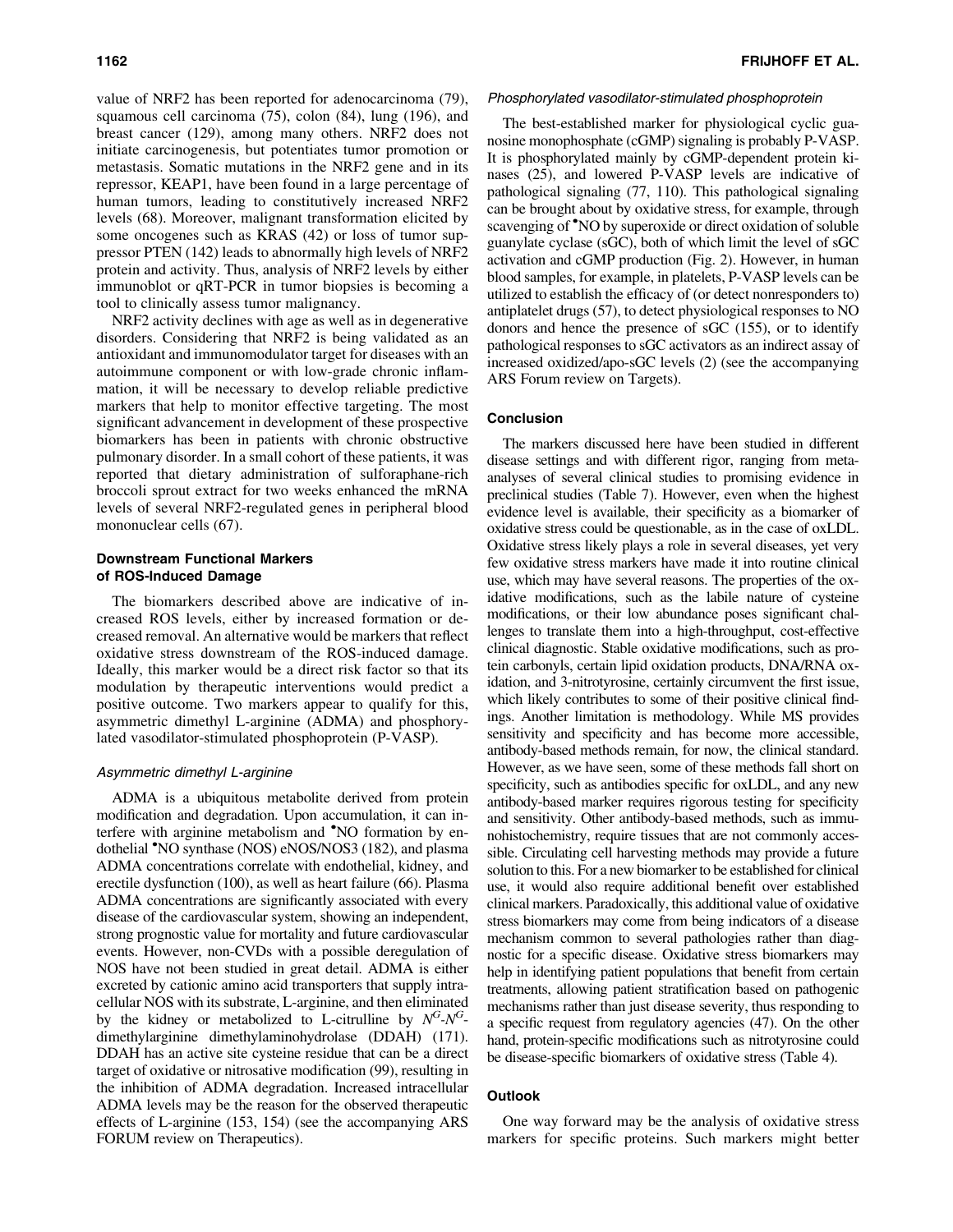#### BIOMARKERS OF OXIDATIVE STRESS 1163

represent an underlying specific disease mechanism and a means for therapeutic monitoring and outcome prediction. In addition, as many of the markers have been measured in similar diseases, a combination of them in large-scale panels and pattern analysis could provide an additional approach to measure disease progression or therapeutic outcome (Fig. 3). This will help overcome the problem of the fragmentation of the literature in the field as different markers of oxidative stress are measured in different diseases. Measurement of larger panels of biomarkers in key conditions will help give a more comprehensive picture of their significance. In parallel with the exciting developments on ROS-validated targets and clinical indications, those markers and patterns that correlate best with treatment efficacy or mortality will eventually advance the field of ROS biomarkers, for example, in the form of theranostic couples of a new drug comarketed with a diagnostic marker.

## Acknowledgments

The authors acknowledge financial support from the European Cooperation in Science and Technology (COST Action BM1203/EU-ROS) (P.G.W., N.Z., T.R., A.C., H.E.P., H.H.H.W.S., P.G.), the Peptide Research Network of Excellence, European Cross-border Cooperation Programme INTERREG IV A France (Channel)-England, ERDF (P.G.), the Toyota foundation, Denmark (H.E.P.), a Senior Principal Research Fellowship from the National Health and Medical Research Council and National Health and Medical Research Council Project Grants 1020776 and 1060804 (R.S.), and National Institutes of Health Grant HL116263 (S.S.D.). A.K. is supported by a grant from the Defence Science and Technology Laboratory, United Kingdom, to P.G.W. and E.L.T.

#### References

- 1. Abbasi A, Corpeleijn E, Gansevoort RT, Gans ROB, Struck J, Schulte J, Hillege HL, van der Harst P, Stolk RP, Navis G, and Bakker SJL. Circulating peroxiredoxin 4 and type 2 diabetes risk: the Prevention of Renal and Vascular Endstage Disease (PREVEND) study. *[Diabetologia](http://online.liebertpub.com/action/showLinks?pmid=24893865&crossref=10.1007%2Fs00125-014-3278-9)* 57: 1842–1849, 2014.
- 2. Ahrens I, Habersberger J, Baumlin N, Qian H, Smith BK, Stasch J-P, Bode C, Schmidt HHHW, and Peter K. Measuring oxidative burden and predicting pharmacological response in coronary artery disease patients with a novel direct activator of haem-free/oxidised sGC. *[Athero](http://online.liebertpub.com/action/showLinks?pmid=21794866&crossref=10.1016%2Fj.atherosclerosis.2011.06.042)[sclerosis](http://online.liebertpub.com/action/showLinks?pmid=21794866&crossref=10.1016%2Fj.atherosclerosis.2011.06.042)* 218: 431–434, 2011.
- 3. Alvarez B and Radi R. Peroxynitrite reactivity with amino acids and proteins. *[Amino Acids](http://online.liebertpub.com/action/showLinks?pmid=14661092&crossref=10.1007%2Fs00726-003-0018-8)* 25: 295–311, 2003.
- 4. Ames BN, Cathcart R, Schwiers E, and Hochstein P. Uric acid provides an antioxidant defense in humans against oxidant- and radical-caused aging and cancer: a hypothesis. *[Proc Natl Acad Sci U S A](http://online.liebertpub.com/action/showLinks?pmid=6947260&crossref=10.1073%2Fpnas.78.11.6858)* 78: 6858–6862, 1981.
- 5. Andresen M, Regueira T, Bruhn A, Perez D, Strobel P, Dougnac A, Marshall G, and Leighton F. Lipoperoxidation and protein oxidative damage exhibit different kinetics during septic shock. *[Mediators Inflamm](http://online.liebertpub.com/action/showLinks?pmid=18566692&crossref=10.1155%2F2008%2F168652)* 2008: 168652–168658, 2008.
- 6. Atkuri KR, Mantovani JJ, Herzenberg LA, and Herzenberg LA. N-Acetylcysteine—a safe antidote for cysteine/ glutathione deficiency. *[Curr Opin Pharmacol](http://online.liebertpub.com/action/showLinks?pmid=17602868&crossref=10.1016%2Fj.coph.2007.04.005)* 7: 355–359, 2007.
- 7. Awad JA, Morrow JD, Takahashi K, and Roberts LJ. Identification of non-cyclooxygenase-derived prostanoid (F2-isoprostane) metabolites in human urine and plasma. *[J](http://online.liebertpub.com/action/showLinks?pmid=8440704) [Biol Chem](http://online.liebertpub.com/action/showLinks?pmid=8440704)* 268: 4161–4169, 1993.
- 8. Baker AF, Dragovich T, Tate WR, Ramanathan RK, Roe D, Hsu C-H, Kirkpatrick DL, and Powis G. The antitumor thioredoxin-1 inhibitor PX-12 (1-methylpropyl 2-imidazolyl disulfide) decreases thioredoxin-1 and VEGF levels in cancer patient plasma. *[J Lab Clin Med](http://online.liebertpub.com/action/showLinks?pmid=16459166&crossref=10.1016%2Fj.lab.2005.09.001)* 147: 83–90, 2006.
- 9. Baker JR, Metcalf PA, Johnson RN, Newman D, and Rietz P. Use of protein-based standards in automated colorimetric determinations of fructosamine in serum. *[Clin Chem](http://online.liebertpub.com/action/showLinks?pmid=4028402)* 31: 1550–1554, 1985.
- 10. Barregard L, Møller P, Henriksen T, Mistry V, Koppen G, Rossner P, Sram RJ, Weimann A, Poulsen HE, Nataf R, Andreoli R, Manini P, Marczylo T, Lam P, Evans MD, Kasai H, Kawai K, Li Y-S, Sakai K, Singh R, Teichert F, Farmer PB, Rozalski R, Gackowski D, Siomek A, Saez GT, Cerda C, Broberg K, Lindh C, Hossain MB, Haghdoost S, Hu C-W, Chao M-R, Wu K-Y, Orhan H, Senduran N, Smith RJ, Santella RM, Su Y, Cortez C, Yeh S, Olinski R, Loft S, and Cooke MS. Human and methodological sources of variability in the measurement of urinary 8-oxo-7,8-dihydro-2¢-deoxyguanosine. *[Antioxid Redox Sig](http://online.liebertpub.com/action/showLinks?system=10.1089%2Fars.2012.4714&pmid=23198723)[nal](http://online.liebertpub.com/action/showLinks?system=10.1089%2Fars.2012.4714&pmid=23198723)* 18: 2377–2391, 2013.
- 11. Bartesaghi S, Ferrer-Sueta G, Peluffo G, Valez V, Zhang H, Kalyanaraman B, and Radi R. Protein tyrosine nitration in hydrophilic and hydrophobic environments. *[Amino](http://online.liebertpub.com/action/showLinks?pmid=17077966&crossref=10.1007%2Fs00726-006-0425-8) [Acids](http://online.liebertpub.com/action/showLinks?pmid=17077966&crossref=10.1007%2Fs00726-006-0425-8)* 32: 501–515, 2006.
- 12. Battelli MG, Bolognesi A, and Polito L. Pathophysiology of circulating xanthine oxidoreductase: new emerging roles for a multi-tasking enzyme. *[Biochim Biophys Acta](http://online.liebertpub.com/action/showLinks?pmid=24882753&crossref=10.1016%2Fj.bbadis.2014.05.022)* 1842: 1502–1517, 2014.
- 13. Bayer SB, Maghzal G, Stocker R, Hampton MB, and Winterbourn CC. Neutrophil-mediated oxidation of erythrocyte peroxiredoxin 2 as a potential marker of oxidative stress in inflammation. *[FASEB J](http://online.liebertpub.com/action/showLinks?pmid=23603832&crossref=10.1096%2Ffj.13-227298)* 27: 3315–3322, 2013.
- 14. Bäck M and Hansson GK. Anti-inflammatory therapies for atherosclerosis. *[Nat Rev Cardiol](http://online.liebertpub.com/action/showLinks?pmid=25666404&crossref=10.1038%2Fnrcardio.2015.5)* 12: 199–211, 2015.
- 15. Bergt C, Pennathur S, Fu X, Byun J, O'Brien K, McDonald TO, Singh P, Anantharamaiah GM, Chait A, Brunzell J, Geary RL, Oram JF, and Heinecke JW. The myeloperoxidase product hypochlorous acid oxidizes HDL in the human artery wall and impairs ABCA1-dependent cholesterol transport. *[Proc Natl Acad Sci U S A](http://online.liebertpub.com/action/showLinks?pmid=15326314&crossref=10.1073%2Fpnas.0405292101)* 101: 13032–13037, 2004.
- 16. Bowry VW, Stanley KK, and Stocker R. High density lipoprotein is the major carrier of lipid hydroperoxides in human blood plasma from fasting donors. *[Proc Natl Acad](http://online.liebertpub.com/action/showLinks?pmid=1332045&crossref=10.1073%2Fpnas.89.21.10316) [Sci U S A](http://online.liebertpub.com/action/showLinks?pmid=1332045&crossref=10.1073%2Fpnas.89.21.10316)* 89: 10316–10320, 1992.
- 17. Brame CJ, Boutaud O, Davies SS, Yang T, Oates JA, Roden D, and Roberts LJ. Modification of proteins by isoketal-containing oxidized phospholipids. *[J Biol Chem](http://online.liebertpub.com/action/showLinks?pmid=14715668&crossref=10.1074%2Fjbc.M313349200)* 279: 13447–13451, 2004.
- 18. Brame CJ, Salomon RG, Morrow JD, and Roberts LJ. Identification of extremely reactive gamma-ketoaldehydes (isolevuglandins) as products of the isoprostane pathway and characterization of their lysyl protein adducts. *[J Biol](http://online.liebertpub.com/action/showLinks?pmid=10224068&crossref=10.1074%2Fjbc.274.19.13139) [Chem](http://online.liebertpub.com/action/showLinks?pmid=10224068&crossref=10.1074%2Fjbc.274.19.13139)* 274: 13139–13146, 1999.
- 19. Breusing N, Grune T, Andrisic L, Atalay M, Bartosz G, Biasi F, Borovic S, Bravo L, Casals I, Casillas R, Dinischiotu A, Drzewinska J, Faber H, Fauzi NM, Gajewska A, Gambini J, Gradinaru D, Kokkola T, Lojek A, Luczaj W, Margina D, Mascia C, Mateos R, Meinitzer A,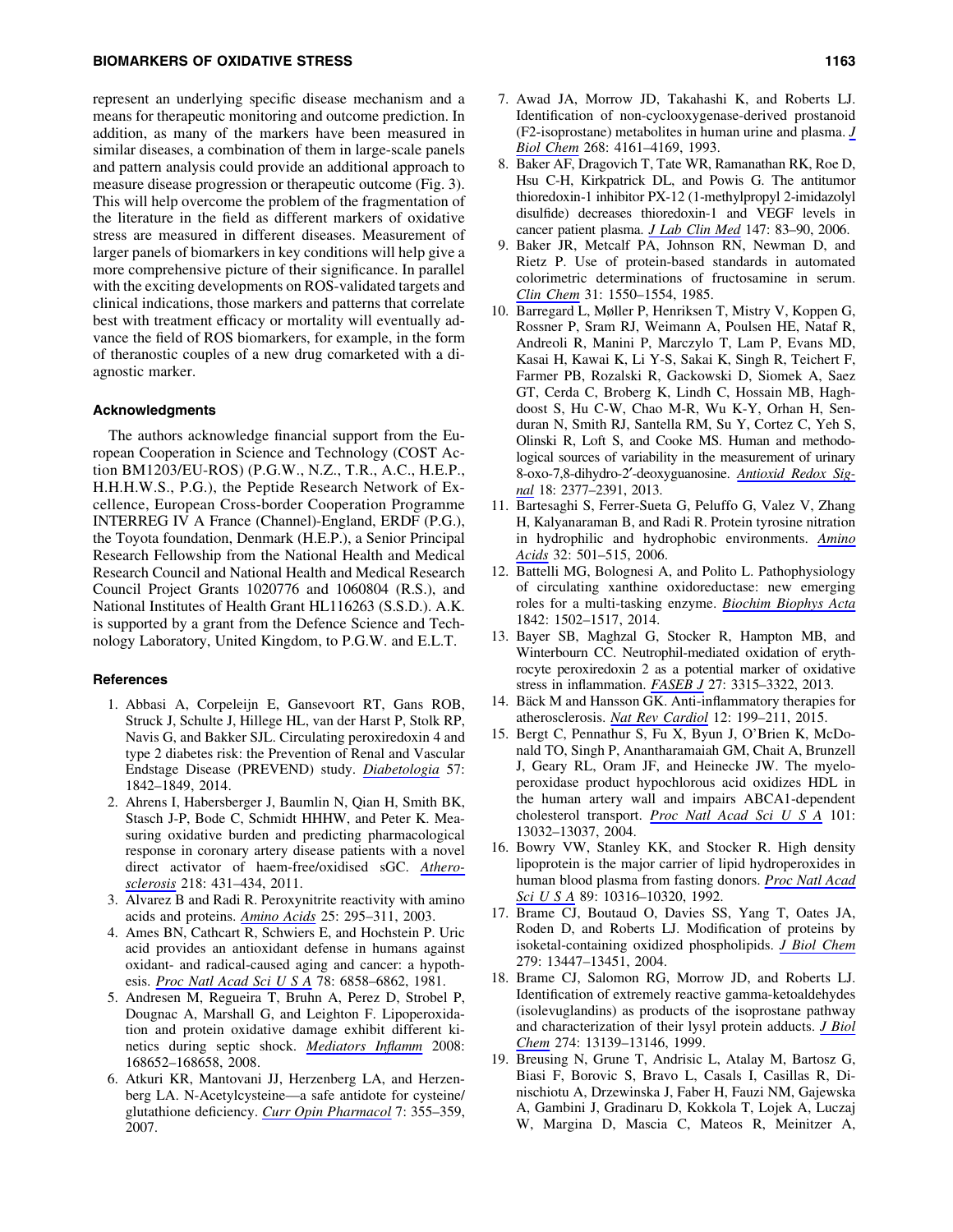Mitjavila MT, Mrakovcic L, Munteanu MC, Podborska M, Poli G, Sicinska P, Skrzydlewska E, Vina J, Wiswedel I, Zarkovic N, Zelzer S, and Spickett CM. An interlaboratory validation of methods of lipid peroxidation measurement in UVA-treated human plasma samples. *[Free Radic Res](http://online.liebertpub.com/action/showLinks?pmid=20836662&crossref=10.3109%2F10715762.2010.499907)* 44: 1203–1215, 2010.

- 20. Brix JM, Höllerl F, Kopp H-P, Schernthaner GH, and Schernthaner G. The soluble form of the receptor of advanced glycation endproducts increases after bariatric surgery in morbid obesity. *[Int J Obes \(Lond\)](http://online.liebertpub.com/action/showLinks?pmid=22828946&crossref=10.1038%2Fijo.2012.107)* 36: 1412– 1417, 2012.
- 21. Brock JWC, Jenkins AJ, Lyons TJ, Klein RL, Yim E, Lopes-Virella M, Carter RE, (DCCT/EDIC) Research Group, Thorpe SR, and Baynes JW. Increased methionine sulfoxide content of apoA-I in type 1 diabetes. *[J Lipid Res](http://online.liebertpub.com/action/showLinks?pmid=18202432&crossref=10.1194%2Fjlr.M800015-JLR200)* 49: 847–855, 2008.
- 22. Broedbaek K, Siersma V, Henriksen T, Weimann A, Petersen M, Andersen JT, Jimenez-Solem E, Hansen LJ, Henriksen JE, Bonnema SJ, de Fine Olivarius N, Friis S, and Poulsen HE. Urinary markers of nucleic acid oxidation and cancer in type 2 diabetes. *Redox Biol* 4C: 34–39, 2014.
- 23. Broedbaek K, Siersma V, Henriksen T, Weimann A, Petersen M, Andersen JT, Jimenez-Solem E, Stovgaard ES, Hansen LJ, Henriksen JE, Bonnema SJ, Olivarius Nde F, and Poulsen HE. Urinary markers of nucleic acid oxidation and long-term mortality of newly diagnosed type 2 diabetic patients. *[Diabetes Care](http://online.liebertpub.com/action/showLinks?pmid=21994431&crossref=10.2337%2Fdc11-1620)* 34: 2594–2596, 2011.
- 24. Buss H, Chan TP, Sluis KB, Domigan NM, and Winterbourn CC. Protein carbonyl measurement by a sensitive ELISA method. *[Free Radic Biol Med](http://online.liebertpub.com/action/showLinks?pmid=9214571&crossref=10.1016%2FS0891-5849%2897%2900104-4)* 23: 361–366, 1997.
- 25. Butler R, Morris AD, Belch JJ, Hill A, and Struthers AD. Allopurinol normalizes endothelial dysfunction in type 2 diabetics with mild hypertension. *[Hypertension](http://online.liebertpub.com/action/showLinks?pmid=10720589&crossref=10.1161%2F01.HYP.35.3.746)* 35: 746– 751, 2000.
- 26. Calabretta A, Küpfer PA, and Leumann CJ. The effect of RNA base lesions on mRNA translation. *[Nucleic Acids](http://online.liebertpub.com/action/showLinks?pmid=25897124&crossref=10.1093%2Fnar%2Fgkv377) [Res](http://online.liebertpub.com/action/showLinks?pmid=25897124&crossref=10.1093%2Fnar%2Fgkv377)* 43: 4713–4720, 2015.
- 27. Carp H, Miller F, Hoidal JR, and Janoff A. Potential mechanism of emphysema: alpha 1-proteinase inhibitor recovered from lungs of cigarette smokers contains oxidized methionine and has decreased elastase inhibitory capacity. *[Proc Natl Acad Sci U S A](http://online.liebertpub.com/action/showLinks?pmid=6979049&crossref=10.1073%2Fpnas.79.6.2041)* 79: 2041–2045, 1982.
- 28. Ceriello A, Esposito K, Piconi L, Ihnat M, Thorpe J, Testa R, Bonfigli AR, and Giugliano D. Glucose ''peak'' and glucose ''spike'': impact on endothelial function and oxidative stress. *[Diabetes Res Clin Pract](http://online.liebertpub.com/action/showLinks?pmid=18950890&crossref=10.1016%2Fj.diabres.2008.07.015)* 82: 262–267, 2008.
- 29. Ceriello A, Kumar S, Piconi L, Esposito K, and Giugliano D. Simultaneous control of hyperglycemia and oxidative stress normalizes endothelial function in type 1 diabetes. *[Diabetes Care](http://online.liebertpub.com/action/showLinks?pmid=17327335&crossref=10.2337%2Fdc06-2048)* 30: 649–654, 2007.
- 30. Checconi P, Salzano S, Bowler L, Mullen L, Mengozzi M, Hanschmann E-M, Lillig CH, Sgarbanti R, Panella S, Nencioni L, Palamara AT, and Ghezzi P. Redox proteomics of the inflammatory secretome identifies a common set of redoxins and other glutathionylated proteins released in inflammation, influenza virus infection and oxidative stress. *[PLoS One](http://online.liebertpub.com/action/showLinks?crossref=10.1371%2Fjournal.pone.0127086)* 10: e0127086, 2015.
- 31. Chen H-JC, Lin W-P, Chiu S-D, and Fan C-H. Multistage mass spectrometric analysis of human hemoglobin glutathionylation: correlation with cigarette smoking. *[Chem](http://online.liebertpub.com/action/showLinks?pmid=24641270&crossref=10.1021%2Ftx5000359) [Res Toxicol](http://online.liebertpub.com/action/showLinks?pmid=24641270&crossref=10.1021%2Ftx5000359)* 27: 864–872, 2014.
- 32. Choi D-K, Pennathur S, Perier C, Tieu K, Teismann P, Wu D-C, Jackson-Lewis V, Vila M, Vonsattel J-P, Hei-

necke JW, and Przedborski S. Ablation of the inflammatory enzyme myeloperoxidase mitigates features of Parkinson's disease in mice. *[J Neurosci](http://online.liebertpub.com/action/showLinks?pmid=16014720&crossref=10.1523%2FJNEUROSCI.0970-05.2005)* 25: 6594–6600, 2005.

- 33. Dalle-Donne I, Rossi R, Colombo R, Giustarini D, and Milzani A. Biomarkers of oxidative damage in human disease. *[Clin Chem](http://online.liebertpub.com/action/showLinks?pmid=16484333&crossref=10.1373%2Fclinchem.2005.061408)* 52: 601–623, 2006.
- 34. Dalle-Donne I, Rossi R, Giustarini D, Milzani A, and Colombo R. Protein carbonyl groups as biomarkers of oxidative stress. *[Clin Chim Acta](http://online.liebertpub.com/action/showLinks?pmid=12589963&crossref=10.1016%2FS0009-8981%2803%2900003-2)* 329: 23–38, 2003.
- 35. Daugherty A, Dunn JL, Rateri DL, and Heinecke JW. Myeloperoxidase, a catalyst for lipoprotein oxidation, is expressed in human atherosclerotic lesions. *[J Clin Invest](http://online.liebertpub.com/action/showLinks?pmid=8040285&crossref=10.1172%2FJCI117342)* 94: 437–444, 1994.
- 36. Davies SS, Amarnath V, Montine KS, Bernoud-Hubac N, Boutaud O, Montine TJ, and Roberts LJ. Effects of reactive gamma-ketoaldehydes formed by the isoprostane pathway (isoketals) and cyclooxygenase pathway (levuglandins) on proteasome function. *[FASEB J](http://online.liebertpub.com/action/showLinks?pmid=11978738)* 16: 715– 717, 2002.
- 37. Davies SS, Amarnath V, and Roberts LJ. Isoketals: highly reactive gamma-ketoaldehydes formed from the H2 isoprostane pathway. *[Chem Phys Lipids](http://online.liebertpub.com/action/showLinks?pmid=15037155&crossref=10.1016%2Fj.chemphyslip.2003.10.007)* 128: 85–99, 2004.
- 38. Davies SS, Bodine C, Matafonova E, Pantazides BG, Bernoud-Hubac N, Harrison FE, Olson SJ, Montine TJ, Amarnath V, and Roberts LJ. Treatment with a  $\gamma$ ketoaldehyde scavenger prevents working memory deficits in hApoE4 mice. *[J Alzheimers Dis](http://online.liebertpub.com/action/showLinks?pmid=21709376)* 27: 49–59, 2011.
- 39. Davies SS and Roberts LJ. F2-isoprostanes as an indicator and risk factor for coronary heart disease. *[Free Radic Biol](http://online.liebertpub.com/action/showLinks?pmid=21126576&crossref=10.1016%2Fj.freeradbiomed.2010.11.023) [Med](http://online.liebertpub.com/action/showLinks?pmid=21126576&crossref=10.1016%2Fj.freeradbiomed.2010.11.023)* 50: 559–566, 2011.
- 40. Dean RT, Fu S, Stocker R, and Davies MJ. Biochemistry and pathology of radical-mediated protein oxidation. *Biochem J* 324 (Pt 1): 1–18, 1997.
- 41. Degenhardt TP, Alderson NL, Arrington DD, Beattie RJ, Basgen JM, Steffes MW, Thorpe SR, and Baynes JW. Pyridoxamine inhibits early renal disease and dyslipidemia in the streptozotocin-diabetic rat. *[Kidney Int](http://online.liebertpub.com/action/showLinks?pmid=11849448&crossref=10.1046%2Fj.1523-1755.2002.00207.x)* 61: 939– 950, 2002.
- 42. DeNicola GM, Karreth FA, Humpton TJ, Gopinathan A, Wei C, Frese K, Mangal D, Yu KH, Yeo CJ, Calhoun ES, Scrimieri F, Winter JM, Hruban RH, Iacobuzio-Donahue C, Kern SE, Blair IA, and Tuveson DA. Oncogeneinduced Nrf2 transcription promotes ROS detoxification and tumorigenesis. *[Nature](http://online.liebertpub.com/action/showLinks?pmid=21734707&crossref=10.1038%2Fnature10189)* 475: 106–109, 2011.
- 43. Di Giuseppe D, Di Simplicio P, Capecchi PL, Lazzerini PE, and Pasini FL. Alteration in the redox state of plasma in heart-transplant patients with moderate hyperhomocysteinemia. *[J Lab Clin Med](http://online.liebertpub.com/action/showLinks?pmid=12878982&crossref=10.1016%2FS0022-2143%2803%2900057-X)* 142: 21–28, 2003.
- 44. Dildar K, Sinem F, Gökhan E, Orhan Y, and Filiz M. Serum nitrosative stress levels are increased in Alzheimer disease but not in vascular dementia. *[Alzheimer Dis Assoc](http://online.liebertpub.com/action/showLinks?pmid=20505437&crossref=10.1097%2FWAD.0b013e3181c53d0d) [Disord](http://online.liebertpub.com/action/showLinks?pmid=20505437&crossref=10.1097%2FWAD.0b013e3181c53d0d)* 24: 194–197, 2010.
- 45. Duncan MW. A review of approaches to the analysis of 3 nitrotyrosine. *[Amino Acids](http://online.liebertpub.com/action/showLinks?pmid=14661096&crossref=10.1007%2Fs00726-003-0022-z)* 25: 351–361, 2003.
- 46. Eck HP, Gmünder H, Hartmann M, Petzoldt D, Daniel V, and Dröge W. Low concentrations of acid-soluble thiol (cysteine) in the blood plasma of HIV-1-infected patients. *[Biol Chem Hoppe Seyler](http://online.liebertpub.com/action/showLinks?pmid=2784973&crossref=10.1515%2Fbchm3.1989.370.1.101)* 370: 101–108, 1989.
- 47. EFSA Panel on Dietetic Products, Nutrition and Allergies (NDA). Guidance on the scientific requirements for health claims related to antioxidants, oxidative damage and cardiovascular health. *EFSA J* 9: 2474–2486, 2011.
- 48. Enroth C, Eger BT, Okamoto K, Nishino T, and Pai EF. Crystal structures of bovine milk xanthine dehydrogenase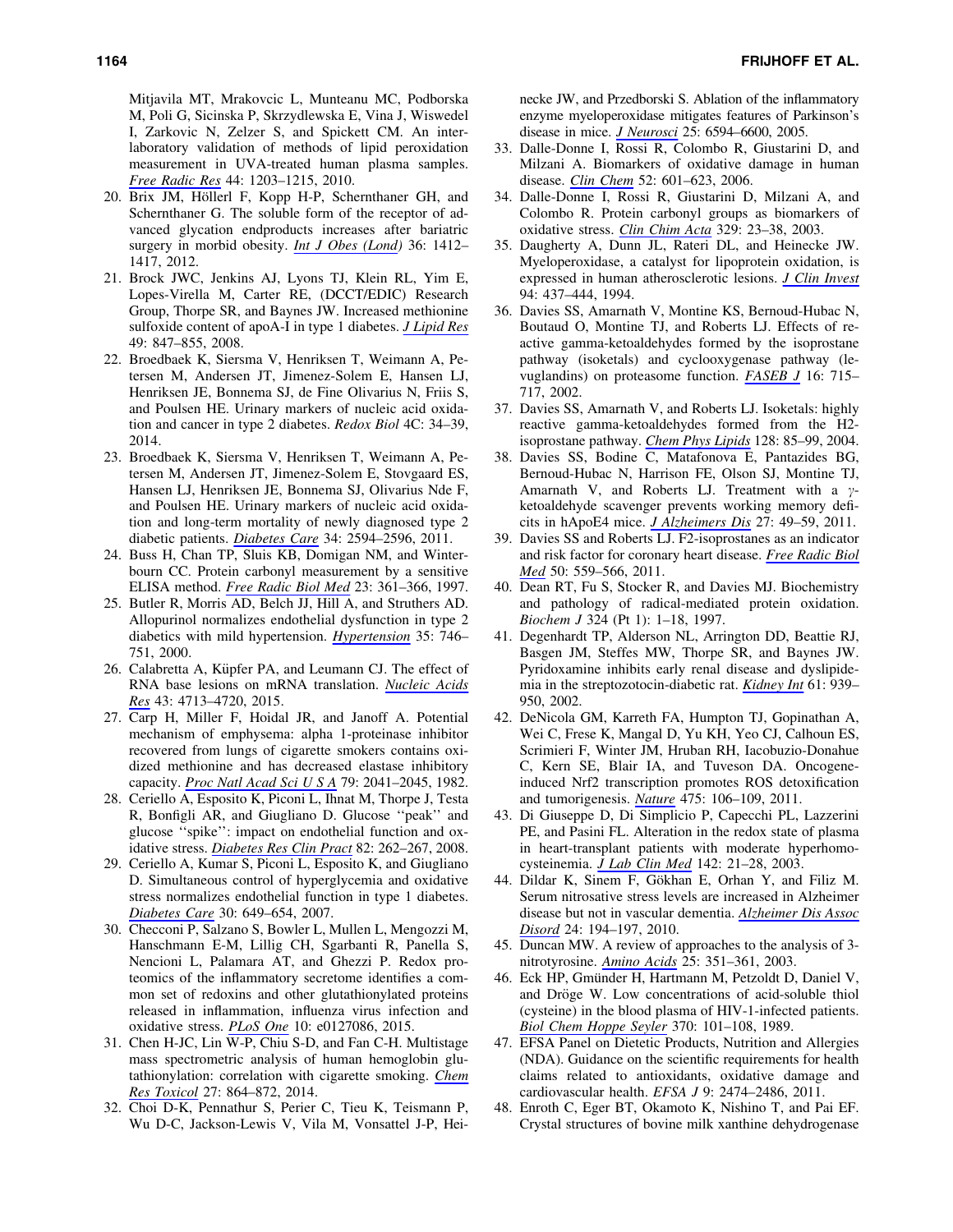and xanthine oxidase: structure-based mechanism of conversion. *[Proc Natl Acad Sci U S A](http://online.liebertpub.com/action/showLinks?pmid=11005854&crossref=10.1073%2Fpnas.97.20.10723)* 97: 10723–10728, 2000.

- 49. Esterbauer H, Schaur RJ, and Zollner H. Chemistry and biochemistry of 4-hydroxynonenal, malonaldehyde and related aldehydes. *[Free Radic Biol Med](http://online.liebertpub.com/action/showLinks?pmid=1937131&crossref=10.1016%2F0891-5849%2891%2990192-6)* 11: 81–128, 1991.
- 50. Foster DB, Van Eyk JE, Marbán E, and O'Rourke B. Redox signaling and protein phosphorylation in mitochondria: progress and prospects. *[J Bioenerg Biomembr](http://online.liebertpub.com/action/showLinks?pmid=19440831&crossref=10.1007%2Fs10863-009-9217-7)* 41: 159–168, 2009.
- 51. Friedman P, Horkko S, Steinberg D, Witztum JL, and Dennis EA. Correlation of antiphospholipid antibody recognition with the structure of synthetic oxidized phospholipids. Importance of Schiff base formation and aldol condensation. *[J Biol Chem](http://online.liebertpub.com/action/showLinks?pmid=11744722&crossref=10.1074%2Fjbc.M108860200)* 277: 7010–7020, 2002.
- 52. Friess U, Waldner M, Wahl HG, Lehmann R, Haring HU, Voelter W, and Schleicher E. Liquid chromatographybased determination of urinary free and total N(epsilon)- (carboxymethyl)lysine excretion in normal and diabetic subjects. *[J Chromatogr B Analyt Technol Biomed Life Sci](http://online.liebertpub.com/action/showLinks?pmid=12954378&crossref=10.1016%2FS1570-0232%2803%2900472-0)* 794: 273–280, 2003.
- 53. Frijhoff J, Dagnell M, Godfrey R, and Ostman A. Regulation of protein tyrosine phosphatase oxidation in cell adhesion and migration. *[Antioxid Redox Signal](http://online.liebertpub.com/action/showLinks?system=10.1089%2Fars.2013.5643&pmid=24111825)* 20: 1994– 2010, 2014.
- 54. Frustaci A, Neri M, Cesario A, Adams JB, Domenici E, Dalla Bernardina B, and Bonassi S. Oxidative stressrelated biomarkers in autism: systematic review and metaanalyses. *[Free Radic Biol Med](http://online.liebertpub.com/action/showLinks?pmid=22542447&crossref=10.1016%2Fj.freeradbiomed.2012.03.011)* 52: 2128–2141, 2012.
- 55. Fu MX, Requena JR, Jenkins AJ, Lyons TJ, Baynes JW, and Thorpe SR. The advanced glycation end product, Nepsilon-(carboxymethyl)lysine, is a product of both lipid peroxidation and glycoxidation reactions. *[J Biol Chem](http://online.liebertpub.com/action/showLinks?pmid=8626637&crossref=10.1074%2Fjbc.271.33.19641)* 271: 9982–9986, 1996.
- 56. Fukuda K, Davies SS, Nakajima T, Ong B-H, Kupershmidt S, Fessel J, Amarnath V, Anderson ME, Boyden PA, Viswanathan PC, Roberts LJ, and Balser JR. Oxidative mediated lipid peroxidation recapitulates proarrhythmic effects on cardiac sodium channels. *[Circ Res](http://online.liebertpub.com/action/showLinks?pmid=16284182&crossref=10.1161%2F01.RES.0000195844.31466.e9)* 97: 1262–1269, 2005.
- 57. Geiger J, Teichmann L, Grossmann R, Aktas B, Steigerwald U, Walter U, and Schinzel R. Monitoring of clopidogrel action: comparison of methods. *[Clin Chem](http://online.liebertpub.com/action/showLinks?pmid=15817818&crossref=10.1373%2Fclinchem.2004.047050)* 51: 957–965, 2005.
- 58. Ghezzi P. Protein glutathionylation in health and disease. *[Biochim Biophys Acta](http://online.liebertpub.com/action/showLinks?pmid=23416063&crossref=10.1016%2Fj.bbagen.2013.02.009)* 1830: 3165–3172, 2013.
- 59. Ghezzi P, Bianchi M, Mantovani A, Spreafico F, and Salmona M. Enhanced xanthine oxidase activity in mice treated with interferon and interferon inducers. *[Biochem](http://online.liebertpub.com/action/showLinks?pmid=6584105&crossref=10.1016%2F0006-291X%2884%2991630-9) [Biophys Res Commun](http://online.liebertpub.com/action/showLinks?pmid=6584105&crossref=10.1016%2F0006-291X%2884%2991630-9)* 119: 144–149, 1984.
- 60. Giasson BI, Duda JE, Murray IV, Chen Q, Souza JM, Hurtig HI, Ischiropoulos H, Trojanowski JQ, and Lee VM. Oxidative damage linked to neurodegeneration by selective alpha-synuclein nitration in synucleinopathy lesions. *[Science](http://online.liebertpub.com/action/showLinks?pmid=11062131&crossref=10.1126%2Fscience.290.5493.985)* 290: 985–989, 2000.
- 61. Gil L, Siems W, Mazurek B, Gross J, Schroeder P, Voss P, and Grune T. Age-associated analysis of oxidative stress parameters in human plasma and erythrocytes. *[Free Radic](http://online.liebertpub.com/action/showLinks?pmid=16551576&crossref=10.1080%2F10715760600592962) [Res](http://online.liebertpub.com/action/showLinks?pmid=16551576&crossref=10.1080%2F10715760600592962)* 40: 495–505, 2006.
- 62. Greilberger J, Koidl C, Greilberger M, Lamprecht M, Schroecksnadel K, Leblhuber F, Fuchs D, and Oettl K. Malondialdehyde, carbonyl proteins and albumindisulphide as useful oxidative markers in mild cognitive impairment and Alzheimer's disease. *[Free Radic Res](http://online.liebertpub.com/action/showLinks?pmid=18654878&crossref=10.1080%2F10715760802255764)* 42: 633–638, 2008.
- 63. Guéraud F, Taché S, Steghens J-P, Milkovic L, Borovic-Sunjic S, Zarkovic N, Gaultier E, Naud N, Héliès-Toussaint C, Pierre F, and Priymenko N. Dietary polyunsaturated fatty acids and heme iron induce oxidative stress biomarkers and a cancer promoting environment in the colon of rats. *[Free Radic Biol Med](http://online.liebertpub.com/action/showLinks?pmid=25744414&crossref=10.1016%2Fj.freeradbiomed.2015.02.023)* 83: 192–200, 2015.
- 64. Guo L, Amarnath V, and Davies SS. A liquid chromatography-tandem mass spectrometry method for measurement of N-modified phosphatidylethanolamines. *[Anal Biochem](http://online.liebertpub.com/action/showLinks?pmid=20599652&crossref=10.1016%2Fj.ab.2010.06.027)* 405: 236–245, 2010.
- 65. Guo L, Chen Z, Cox BE, Amarnath V, Epand RF, Epand RM, and Davies SS. Phosphatidylethanolamines modified by  $\gamma$ -ketoaldehyde ( $\gamma$ KA) induce endoplasmic reticulum stress and endothelial activation. *[J Biol Chem](http://online.liebertpub.com/action/showLinks?pmid=21454544&crossref=10.1074%2Fjbc.M110.213470)* 286: 18170– 18180, 2011.
- 66. Haehling von S, Bode-Böger SM, Martens-Lobenhoffer J, Rauchhaus M, Schefold JC, Genth-Zotz S, Karhausen T, Cicoira M, Anker SD, and Doehner W. Elevated levels of asymmetric dimethylarginine in chronic heart failure: a pathophysiologic link between oxygen radical load and impaired vasodilator capacity and the therapeutic effect of allopurinol. *[Clin Pharmacol Ther](http://online.liebertpub.com/action/showLinks?pmid=20827268&crossref=10.1038%2Fclpt.2010.116)* 88: 506–512, 2010.
- 67. Harvey CJ, Thimmulappa RK, Sethi S, Kong X, Yarmus L, Brown RH, Feller-Kopman D, Wise R, and Biswal S. Targeting Nrf2 signaling improves bacterial clearance by alveolar macrophages in patients with COPD and in a mouse model. *[Sci Transl Med](http://online.liebertpub.com/action/showLinks?crossref=10.1126%2Fscitranslmed.3002042)* 3: 78ra32, 2011.
- 68. Hayes JD and McMahon M. NRF2 and KEAP1 mutations: permanent activation of an adaptive response in cancer. *[Trends Biochem Sci](http://online.liebertpub.com/action/showLinks?pmid=19321346&crossref=10.1016%2Fj.tibs.2008.12.008)* 34: 176–188, 2009.
- 69. This reference has been deleted.
- 70. Henderson PT, Evans MD, and Cooke MS. Salvage of oxidized guanine derivatives in the  $(2'-deoxy)$ ribonucleotide pool as source of mutations in DNA. *[Mutat Res](http://online.liebertpub.com/action/showLinks?pmid=20833264&crossref=10.1016%2Fj.mrgentox.2010.08.021)* 703: 11–17, 2010.
- 71. Herce-Pagliai C, Kotecha S, and Shuker DE. Analytical methods for 3-nitrotyrosine as a marker of exposure to reactive nitrogen species: a review. *[Nitric Oxide](http://online.liebertpub.com/action/showLinks?pmid=10100488&crossref=10.1006%2Fniox.1998.0192)* 2: 324– 336, 1998.
- 72. Herzenberg LA, Parks D, Sahaf B, Perez O, Roederer M, and Herzenberg LA. The history and future of the fluorescence activated cell sorter and flow cytometry: a view from Stanford. *[Clin Chem](http://online.liebertpub.com/action/showLinks?pmid=12324512)* 48: 1819–1827, 2002.
- 73. Holvoet P, Donck J, Landeloos M, Brouwers E, Luijtens K, Arnout J, Lesaffre E, Vanrenterghem Y, and Collen D. Correlation between oxidized low density lipoproteins and von Willebrand factor in chronic renal failure. *[Thromb](http://online.liebertpub.com/action/showLinks?pmid=8950769) [Haemost](http://online.liebertpub.com/action/showLinks?pmid=8950769)* 76: 663–669, 1996.
- 74. Hool LC and Corry B. Redox control of calcium channels: from mechanisms to therapeutic opportunities. *[Antioxid](http://online.liebertpub.com/action/showLinks?system=10.1089%2Fars.2006.1446&pmid=17280484) [Redox Signal](http://online.liebertpub.com/action/showLinks?system=10.1089%2Fars.2006.1446&pmid=17280484)* 9: 409–435, 2007.
- 75. Huang C-F, Zhang L, Ma S-R, Zhao Z-L, Wang W-M, He K-F, Zhao Y-F, Zhang W-F, Liu B, and Sun Z-J. Clinical significance of Keap1 and Nrf2 in oral squamous cell carcinoma. *[PLoS One](http://online.liebertpub.com/action/showLinks?pmid=24386210&crossref=10.1371%2Fjournal.pone.0083479)* 8: e83479, 2013.
- 76. Hwang C, Sinskey AJ, and Lodish HF. Oxidized redox state of glutathione in the endoplasmic reticulum. *[Science](http://online.liebertpub.com/action/showLinks?pmid=1523409&crossref=10.1126%2Fscience.1523409)* 257: 1496–1502, 1992.
- 77. Ibarra-Alvarado C, Galle J, Melichar VO, Mameghani A, and Schmidt HHHW. Phosphorylation of blood vessel vasodilator-stimulated phosphoprotein at serine 239 as a functional biochemical marker of endothelial nitric oxide/ cyclic GMP signaling. *[Mol Pharmacol](http://online.liebertpub.com/action/showLinks?pmid=11809855&crossref=10.1124%2Fmol.61.2.312)* 61: 312–319, 2002.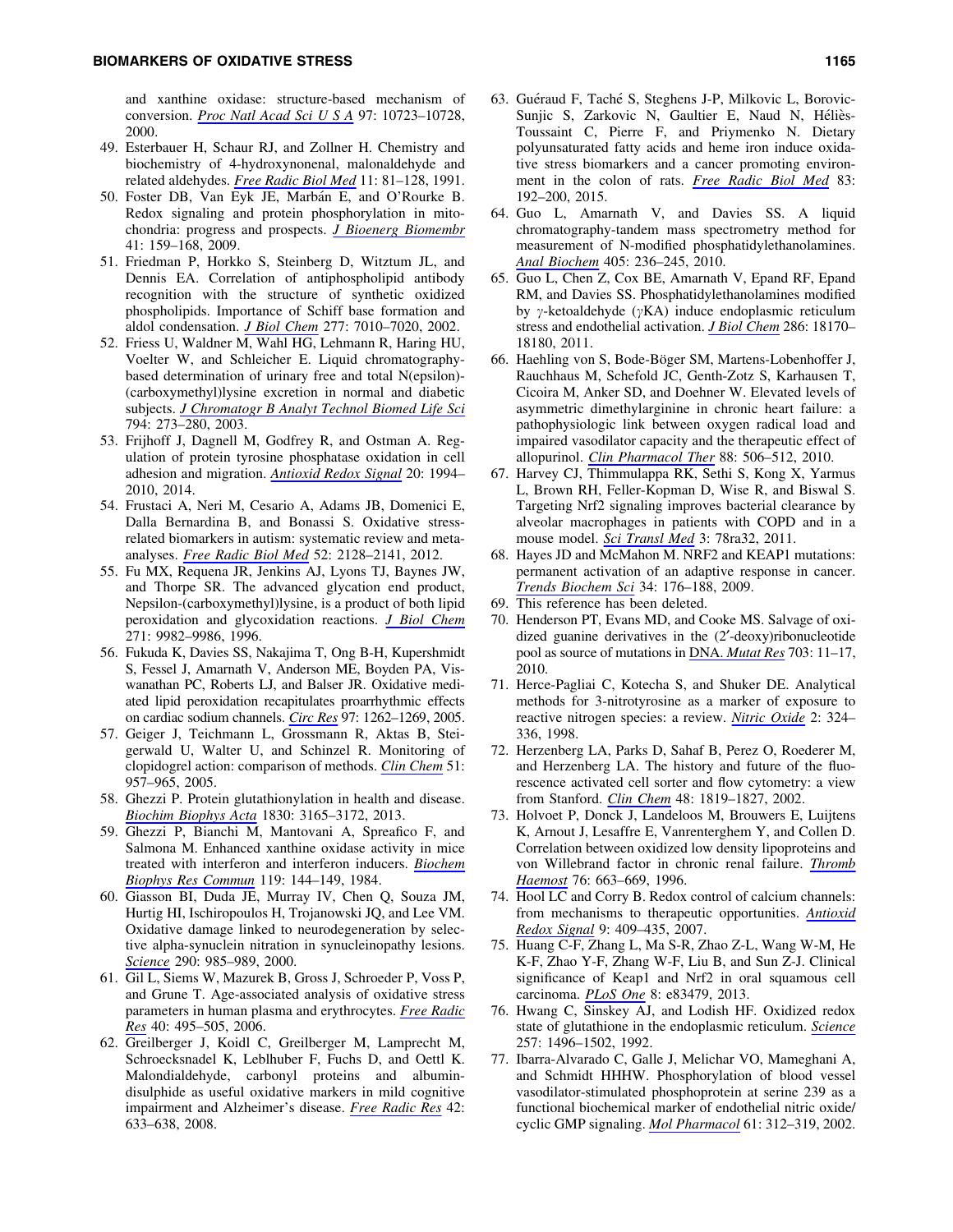- 78. Il'yasova D, Morrow JD, Ivanova A, and Wagenknecht LE. Epidemiological marker for oxidant status: comparison of the ELISA and the gas chromatography/mass spectrometry assay for urine 2,3-dinor-5,6-dihydro-15- F2t-isoprostane. *[Ann Epidemiol](http://online.liebertpub.com/action/showLinks?pmid=15519902&crossref=10.1016%2Fj.annepidem.2004.03.003)* 14: 793–797, 2004.
- 79. Inoue D, Suzuki T, Mitsuishi Y, Miki Y, Suzuki S, Sugawara S, Watanabe M, Sakurada A, Endo C, Uruno A, Sasano H, Nakagawa T, Satoh K, Tanaka N, Kubo H, Motohashi H, and Yamamoto M. Accumulation of p62/ SQSTM1 is associated with poor prognosis in patients with lung adenocarcinoma. *[Cancer Sci](http://online.liebertpub.com/action/showLinks?pmid=22320446&crossref=10.1111%2Fj.1349-7006.2012.02216.x)* 103: 760–766, 2012.
- 80. Ishii T, Warabi E, and Yanagawa T. Novel roles of peroxiredoxins in inflammation, cancer and innate immunity. *[J Clin Biochem Nutr](http://online.liebertpub.com/action/showLinks?pmid=22448089&crossref=10.3164%2Fjcbn.11-109)* 50: 91–105, 2012.
- 81. Itabe H and Ueda M. Measurement of plasma oxidized low-density lipoprotein and its clinical implications. *[J](http://online.liebertpub.com/action/showLinks?pmid=17332686&crossref=10.5551%2Fjat.14.1) [Atheroscler Thromb](http://online.liebertpub.com/action/showLinks?pmid=17332686&crossref=10.5551%2Fjat.14.1)* 14: 1–11, 2007.
- 82. Itabe H, Yamamoto H, Suzuki M, Kawai Y, Nakagawa Y, Suzuki A, Imanaka T, and Takano T. Oxidized phosphatidylcholines that modify proteins. Analysis by monoclonal antibody against oxidized low density lipoprotein. *[J](http://online.liebertpub.com/action/showLinks?pmid=8969177&crossref=10.1074%2Fjbc.271.52.33208) [Biol Chem](http://online.liebertpub.com/action/showLinks?pmid=8969177&crossref=10.1074%2Fjbc.271.52.33208)* 271: 33208–33217, 1996.
- 83. Janssen-Heininger YMW, Mossman BT, Heintz NH, Forman HJ, Kalyanaraman B, Finkel T, Stamler JS, Rhee SG, and van der Vliet A. Redox-based regulation of signal transduction: principles, pitfalls, and promises. *[Free Radic](http://online.liebertpub.com/action/showLinks?pmid=18423411&crossref=10.1016%2Fj.freeradbiomed.2008.03.011) [Biol Med](http://online.liebertpub.com/action/showLinks?pmid=18423411&crossref=10.1016%2Fj.freeradbiomed.2008.03.011)* 45: 1–17, 2008.
- 84. Ji L, Wei Y, Jiang T, and Wang S. Correlation of Nrf2, NQO1, MRP1, cmyc and p53 in colorectal cancer and their relationships to clinicopathologic features and survival. *[Int J Clin Exp Pathol](http://online.liebertpub.com/action/showLinks?pmid=24695690)* 7: 1124–1131, 2014.
- 85. Johnson D and Travis J. The oxidative inactivation of human alpha-1-proteinase inhibitor. Further evidence for methionine at the reactive center. *[J Biol Chem](http://online.liebertpub.com/action/showLinks?pmid=312289)* 254: 4022– 4026, 1979.
- 86. Jones DP, Carlson JL, Mody VC, Cai J, Lynn MJ, and Sternberg P. Redox state of glutathione in human plasma. *[Free Radic Biol Med](http://online.liebertpub.com/action/showLinks?pmid=10719244&crossref=10.1016%2FS0891-5849%2899%2900275-0)* 28: 625–635, 2000.
- 87. Jones DP and Go Y-M. Mapping the cysteine proteome: analysis of redox-sensing thiols. *[Curr Opin Chem Biol](http://online.liebertpub.com/action/showLinks?pmid=21216657&crossref=10.1016%2Fj.cbpa.2010.12.014)* 15: 103–112, 2011.
- 88. Jorgensen A, Broedbaek K, Fink-Jensen A, Knorr U, Greisen Soendergaard M, Henriksen T, Weimann A, Jepsen P, Lykkesfeldt J, Poulsen HE, and Balslev Jorgensen M. Increased systemic oxidatively generated DNA and RNA damage in schizophrenia. *[Psychiatry Res](http://online.liebertpub.com/action/showLinks?pmid=23465294&crossref=10.1016%2Fj.psychres.2013.01.033)* 209: 417–423, 2013.
- 89. Kadiiska MB, Gladen BC, Baird DD, Germolec D, Graham LB, Parker CE, Nyska A, Wachsman JT, Ames BN, Basu S, Brot N, Fitzgerald GA, Floyd RA, George M, Heinecke JW, Hatch GE, Hensley K, Lawson JA, Marnett LJ, Morrow JD, Murray DM, Plastaras J, Roberts LJ, Rokach J, Shigenaga MK, Sohal RS, Sun J, Tice RR, Van Thiel DH, Wellner D, Walter PB, Tomer KB, Mason RP, and Barrett JC. Biomarkers of oxidative stress study II: are oxidation products of lipids, proteins, and DNA markers of CCl4 poisoning? *[Free Radic Biol Med](http://online.liebertpub.com/action/showLinks?pmid=15721980&crossref=10.1016%2Fj.freeradbiomed.2004.09.017)* 38: 698–710, 2005.
- 90. Kaplowitz N, Fernández-Checa JC, Kannan R, Garcia-Ruiz C, Ookhtens M, and Yi JR. GSH transporters: molecular characterization and role in GSH homeostasis. *[Biol](http://online.liebertpub.com/action/showLinks?pmid=8828817) [Chem Hoppe Seyler](http://online.liebertpub.com/action/showLinks?pmid=8828817)* 377: 267–273, 1996.
- 91. Keller RJ, Halmes NC, Hinson JA, and Pumford NR. Immunochemical detection of oxidized proteins. *[Chem](http://online.liebertpub.com/action/showLinks?pmid=8374038&crossref=10.1021%2Ftx00034a007) [Res Toxicol](http://online.liebertpub.com/action/showLinks?pmid=8374038&crossref=10.1021%2Ftx00034a007)* 6: 430–433, 1993.
- 92. Kettle AJ, Albrett AM, Chapman AL, Dickerhof N, Forbes LV, Khalilova I, and Turner R. Measuring chlorine bleach in biology and medicine. *[Biochim Biophys Acta](http://online.liebertpub.com/action/showLinks?pmid=23872351&crossref=10.1016%2Fj.bbagen.2013.07.004)* 1840: 781–793, 2014.
- 93. Kettle AJ, Chan T, Osberg I, Senthilmohan R, Chapman ALP, Mocatta TJ, and Wagener JS. Myeloperoxidase and protein oxidation in the airways of young children with cystic fibrosis. *[Am J Respir Crit Care Med](http://online.liebertpub.com/action/showLinks?pmid=15466253&crossref=10.1164%2Frccm.200311-1516OC)* 170: 1317– 1323, 2004.
- 94. Khan J, Brennand D, Bradley N, Gao B, Bruckdorfer R, and Jacobs M. 3-Nitrotyrosine in the proteins of human plasma determined by an ELISA method. *Biochem J* 332 (Pt 3): 807–808, 1998.
- 95. Kirabo A, Fontana V, de Faria APC, Loperena R, Galindo CL, Wu J, Bikineyeva AT, Dikalov S, Xiao L, Chen W, Saleh MA, Trott DW, Itani HA, Vinh A, Amarnath V, Amarnath K, Guzik TJ, Bernstein KE, Shen XZ, Shyr Y, Chen S-C, Mernaugh RL, Laffer CL, Elijovich F, Davies SS, Moreno H, Madhur MS, Roberts J, and Harrison DG. DC isoketal-modified proteins activate T cells and promote hypertension. *[J Clin Invest](http://online.liebertpub.com/action/showLinks?pmid=25244096&crossref=10.1172%2FJCI74084)* 124: 4642–4656, 2014.
- 96. Kondo N, Ishii Y, Kwon Y-W, Tanito M, Horita H, Nishinaka Y, Nakamura H, and Yodoi J. Redox-sensing release of human thioredoxin from T lymphocytes with negative feedback loops. *[J Immunol](http://online.liebertpub.com/action/showLinks?pmid=14688353&crossref=10.4049%2Fjimmunol.172.1.442)* 172: 442–448, 2004.
- 97. Kunert C, Skurk T, Frank O, Lang R, Hauner H, and Hofmann T. Development and application of a stable isotope dilution analysis for the quantitation of advanced glycation end products of creatinine in biofluids of type 2 diabetic patients and healthy volunteers. *[Anal Chem](http://online.liebertpub.com/action/showLinks?pmid=23379726&crossref=10.1021%2Fac303684v)* 85: 2961–2969, 2013.
- 98. Laragione T, Gianazza E, Tonelli R, Bigini P, Mennini T, Casoni F, Massignan T, Bonetto V, and Ghezzi P. Regulation of redox-sensitive exofacial protein thiols in CHO cells. *[Biol Chem](http://online.liebertpub.com/action/showLinks?pmid=17081109&crossref=10.1515%2FBC.2006.172)* 387: 1371–1376, 2006.
- 99. Leiper J, Murray-Rust J, McDonald N, and Vallance P. Snitrosylation of dimethylarginine dimethylaminohydrolase regulates enzyme activity: further interactions between nitric oxide synthase and dimethylarginine dimethylaminohydrolase. *[Proc Natl Acad Sci U S A](http://online.liebertpub.com/action/showLinks?pmid=12370443&crossref=10.1073%2Fpnas.212269799)* 99: 13527–13532, 2002.
- 100. Leiper J and Nandi M. The therapeutic potential of targeting endogenous inhibitors of nitric oxide synthesis. *[Nat](http://online.liebertpub.com/action/showLinks?pmid=21455237&crossref=10.1038%2Fnrd3358) [Rev Drug Discov](http://online.liebertpub.com/action/showLinks?pmid=21455237&crossref=10.1038%2Fnrd3358)* 10: 277–291, 2011.
- 101. Levine RL, Garland D, Oliver CN, Amici A, Climent I, Lenz AG, Ahn BW, Shaltiel S, and Stadtman ER. Determination of carbonyl content in oxidatively modified proteins. *[Methods Enzymol](http://online.liebertpub.com/action/showLinks?pmid=1978225&crossref=10.1016%2F0076-6879%2890%2986141-H)* 186: 464–478, 1990.
- 102. Li W, Laird JM, Lu L, Roychowdhury S, Nagy LE, Zhou R, Crabb JW, and Salomon RG. Isolevuglandins covalently modify phosphatidylethanolamines in vivo: detection and quantitative analysis of hydroxylactam adducts. *[Free Radic Biol Med](http://online.liebertpub.com/action/showLinks?pmid=19751823&crossref=10.1016%2Fj.freeradbiomed.2009.09.003)* 47: 1539–1552, 2009.
- 103. Loft S, Olsen A, Møller P, Poulsen HE, and Tjønneland A. Association between 8-oxo-7,8-dihydro-2'-deoxyguanosine excretion and risk of postmenopausal breast cancer: nested case-control study. *[Cancer Epidemiol Biomarkers Prev](http://online.liebertpub.com/action/showLinks?pmid=23658396&crossref=10.1158%2F1055-9965.EPI-13-0229)* 22: 1289–1296, 2013.
- 104. Loft S and Poulsen HE. Markers of oxidative damage to DNA: antioxidants and molecular damage. *[Methods En](http://online.liebertpub.com/action/showLinks?pmid=9919520&crossref=10.1016%2FS0076-6879%2899%2900124-X)[zymol](http://online.liebertpub.com/action/showLinks?pmid=9919520&crossref=10.1016%2FS0076-6879%2899%2900124-X)* 300: 166–184, 1999.
- 105. Loft S, Svoboda P, Kawai K, Kasai H, Sørensen M, Tjønneland A, Vogel U, Møller P, Overvad K, and Raaschou-Nielsen O. Association between 8-oxo-7,8-dihydroguanine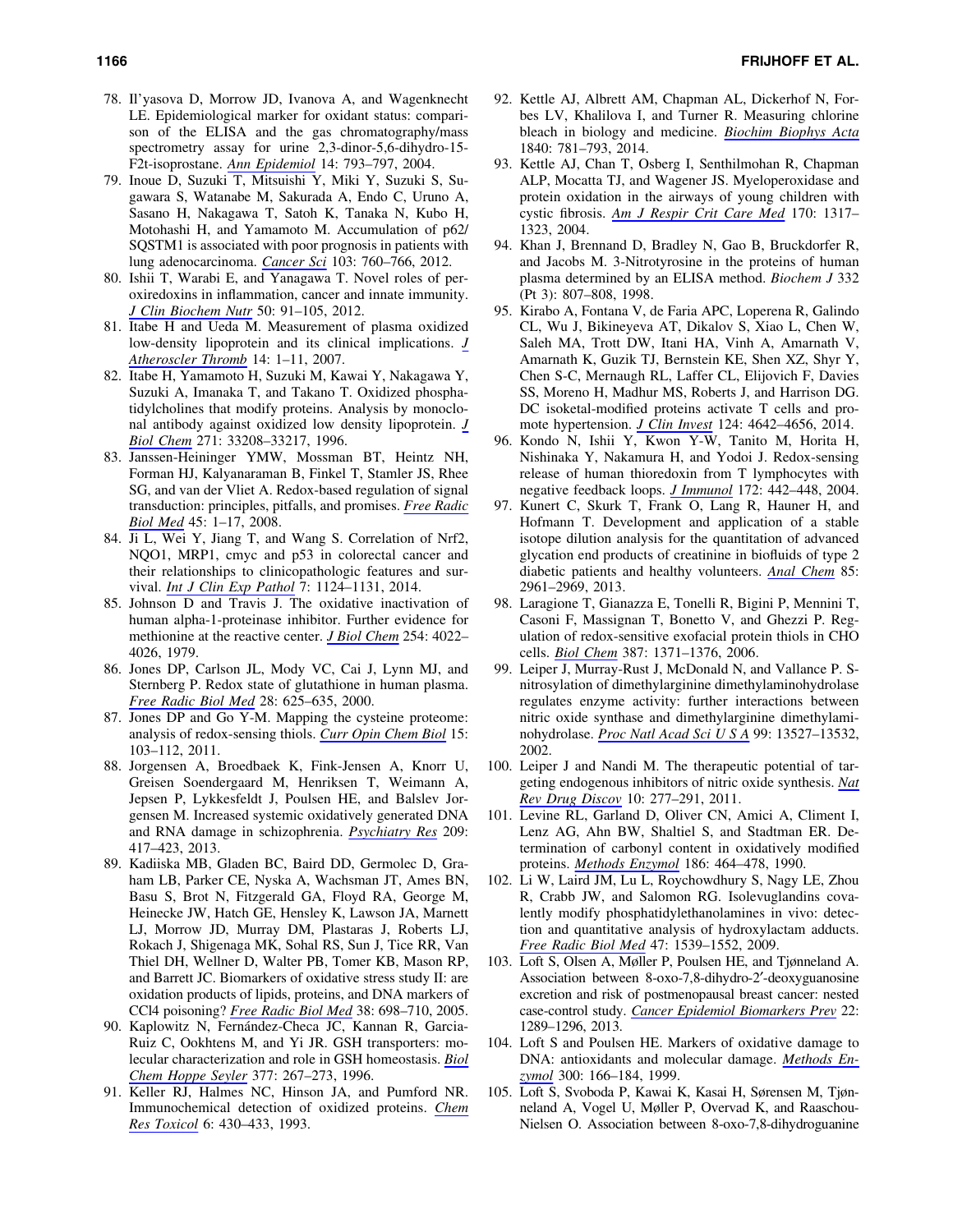excretion and risk of lung cancer in a prospective study. *[Free Radic Biol Med](http://online.liebertpub.com/action/showLinks?pmid=22044660&crossref=10.1016%2Fj.freeradbiomed.2011.10.439)* 52: 167–172, 2012.

- 106. Manevich Y, Hutchens S, Halushka PV, Tew KD, Townsend DM, Jauch EC, and Borg K. Peroxiredoxin VI oxidation in cerebrospinal fluid correlates with traumatic brain injury outcome. *[Free Radic Biol Med](http://online.liebertpub.com/action/showLinks?pmid=24726861&crossref=10.1016%2Fj.freeradbiomed.2014.04.002)* 72: 210–221, 2014.
- 107. Martinon F, Pétrilli V, Mayor A, Tardivel A, and Tschopp J. Gout-associated uric acid crystals activate the NALP3 inflammasome. *[Nature](http://online.liebertpub.com/action/showLinks?pmid=16407889&crossref=10.1038%2Fnature04516)* 440: 237–241, 2006.
- 108. McCord JM. Oxygen-derived free radicals in postischemic tissue injury. *[N Engl J Med](http://online.liebertpub.com/action/showLinks?pmid=2981404&crossref=10.1056%2FNEJM198501173120305)* 312: 159–163, 1985.
- 109. McCord JM and Fridovich I. The reduction of cytochrome c by milk xanthine oxidase. *[J Biol Chem](http://online.liebertpub.com/action/showLinks?pmid=4972775)* 243: 5753–5760, 1968.
- 110. Melichar VO, Behr-Roussel D, Zabel U, Uttenthal LO, Rodrigo J, Rupin A, Verbeuren TJ, Kumar H S A, and Schmidt HHHW. Reduced cGMP signaling associated with neointimal proliferation and vascular dysfunction in late-stage atherosclerosis. *[Proc Natl Acad Sci U S A](http://online.liebertpub.com/action/showLinks?pmid=15546990&crossref=10.1073%2Fpnas.0405509110)* 101: 16671–16676, 2004.
- 111. Mengozzi M, Ermilov P, Annenkov A, Ghezzi P, and Pearl F. Definition of a family of tissue-protective cytokines using functional cluster analysis: a proof-of-concept study. *[Front Immunol](http://online.liebertpub.com/action/showLinks?pmid=24672526&crossref=10.3389%2Ffimmu.2014.00115)* 5: 115, 2014.
- 111a. Mihm MJ, Jing L, Bauer JA. Nitrotyrosine causes selective vascular endothelial dysfunction and DNA damage. *[J](http://online.liebertpub.com/action/showLinks?pmid=10942159&crossref=10.1097%2F00005344-200008000-00007) [Cardiovasc Pharmacol](http://online.liebertpub.com/action/showLinks?pmid=10942159&crossref=10.1097%2F00005344-200008000-00007)* 36: 182–187, 2000.
- 112. Mills BJ, Weiss MM, Lang CA, Liu MC, and Ziegler C. Blood glutathione and cysteine changes in cardiovascular disease. *[J Lab Clin Med](http://online.liebertpub.com/action/showLinks?pmid=10811054&crossref=10.1067%2Fmlc.2000.105976)* 135: 396–401, 2000.
- 113. Milne GL, Dai Q, and Roberts LJ. The isoprostanes—25 years later. *[Biochim Biophys Acta](http://online.liebertpub.com/action/showLinks?pmid=25449649&crossref=10.1016%2Fj.bbalip.2014.10.007)* 1851: 433–445, 2014.
- 114. Milne GL, Sanchez SC, Musiek ES, and Morrow JD. Quantification of F2-isoprostanes as a biomarker of oxidative stress. *[Nat Protoc](http://online.liebertpub.com/action/showLinks?pmid=17401357&crossref=10.1038%2Fnprot.2006.375)* 2: 221–226, 2007.
- 115. Milne GL, Yin H, Hardy KD, Davies SS, and Roberts LJ. Isoprostane generation and function. *[Chem Rev](http://online.liebertpub.com/action/showLinks?pmid=21848345&crossref=10.1021%2Fcr200160h)* 111: 5973–5996, 2011.
- 116. Miyata T, Ueda Y, Shinzato T, Iida Y, Tanaka S, Kurokawa K, van Ypersele de Strihou C, and Maeda K. Accumulation of albumin-linked and free-form pentosidine in the circulation of uremic patients with end-stage renal failure: renal implications in the pathophysiology of pentosidine. *[J Am Soc Nephrol](http://online.liebertpub.com/action/showLinks?pmid=8866413)* 7: 1198–1206, 1996.
- 117. Moore K and Roberts LJ. Measurement of lipid peroxidation. *[Free Radic Res](http://online.liebertpub.com/action/showLinks?pmid=9736317&crossref=10.3109%2F10715769809065821)* 28: 659–671, 1998.
- 118. Moriarty-Craige SE and Jones DP. Extracellular thiols and thiol/disulfide redox in metabolism. *[Annu Rev Nutr](http://online.liebertpub.com/action/showLinks?pmid=15189129&crossref=10.1146%2Fannurev.nutr.24.012003.132208)* 24: 481–509, 2004.
- 119. Morrow JD, Hill KE, Burk RF, Nammour TM, Badr KF, and Roberts LJ. A series of prostaglandin F2-like compounds are produced in vivo in humans by a noncyclooxygenase, free radical-catalyzed mechanism. *[Proc](http://online.liebertpub.com/action/showLinks?pmid=2123555&crossref=10.1073%2Fpnas.87.23.9383) [Natl Acad Sci U S A](http://online.liebertpub.com/action/showLinks?pmid=2123555&crossref=10.1073%2Fpnas.87.23.9383)* 87: 9383–9387, 1990.
- 120. Morrow JD, Roberts LJ, Daniel VC, Awad JA, Mirochnitchenko O, Swift LL, and Burk RF. Comparison of formation of D2/E2-isoprostanes and F2-isoprostanes in vitro and in vivo—effects of oxygen tension and glutathione. *[Arch Biochem Biophys](http://online.liebertpub.com/action/showLinks?pmid=9578611&crossref=10.1006%2Fabbi.1998.0645)* 353: 160–171, 1998.
- 121. Murri M, Luque-Ramı´rez M, Insenser M, Ojeda-Ojeda M, and Escobar-Morreale HF. Circulating markers of oxidative stress and polycystic ovary syndrome (PCOS): a systematic review and meta-analysis. *[Hum Reprod Update](http://online.liebertpub.com/action/showLinks?pmid=23303572&crossref=10.1093%2Fhumupd%2Fdms059)* 19: 268–288, 2013.
- 122. Mutlu-Türkoğlu U, Ilhan E, Oztezcan S, Kuru A, Aykaç-Toker G, and Uysal M. Age-related increases in plasma malondialdehyde and protein carbonyl levels and lymphocyte DNA damage in elderly subjects. *[Clin Biochem](http://online.liebertpub.com/action/showLinks?pmid=12849873&crossref=10.1016%2FS0009-9120%2803%2900035-3)* 36: 397–400, 2003.
- 123. Nagra RM, Becher B, Tourtellotte WW, Antel JP, Gold D, Paladino T, Smith RA, Nelson JR, and Reynolds WF. Immunohistochemical and genetic evidence of myeloperoxidase involvement in multiple sclerosis. *[J Neu](http://online.liebertpub.com/action/showLinks?pmid=9307233&crossref=10.1016%2FS0165-5728%2897%2900089-1)[roimmunol](http://online.liebertpub.com/action/showLinks?pmid=9307233&crossref=10.1016%2FS0165-5728%2897%2900089-1)* 78: 97–107, 1997.
- 124. Nagumo K, TanakaM, Chuang VTG, Setoyama H,Watanabe H, Yamada N, Kubota K, Tanaka M, Matsushita K, Yoshida A, Jinnouchi H, Anraku M, Kadowaki D, Ishima Y, Sasaki Y, Otagiri M, and Maruyama T. Cys34-cysteinylated human serum albumin is a sensitive plasma marker in oxidative stress-related chronic diseases. *[PLoS One](http://online.liebertpub.com/action/showLinks?pmid=24416365&crossref=10.1371%2Fjournal.pone.0085216)* 9: e85216, 2014.
- 125. Nakamura H, De Rosa SC, Yodoi J, Holmgren A, Ghezzi P, Herzenberg LA, and Herzenberg LA. Chronic elevation of plasma thioredoxin: inhibition of chemotaxis and curtailment of life expectancy in AIDS. *[Proc Natl Acad Sci](http://online.liebertpub.com/action/showLinks?pmid=11226300&crossref=10.1073%2Fpnas.041624998) [USA](http://online.liebertpub.com/action/showLinks?pmid=11226300&crossref=10.1073%2Fpnas.041624998)* 98: 2688–2693, 2001.
- 126. Negre-Salvayre A, Auge N, Ayala V, Basaga H, Boada J, Brenke R, Chapple S, Cohen G, Feher J, Grune T, Lengyel G, Mann GE, Pamplona R, Poli G, Portero-Otin M, Riahi Y, Salvayre R, Sasson S, Serrano J, Shamni O, Siems W, Siow RCM, Wiswedel I, Zarkovic K, and Zarkovic N. Pathological aspects of lipid peroxidation. *[Free Radic Res](http://online.liebertpub.com/action/showLinks?pmid=20836660&crossref=10.3109%2F10715762.2010.498478)* 44: 1125–1171, 2010.
- 127. Ng F, Berk M, Dean O, and Bush AI. Oxidative stress in psychiatric disorders: evidence base and therapeutic implications. *[Int J Neuropsychopharmacol](http://online.liebertpub.com/action/showLinks?pmid=18205981&crossref=10.1017%2FS1461145707008401)* 11: 851–876, 2008.
- 128. This reference has been deleted.
- 129. Onodera Y, Motohashi H, Takagi K, Miki Y, Shibahara Y, Watanabe M, Ishida T, Hirakawa H, Sasano H, Yamamoto M, and Suzuki T. NRF2 immunolocalization in human breast cancer patients as a prognostic factor. *[Endocr Relat](http://online.liebertpub.com/action/showLinks?pmid=24302665&crossref=10.1530%2FERC-13-0234) [Cancer](http://online.liebertpub.com/action/showLinks?pmid=24302665&crossref=10.1530%2FERC-13-0234)* 21: 241–252, 2014.
- 130. Pantke U, Volk T, Schmutzler M, Kox WJ, Sitte N, and Grune T. Oxidized proteins as a marker of oxidative stress during coronary heart surgery. *[Free Radic Biol Med](http://online.liebertpub.com/action/showLinks?pmid=10569640&crossref=10.1016%2FS0891-5849%2899%2900144-6)* 27: 1080–1086, 1999.
- 131. Pedersen-Lane JH, Zurier RB, and Lawrence DA. Analysis of the thiol status of peripheral blood leukocytes in rheumatoid arthritis patients. *[J Leukoc Biol](http://online.liebertpub.com/action/showLinks?pmid=17210617&crossref=10.1189%2Fjlb.0806533)* 81: 934–941, 2007.
- 132. Peluffo G and Radi R. Biochemistry of protein tyrosine nitration in cardiovascular pathology. *[Cardiovasc Res](http://online.liebertpub.com/action/showLinks?pmid=17544386&crossref=10.1016%2Fj.cardiores.2007.04.024)* 75: 291–302, 2007.
- 133. Poulsen HE, Nadal LL, Broedbaek K, Nielsen PE, and Weimann A. Detection and interpretation of 8-oxodG and 8-oxoGua in urine, plasma and cerebrospinal fluid. *[Bio](http://online.liebertpub.com/action/showLinks?pmid=23791936&crossref=10.1016%2Fj.bbagen.2013.06.009)[chim Biophys Acta](http://online.liebertpub.com/action/showLinks?pmid=23791936&crossref=10.1016%2Fj.bbagen.2013.06.009)* 1840: 801–808, 2014.
- 134. Poulsen HE, Prieme H, and Loft S. Role of oxidative DNA damage in cancer initiation and promotion. *[Eur J](http://online.liebertpub.com/action/showLinks?pmid=9511847) [Cancer Prev](http://online.liebertpub.com/action/showLinks?pmid=9511847)* 7: 9–16, 1998.
- 135. Poulsen HE, Specht E, Broedbaek K, Henriksen T, Ellervik C, Mandrup-Poulsen T, Tonnesen M, Nielsen PE, Andersen HU, and Weimann A. RNA modifications by oxidation: a novel disease mechanism? *[Free Radic Biol](http://online.liebertpub.com/action/showLinks?pmid=22306201&crossref=10.1016%2Fj.freeradbiomed.2012.01.009) [Med](http://online.liebertpub.com/action/showLinks?pmid=22306201&crossref=10.1016%2Fj.freeradbiomed.2012.01.009)* 52: 1353–1361, 2012.
- 135a. Proudfoot JM, Barden AE, Loke WM, Croft KD, Puddey IB, Mori TA. HDL is the major lipoprotein carrier of plasma F2-isoprostanes. *[J Lipid Res](http://online.liebertpub.com/action/showLinks?pmid=19050315&crossref=10.1194%2Fjlr.M800607-JLR200)* 50: 716–722, 2009.
- 136. Proudfoot J, Barden A, Mori TA, Burke V, Croft KD, Beilin LJ, and Puddey IB. Measurement of urinary F(2)-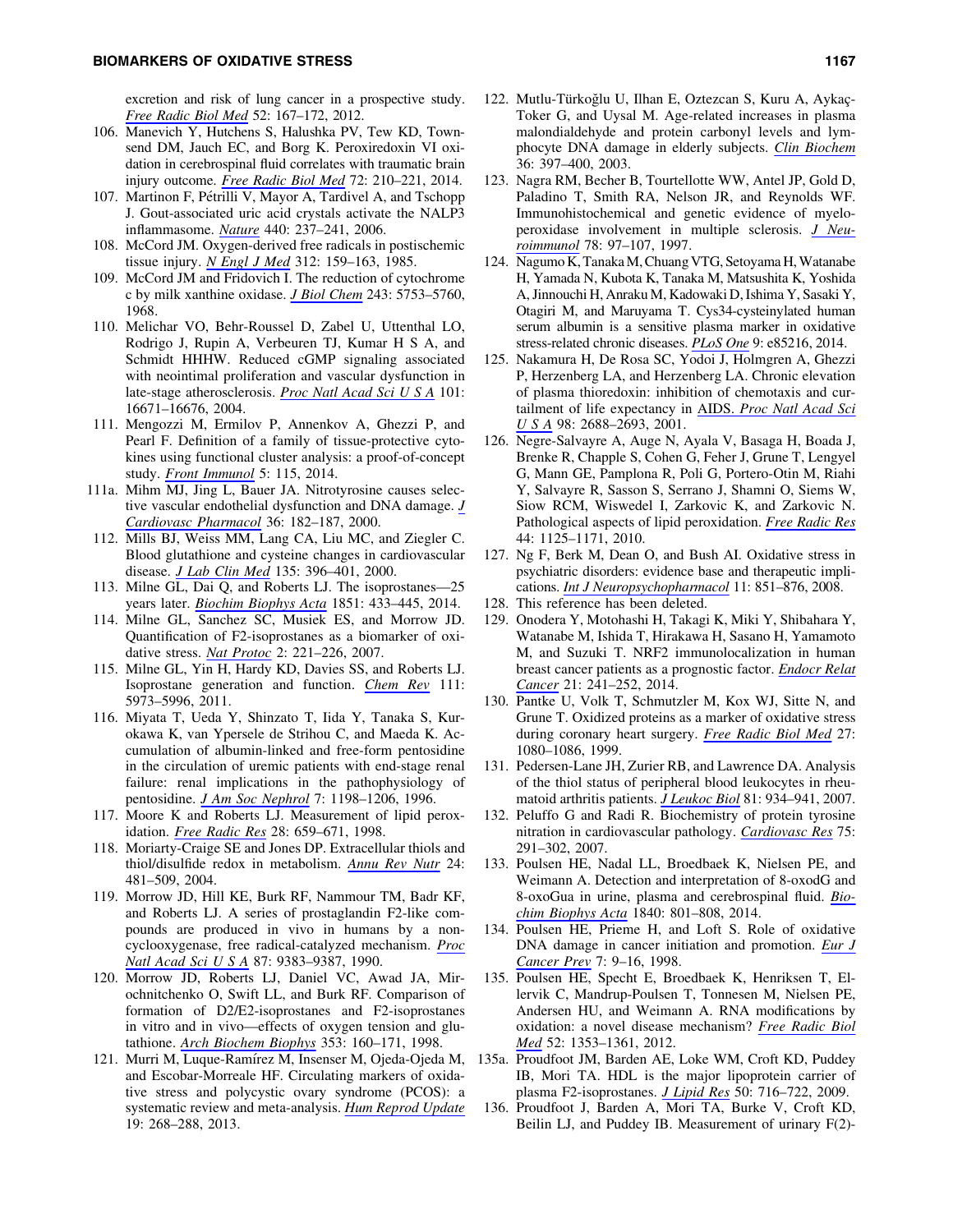isoprostanes as markers of in vivo lipid peroxidation-A comparison of enzyme immunoassay with gas chromatography/mass spectrometry. *[Anal Biochem](http://online.liebertpub.com/action/showLinks?pmid=10415090&crossref=10.1006%2Fabio.1999.4187)* 272: 209–215, 1999.

- 137. Qi A-Q, Li Y, Liu Q, Si J-Z, Tang X-M, Zhang Z-Q, Qi Q-D, and Chen W-B. Thioredoxin is a novel diagnostic and prognostic marker in patients with ischemic stroke. *[Free Radic Biol Med](http://online.liebertpub.com/action/showLinks?pmid=25555670&crossref=10.1016%2Fj.freeradbiomed.2014.12.021)* 80: 129–135, 2015.
- 138. Radi R. Peroxynitrite, a stealthy biological oxidant. *[J Biol](http://online.liebertpub.com/action/showLinks?pmid=23861390&crossref=10.1074%2Fjbc.R113.472936) [Chem](http://online.liebertpub.com/action/showLinks?pmid=23861390&crossref=10.1074%2Fjbc.R113.472936)* 288: 26464–26472, 2013.
- 139. Reynolds WF, Rhees J, Maciejewski D, Paladino T, Sieburg H, Maki RA, and Masliah E. Myeloperoxidase polymorphism is associated with gender specific risk for Alzheimer's disease. *[Exp Neurol](http://online.liebertpub.com/action/showLinks?pmid=9918702&crossref=10.1006%2Fexnr.1998.6977)* 155: 31–41, 1999.
- 140. Roberts LJ, Fessel JP, and Davies SS. The biochemistry of the isoprostane, neuroprostane, and isofuran pathways of lipid peroxidation. *[Brain Pathol](http://online.liebertpub.com/action/showLinks?pmid=15912887&crossref=10.1111%2Fj.1750-3639.2005.tb00511.x)* 15: 143–148, 2005.
- 141. Roberts LJ and Morrow JD. Products of the isoprostane pathway: unique bioactive compounds and markers of lipid peroxidation. *[Cell Mol Life Sci](http://online.liebertpub.com/action/showLinks?pmid=12088281&crossref=10.1007%2Fs00018-002-8469-8)* 59: 808–820, 2002.
- 142. Rojo AI, Rada P, Mendiola M, Ortega-Molina A, Wojdyla K, Rogowska-Wrzesinska A, Hardisson D, Serrano M, and Cuadrado A. The PTEN/NRF2 axis promotes human carcinogenesis. *[Antioxid Redox Signal](http://online.liebertpub.com/action/showLinks?system=10.1089%2Fars.2014.5843&pmid=24892215)* 21: 2498–2514, 2014.
- 143. Ryberg H, Söderling A-S, Davidsson P, Blennow K, Caidahl K, and Persson LI. Cerebrospinal fluid levels of free 3-nitrotyrosine are not elevated in the majority of patients with amyotrophic lateral sclerosis or Alzheimer's disease. *[Neurochem Int](http://online.liebertpub.com/action/showLinks?pmid=15082222&crossref=10.1016%2Fj.neuint.2003.12.012)* 45: 57–62, 2004.
- 144. Sabuncu T, Vural H, and Harma M. Oxidative stress in polycystic ovary syndrome and its contribution to the risk of cardiovascular disease. *[Clin Biochem](http://online.liebertpub.com/action/showLinks?pmid=11522279&crossref=10.1016%2FS0009-9120%2801%2900245-4)* 34: 407–413, 2001.
- 145. Sahaf B, Heydari K, Herzenberg LA, and Herzenberg LA. The extracellular microenvironment plays a key role in regulating the redox status of cell surface proteins in HIVinfected subjects. *[Arch Biochem Biophys](http://online.liebertpub.com/action/showLinks?pmid=15629105&crossref=10.1016%2Fj.abb.2004.11.015)* 434: 26–32, 2005.
- 146. Salomon R and Bi W. Isolevuglandin adducts in disease. *[Antioxid Redox Signal](http://online.liebertpub.com/action/showLinks?system=10.1089%2Fars.2014.6154&pmid=25557218)* 22: 1703–1718, 2015.
- 147. Salomon RG. Distinguishing levuglandins produced through the cyclooxygenase and isoprostane pathways. *[Chem Phys Lipids](http://online.liebertpub.com/action/showLinks?pmid=15752459&crossref=10.1016%2Fj.chemphyslip.2004.12.003)* 134: 1–20, 2005.
- 148. Salomon RG. Levuglandins and isolevuglandins: stealthy toxins of oxidative injury. *[Antioxid Redox Signal](http://online.liebertpub.com/action/showLinks?system=10.1089%2Fars.2005.7.185&pmid=15650407)* 7: 185– 201, 2005.
- 149. Salomon RG, Jirousek MR, Ghosh S, and Sharma RB. Prostaglandin endoperoxides 21. Covalent binding of levuglandin E2 with proteins. *[Prostaglandins](http://online.liebertpub.com/action/showLinks?pmid=3481092&crossref=10.1016%2F0090-6980%2887%2990289-9)* 34: 643–656, 1987.
- 150. Salomon RG and Miller DB. Levuglandins: isolation, characterization, and total synthesis of new secoprostanoid products from prostaglandin endoperoxides. *[Adv](http://online.liebertpub.com/action/showLinks?pmid=2936114) [Prostaglandin Thromboxane Leukot Res](http://online.liebertpub.com/action/showLinks?pmid=2936114)* 15: 323–326, 1985.
- 151. Salzano S, Checconi P, Hanschmann E-M, Lillig CH, Bowler LD, Chan P, Vaudry D, Mengozzi M, Coppo L, Sacre S, Atkuri KR, Sahaf B, Herzenberg LA, Herzenberg LA, Mullen L, and Ghezzi P. Linkage of inflammation and oxidative stress via release of glutathionylated peroxiredoxin-2, which acts as a danger signal. *[Proc Natl Acad Sci U S A](http://online.liebertpub.com/action/showLinks?pmid=25097261&crossref=10.1073%2Fpnas.1401712111)* 111: 12157–12162, 2014.
- 152. Schieber M and Chandel NS. ROS function in redox signaling and oxidative stress. *[Curr Biol](http://online.liebertpub.com/action/showLinks?pmid=24845678&crossref=10.1016%2Fj.cub.2014.03.034)* 24: R453–R462, 2014.
- 153. Schneider R, Raff U, Vornberger N, Schmidt M, Freund R, Reber M, Schramm L, Gambaryan S, Wanner C, Schmidt HHHW, and Galle J. L-arginine counteracts nitric oxide deficiency and improves the recovery phase of ischemic acute renal failure in rats. *[Kidney Int](http://online.liebertpub.com/action/showLinks?pmid=12787412&crossref=10.1046%2Fj.1523-1755.2003.00063.x)* 64: 216– 225, 2003.
- 154. Schramm L, La M, Heidbreder E, Hecker M, Beckman JS, Lopau K, Zimmermann J, Rendl J, Reiners C, Winderl S, Wanner C, and Schmidt HHHW. L-arginine deficiency and supplementation in experimental acute renal failure and in human kidney transplantation. *[Kidney Int](http://online.liebertpub.com/action/showLinks?pmid=11918749&crossref=10.1046%2Fj.1523-1755.2002.00268.x)* 61: 1423–1432, 2002.
- 155. Schulz E, Tsilimingas N, Rinze R, Reiter B, Wendt M, Oelze M, Woelken-Weckmüller S, Walter U, Reichenspurner H, Meinertz T, and Münzel T. Functional and biochemical analysis of endothelial (dys)function and NO/ cGMP signaling in human blood vessels with and without nitroglycerin pretreatment. *[Circulation](http://online.liebertpub.com/action/showLinks?pmid=11889009&crossref=10.1161%2Fhc1002.105186)* 105: 1170–1175, 2002.
- 156. Sies H. Glutathione and its role in cellular functions. *[Free](http://online.liebertpub.com/action/showLinks?pmid=10569624&crossref=10.1016%2FS0891-5849%2899%2900177-X) [Radic Biol Med](http://online.liebertpub.com/action/showLinks?pmid=10569624&crossref=10.1016%2FS0891-5849%2899%2900177-X)* 27: 916–921, 1999.
- 157. Sies H. Biochemistry of oxidative stress. *[Angewandte](http://online.liebertpub.com/action/showLinks?crossref=10.1002%2Fanie.198610581) [Chemie](http://online.liebertpub.com/action/showLinks?crossref=10.1002%2Fanie.198610581)* 25: 1058–1071, 1986.
- 158. Sies H. Oxidative stress: a concept in redox biology and medicine. *[Redox Biol](http://online.liebertpub.com/action/showLinks?pmid=25588755&crossref=10.1016%2Fj.redox.2015.01.002)* 4: 180–183, 2015.
- 159. Simms CL, Hudson BH, Mosior JW, Rangwala AS, and Zaher HS. An active role for the ribosome in determining the fate of oxidized mRNA. *[Cell Rep](http://online.liebertpub.com/action/showLinks?pmid=25456128&crossref=10.1016%2Fj.celrep.2014.10.042)* 9: 1256–1264, 2014.
- 160. Souza JM, Choi I, Chen Q, Weisse M, Daikhin E, Yudkoff M, Obin M, Ara J, Horwitz J, and Ischiropoulos H. Proteolytic degradation of tyrosine nitrated proteins. *[Arch](http://online.liebertpub.com/action/showLinks?pmid=10933892&crossref=10.1006%2Fabbi.2000.1940) [Biochem Biophys](http://online.liebertpub.com/action/showLinks?pmid=10933892&crossref=10.1006%2Fabbi.2000.1940)* 380: 360–366, 2000.
- 161. Souza JM, Peluffo G, and Radi R. Protein tyrosine nitration—functional alteration or just a biomarker? *[Free Ra](http://online.liebertpub.com/action/showLinks?pmid=18460345&crossref=10.1016%2Fj.freeradbiomed.2008.04.010)[dic Biol Med](http://online.liebertpub.com/action/showLinks?pmid=18460345&crossref=10.1016%2Fj.freeradbiomed.2008.04.010)* 45: 357–366, 2008.
- 162. Spickett CM, Wiswedel I, Siems W, Zarkovic K, and Zarkovic N. Advances in methods for the determination of biologically relevant lipid peroxidation products. *[Free](http://online.liebertpub.com/action/showLinks?pmid=20836661&crossref=10.3109%2F10715762.2010.498476) [Radic Res](http://online.liebertpub.com/action/showLinks?pmid=20836661&crossref=10.3109%2F10715762.2010.498476)* 44: 1172–1202, 2010.
- 163. Spiteller G. Linoleic acid peroxidation—the dominant lipid peroxidation process in low density lipoprotein—and its relationship to chronic diseases. *[Chem Phys Lipids](http://online.liebertpub.com/action/showLinks?pmid=9853364&crossref=10.1016%2FS0009-3084%2898%2900091-7)* 95: 105–162, 1998.
- 164. Stadtman ER. Protein modification in aging. *[J Gerontol](http://online.liebertpub.com/action/showLinks?pmid=3047204&crossref=10.1093%2Fgeronj%2F43.5.B112)* 43: B112–B120, 1988.
- 165. Steinberg D, Parthasarathy S, Carew TE, Khoo JC, and Witztum JL. Beyond cholesterol. Modifications of lowdensity lipoprotein that increase its atherogenicity. *[N Engl](http://online.liebertpub.com/action/showLinks?pmid=2648148&crossref=10.1056%2FNEJM198901053200122) [J Med](http://online.liebertpub.com/action/showLinks?pmid=2648148&crossref=10.1056%2FNEJM198901053200122)* 320: 915–924, 1989.
- 166. Stocker R and Keaney JF. Role of oxidative modifications in atherosclerosis. *[Physiol Rev](http://online.liebertpub.com/action/showLinks?pmid=15383655&crossref=10.1152%2Fphysrev.00047.2003)* 84: 1381–1478, 2004.
- 167. Sultana R, Poon HF, Cai J, Pierce WM, Merchant M, Klein JB, Markesbery WR, and Butterfield DA. Identification of nitrated proteins in Alzheimer's disease brain using a redox proteomics approach. *[Neurobiol Dis](http://online.liebertpub.com/action/showLinks?pmid=16378731&crossref=10.1016%2Fj.nbd.2005.10.004)* 22: 76– 87, 2006.
- 168. Szabó-Taylor KÉ, Eggleton P, Turner CAL, Faro MLL, Tarr JM, Tóth S, Whiteman M, Haigh RC, Littlechild JA, and Winyard PG. Lymphocytes from rheumatoid arthritis patients have elevated levels of intracellular peroxiredoxin 2, and a greater frequency of cells with exofacial perox-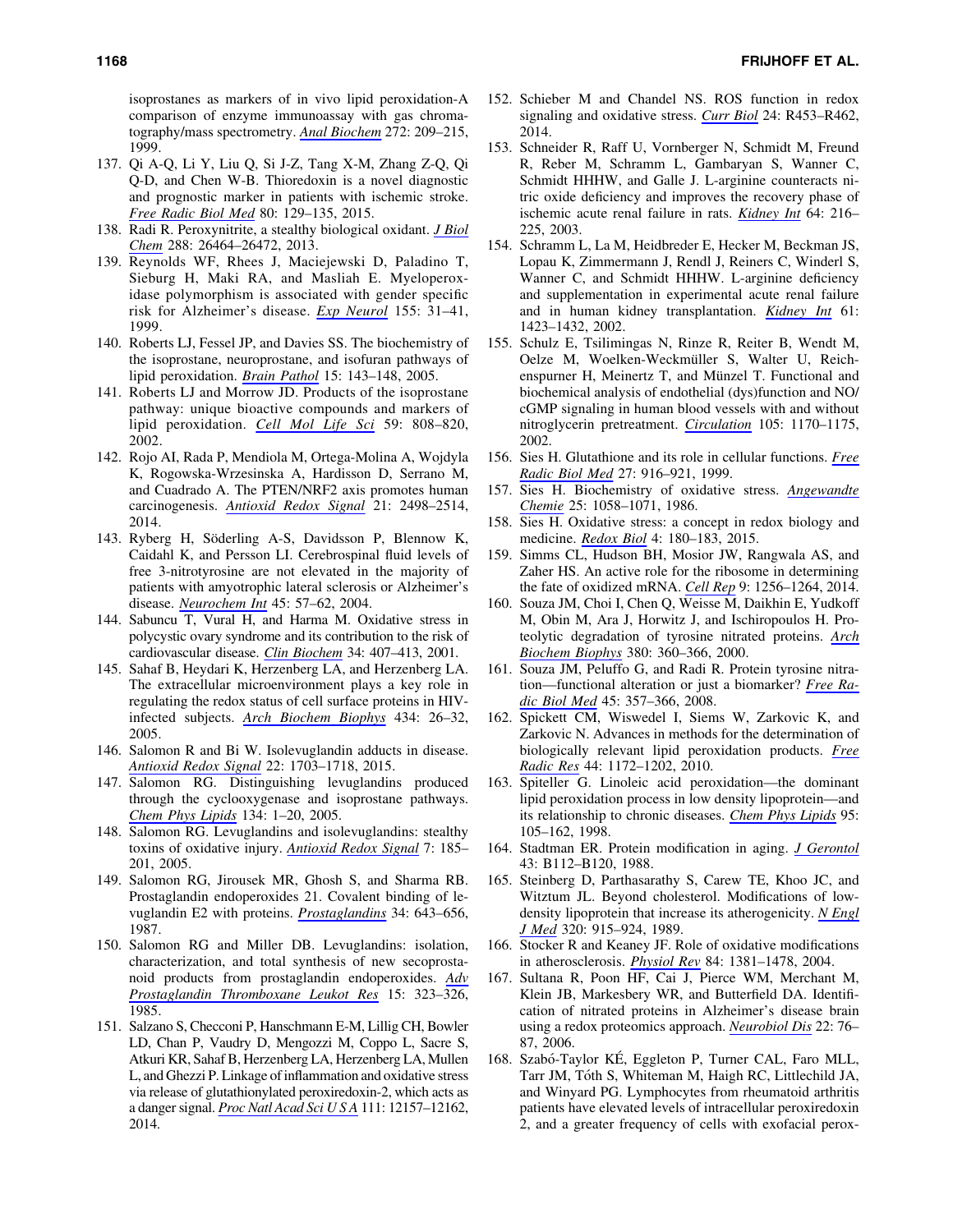iredoxin 2, compared with healthy human lymphocytes. *[Int J Biochem Cell Biol](http://online.liebertpub.com/action/showLinks?pmid=22565169&crossref=10.1016%2Fj.biocel.2012.04.016)* 44: 1223–1231, 2012.

- 169. Takahashi M, Hoshino H, Kushida K, Kawana K, and Inoue T. Direct quantification of pentosidine in urine and serum by HPLC with column switching. *[Clin Chem](http://online.liebertpub.com/action/showLinks?pmid=8787701)* 42: 1439–1444, 1996.
- 170. Tanaka M, Chock PB, and Stadtman ER. Oxidized messenger RNA induces translation errors. *[Proc Natl Acad Sci](http://online.liebertpub.com/action/showLinks?pmid=17190801&crossref=10.1073%2Fpnas.0609737104) [USA](http://online.liebertpub.com/action/showLinks?pmid=17190801&crossref=10.1073%2Fpnas.0609737104)* 104: 66–71, 2007.
- 171. Teerlink T, Luo Z, Palm F, and Wilcox CS. Cellular ADMA: regulation and action. *[Pharmacol Res](http://online.liebertpub.com/action/showLinks?pmid=19682580&crossref=10.1016%2Fj.phrs.2009.08.002)* 60: 448– 460, 2009.
- 172. Thome J, Münch G, Müller R, Schinzel R, Kornhuber J, Blum-Degen D, Sitzmann L, Rösler M, Heidland A, and Riederer P. Advanced glycation endproducts-associated parameters in the peripheral blood of patients with Alzheimer's disease. *[Life Sci](http://online.liebertpub.com/action/showLinks?pmid=8761018&crossref=10.1016%2F0024-3205%2896%2900349-9)* 59: 679–685, 1996.
- 173. Thukkani AK, McHowat J, Hsu F-F, Brennan M-L, Hazen SL, and Ford DA. Identification of alpha-chloro fatty aldehydes and unsaturated lysophosphatidylcholine molecular species in human atherosclerotic lesions. *[Circulation](http://online.liebertpub.com/action/showLinks?pmid=14638540&crossref=10.1161%2F01.CIR.0000104564.01539.6A)* 108: 3128–3133, 2003.
- 174. Totan Y, Yağci R, Bardak Y, Ozyurt H, Kendir F, Yilmaz G, Sahin S, and Sahin Tiğ U. Oxidative macromolecular damage in age-related macular degeneration. *[Curr Eye](http://online.liebertpub.com/action/showLinks?pmid=19958129&crossref=10.3109%2F02713680903353772) [Res](http://online.liebertpub.com/action/showLinks?pmid=19958129&crossref=10.3109%2F02713680903353772)* 34: 1089–1093, 2009.
- 175. Trpkovic A, Resanovic I, Stanimirovic J, Radak D, Mousa SA, Cenic-Milosevic D, Jevremovic D, and Isenovic ER. Oxidized low-density lipoprotein as a biomarker of cardiovascular diseases. *[Crit Rev Clin Lab Sci](http://online.liebertpub.com/action/showLinks?pmid=25537066&crossref=10.3109%2F10408363.2014.992063)*52: 70–85, 2015.
- 176. Tsikas D and Duncan MW. Mass spectrometry and 3 nitrotyrosine: strategies, controversies, and our current perspective. *[Mass Spectrom Rev](http://online.liebertpub.com/action/showLinks?pmid=24167057&crossref=10.1002%2Fmas.21396)* 33: 237–276, 2014.
- 177. Tsimikas S. Measures of oxidative stress. *[Clin Lab Med](http://online.liebertpub.com/action/showLinks?pmid=16938585&crossref=10.1016%2Fj.cll.2006.06.004)* 26: 571–590, v–vi, 2006.
- 178. Tsimikas S, Lau HK, Han K-R, Shortal B, Miller ER, Segev A, Curtiss LK, Witztum JL, and Strauss BH. Percutaneous coronary intervention results in acute increases in oxidized phospholipids and lipoprotein(a): short-term and long-term immunologic responses to oxidized lowdensity lipoprotein. *[Circulation](http://online.liebertpub.com/action/showLinks?pmid=15184281&crossref=10.1161%2F01.CIR.0000130844.01174.55)* 109: 3164–3170, 2004.
- 179. Uchida K, Itakura K, Kawakishi S, Hiai H, Toyokuni S, and Stadtman ER. Characterization of epitopes recognized by 4-hydroxy-2-nonenal specific antibodies. *[Arch Bio](http://online.liebertpub.com/action/showLinks?pmid=8554315&crossref=10.1006%2Fabbi.1995.0036)[chem Biophys](http://online.liebertpub.com/action/showLinks?pmid=8554315&crossref=10.1006%2Fabbi.1995.0036)* 324: 241–248, 1995.
- 180. Vadseth C, Souza JM, Thomson L, Seagraves A, Nagaswami C, Scheiner T, Torbet J, Vilaire G, Bennett JS, Murciano J-C, Muzykantov V, Penn MS, Hazen SL, Weisel JW, and Ischiropoulos H. Pro-thrombotic state induced by post-translational modification of fibrinogen by reactive nitrogen species. *[J Biol Chem](http://online.liebertpub.com/action/showLinks?pmid=14681238&crossref=10.1074%2Fjbc.M306101200)* 279: 8820– 8826, 2004.
- 181. Valko M, Leibfritz D, Moncol J, Cronin MTD, Mazur M, and Telser J. Free radicals and antioxidants in normal physiological functions and human disease. *[Int J Biochem](http://online.liebertpub.com/action/showLinks?pmid=16978905&crossref=10.1016%2Fj.biocel.2006.07.001) [Cell Biol](http://online.liebertpub.com/action/showLinks?pmid=16978905&crossref=10.1016%2Fj.biocel.2006.07.001)* 39: 44–84, 2007.
- 182. Vallance P, Leone A, Calver A, Collier J, and Moncada S. Endogenous dimethylarginine as an inhibitor of nitric oxide synthesis. *[J Cardiovasc Pharmacol](http://online.liebertpub.com/action/showLinks?crossref=10.1097%2F00005344-199204002-00018)* 20 Suppl 12: S60–S62, 1992.
- 183. van der Vliet A, Eiserich JP, Halliwell B, and Cross CE. Formation of reactive nitrogen species during peroxidasecatalyzed oxidation of nitrite. A potential additional

mechanism of nitric oxide-dependent toxicity. *[J Biol](http://online.liebertpub.com/action/showLinks?pmid=9065416&crossref=10.1074%2Fjbc.272.12.7617) [Chem](http://online.liebertpub.com/action/showLinks?pmid=9065416&crossref=10.1074%2Fjbc.272.12.7617)* 272: 7617–7625, 1997.

- 184. Vita JA, Brennan M-L, Gokce N, Mann SA, Goormastic M, Shishehbor MH, Penn MS, Keaney JF, and Hazen SL. Serum myeloperoxidase levels independently predict endothelial dysfunction in humans. *[Circulation](http://online.liebertpub.com/action/showLinks?pmid=15326065&crossref=10.1161%2F01.CIR.0000140262.20831.8F)* 110: 1134– 1139, 2004.
- 185. Wacker BK, Albert CJ, Ford BA, and Ford DA. Strategies for the analysis of chlorinated lipids in biological systems. *[Free Radic Biol Med](http://online.liebertpub.com/action/showLinks?pmid=22713364&crossref=10.1016%2Fj.freeradbiomed.2012.06.013)* 59: 92–99, 2013.
- 186. Waeg G, Dimsity G, and Esterbauer H. Monoclonal antibodies for detection of 4-hydroxynonenal modified proteins. *[Free Radic Res](http://online.liebertpub.com/action/showLinks?pmid=8885333&crossref=10.3109%2F10715769609149920)* 25: 149–159, 1996.
- 187. Wakita C, Honda K, Shibata T, Akagawa M, and Uchida K. A method for detection of 4-hydroxy-2-nonenal adducts in proteins. *[Free Radic Biol Med](http://online.liebertpub.com/action/showLinks?pmid=21457776&crossref=10.1016%2Fj.freeradbiomed.2011.02.037)* 51: 1–4, 2011.
- 188. Wayenberg J-L, Ransy V, Vermeylen D, Damis E, and Bottari SP. Nitrated plasma albumin as a marker of nitrative stress and neonatal encephalopathy in perinatal asphyxia. *[Free Radic Biol Med](http://online.liebertpub.com/action/showLinks?pmid=19591921&crossref=10.1016%2Fj.freeradbiomed.2009.07.003)* 47: 975–982, 2009.
- 189. Weimann A, Belling D, and Poulsen HE. Measurement of 8-oxo-2"-deoxyguanosine and 8-oxo-2-"deoxyadenosine in DNA and human urine by high performance liquid chromatography-electrospray tandem mass spectrometry. *[Free Radic Biol Med](http://online.liebertpub.com/action/showLinks?pmid=11275475&crossref=10.1016%2FS0891-5849%2801%2900462-2)* 30: 757–764, 2001.
- 190. Weimann A, Belling D, and Poulsen HE. Quantification of 8-oxo-guanine and guanine as the nucleobase, nucleoside and deoxynucleoside forms in human urine by highperformance liquid chromatography-electrospray tandem mass spectrometry. *[Nucleic Acids Res](http://online.liebertpub.com/action/showLinks?pmid=11788733&crossref=10.1093%2Fnar%2F30.2.e7)* 30: E7, 2002.
- 191. Weimann A, Broedbaek K, Henriksen T, Stovgaard ES, and Poulsen HE. Assays for urinary biomarkers of oxidatively damaged nucleic acids. *[Free Radic Res](http://online.liebertpub.com/action/showLinks?pmid=22352957&crossref=10.3109%2F10715762.2011.647693)* 46: 531– 540, 2012.
- 192. WHO. *Biomarkers in Risk assessment: Validity and Validation*. Geneva: WHO, 2001.
- 193. Witko-Sarsat V, Nguyen Khoa T, Jungers P, Drüeke T, and Descamps-Latscha B. Advanced oxidation protein products: oxidative stress markers and mediators of inflammation in uremia. *[Adv Nephrol Necker Hosp](http://online.liebertpub.com/action/showLinks?pmid=9889997)* 28: 321– 341, 1998.
- 194. Wu T, Willett WC, Rifai N, Shai I, Manson JE, and Rimm EB. Is plasma oxidized low-density lipoprotein, measured with the widely used antibody 4E6, an independent predictor of coronary heart disease among U.S. men and women? *[J Am Coll Cardiol](http://online.liebertpub.com/action/showLinks?pmid=16949489&crossref=10.1016%2Fj.jacc.2006.03.057)* 48: 973–979, 2006.
- 195. Yamakura F, Taka H, Fujimura T, and Murayama K. Inactivation of human manganese-superoxide dismutase by peroxynitrite is caused by exclusive nitration of tyrosine 34 to 3-nitrotyrosine. *[J Biol Chem](http://online.liebertpub.com/action/showLinks?pmid=9603906&crossref=10.1074%2Fjbc.273.23.14085)* 273: 14085–14089, 1998.
- 196. Yang H, Wang W, Zhang Y, Zhao J, Lin E, Gao J, and He J. The role of NF-E2-related factor 2 in predicting chemoresistance and prognosis in advanced non-small-cell lung cancer. *[Clin Lung Cancer](http://online.liebertpub.com/action/showLinks?pmid=21663859&crossref=10.1016%2Fj.cllc.2011.03.012)* 12: 166–171, 2011.
- 197. Yi D, Ingelse BA, Duncan MW, and Smythe GA. Quantification of 3-nitrotyrosine in biological tissues and fluids: generating valid results by eliminating artifactual formation. *[J Am Soc Mass Spectrom](http://online.liebertpub.com/action/showLinks?pmid=10833032&crossref=10.1016%2FS1044-0305%2800%2900113-6)* 11: 578–586, 2000.
- 198. Yin H and Porter NA. New insights regarding the autoxidation of polyunsaturated fatty acids. *[Antioxid Redox](http://online.liebertpub.com/action/showLinks?system=10.1089%2Fars.2005.7.170&pmid=15650406) [Signal](http://online.liebertpub.com/action/showLinks?system=10.1089%2Fars.2005.7.170&pmid=15650406)* 7: 170–184, 2005.
- 199. Yodoi J and Maeda M. Discovery of ATL: an odyssey in restrospect. *[Int J Hematol](http://online.liebertpub.com/action/showLinks?pmid=22068231&crossref=10.1007%2Fs12185-011-0957-x)* 94: 423–428, 2011.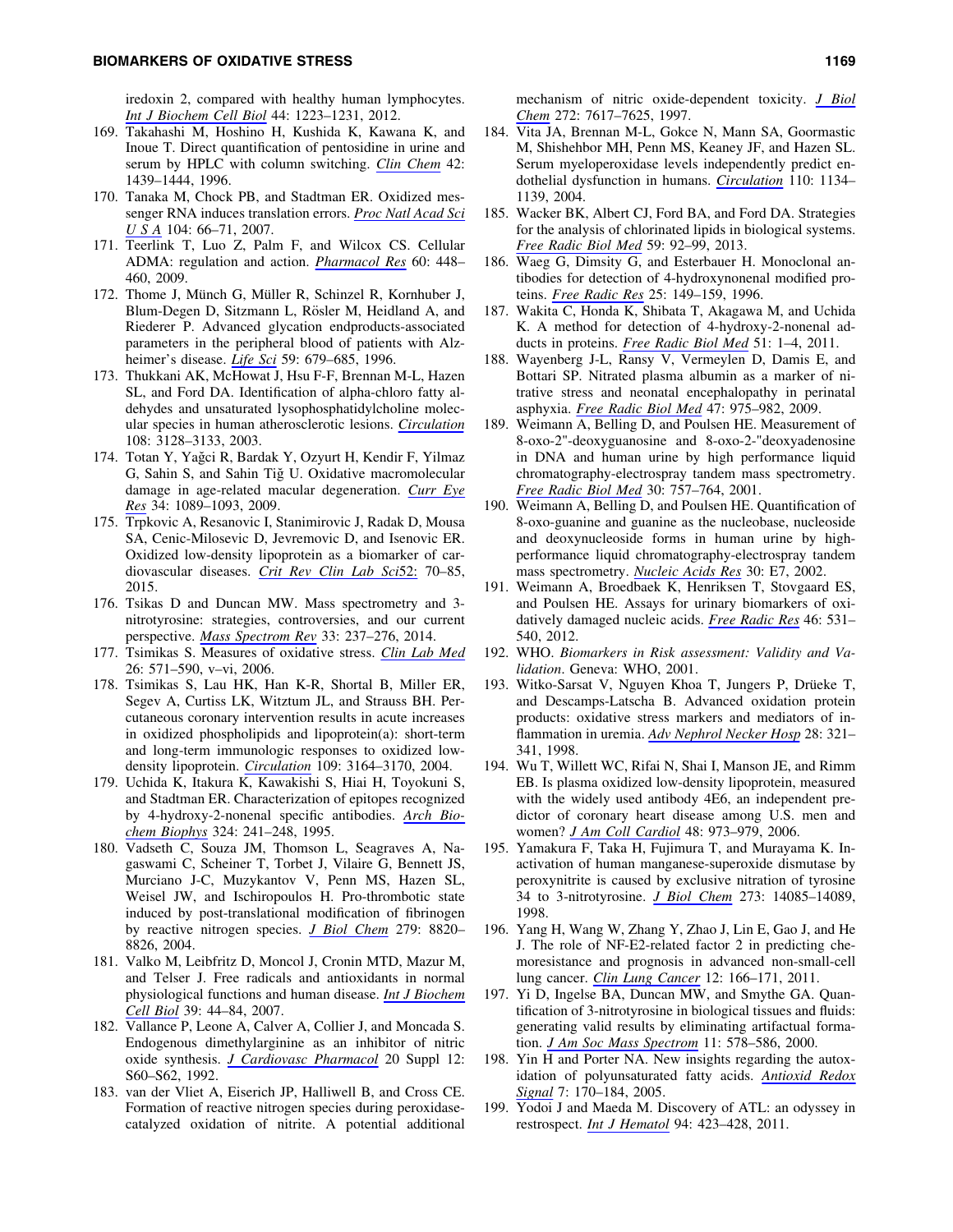200. Zarkovic N. 4-Hydroxynonenal as a bioactive marker of pathophysiological processes. *[Mol Aspects Med](http://online.liebertpub.com/action/showLinks?pmid=12893006&crossref=10.1016%2FS0098-2997%2803%2900023-2)* 24: 281– 291, 2003.

> Address correspondence to: *Prof. Pietro Ghezzi Brighton & Sussex Medical School Falmer Brighton United Kingdom*

> > *E-mail:* p.ghezzi@bsms.ac.uk

Date of first submission to ARS Central, March 19, 2015; date of final revised submission, August 25, 2015; date of acceptance, September 8, 2015.

| <b>Abbreviations Used</b>                       |
|-------------------------------------------------|
| $3$ -Cl-Tyr = 3-chlorotyrosine                  |
| 4-HNE = trans-4-hydroxy-2-nonenal               |
| $8oxodG = 7,8$ -dihydro-8-oxo-2'-deoxyguanosine |
| $8oxoGuo = 7,8$ -dihydro-8-oxo-guanosine        |
| $AA = arachidonic acid$                         |
| $ACS = acute coronary syndrome$                 |
| $AD = Alzheimer's$ disease                      |
| ADMA = asymmetric dimethyl L-arginine           |
| $AGEs = advanced$ glycation end products        |
| $AIDS = acquired immunodeficiency syndrome$     |
| $AMI = acute$ myocardial infarction             |
| $ASD =$ autism spectrum disorders               |
| $AT1R = angiotensin receptor 1$                 |
| $BMI = body - mass$ index                       |
| $CAD = \text{coronary artery disease}$          |
| $CRS =$ cardiac biomarker score                 |
| $CPB =$ cardiopulmonary bypass                  |
| $cGMP = cyclic$ guanosine monophosphate         |
| $CHD = \text{coronary heart disease}$           |
| $CKD =$ chronic kidney disease;                 |
| $CML =$ carboxymethyl lysine                    |
| $CO2 =$ carbon dioxide                          |
| $CRF =$ chronic renal failure                   |
| $CRP = C$ -reactive protein                     |
| $CSF =$ cerebrospinal fluid                     |
| $CVD =$ cardiovascular disease                  |
| $DDAH = N^G - N^G$ -dimethylarginine            |
| dimethylaminohydrolase                          |
| $DNP = 2,4$ -dinitrophenylhydrazine             |
| $eNOS =$ endothelial NOS                        |
| $FC = flow$ cytometry                           |
| $GC = gas$ chromatography                       |
| $Grx = glutaredoxin$                            |
| $GSH =$ glutathione                             |
| $GSSG =$ oxidized glutathione                   |
| $H_2O_2$ = hydrogen peroxide                    |
| $HCC = hepatocellular carcinoma$                |
| $HDL = high-density lipoprotein$                |
| $HIV =$ human immunodeficiency virus            |

 $HOCI = hypochlorous acid$  $HPLC = high-performance liquid chromatography$  $IHC = immunohistochemistry$  $IL-6$  = interleukin-6  $IS = i$  ischemic stroke  $IsoLG = isolevuglandins$  $IsoPs = isoprostanes$  $LC =$  liquid chromatography  $LDL = low$ -density lipoprotein  $MACE = major$  adverse cardiac events  $MCI = myocardial infarction$  $MDA =$  malondialdehyde  $MI = m\text{vocardial infarct}$  $MPO = myeloperoxidase$  $MS = mass$  spectrometry  $NO =$ nitric oxide  $NOS = NO$  synthase  $NOX = NADPH$  oxidase  $NRF2 =$  nuclear factor (erythroid-derived 2)-like 2  $NRP =$  nonradical product  $OA =$  osteoarthritis  $ONOOCO<sub>2</sub> = nitrosoperoxocarbonate$  $oxLDL = oxidized LDL$  $OxRed = oxidoreductases$  $PAD =$  peripheral artery disease  $PC =$ protein carbonyls  $PCI =$  percutaneous coronary intervention  $PCOS = polycystic$  ovary syndrome  $PCR = polymerase chain reaction$  $PDGF = platelet-derived growth factor$  $PSE = post-stroke$  epilepsy  $P-VASP = phosphorylated vasodilator-stimulated$ phosphoprotein  $Pr\text{-SS-G} =$  protein mixed disulfide  $PrCarb = protein carbonyls$  $Prx = peroxiredoxin$  $PUFA = polyunsaturated fatty acids$  $qRT-PCR = quantitative$  real time polymerase chain reaction  $RA =$  rheumatoid arthritis  $RBC = red blood cell$  $RNS =$  reactive nitrogen species  $ROS = reactive$  oxygen species  $SAF =$ skin autofluorescence  $sGC =$ soluble guanylate cyclase  $SLE =$  systemic lupus erythematosus  $SODs = superoxide$  dismutases  $sRAGE = secreted receptor for AGE$  $T1D =$ type 1 diabetes  $T2D = type 2 diabetes$  $TBARS = *thiobarbituric acid reactive substances*$  $TNF =$  tumor necrosis factor  $TnT =$ troponin T  $Trx = thioredoxin$  $Tyr-NO<sub>2</sub> = nitrotyrosine$  $u$ -eNOS = uncoupled eNOS  $UPLC =$ ultra performance LC  $XDH =$ xanthine dehydrogenase  $XO =$ xanthine oxidase